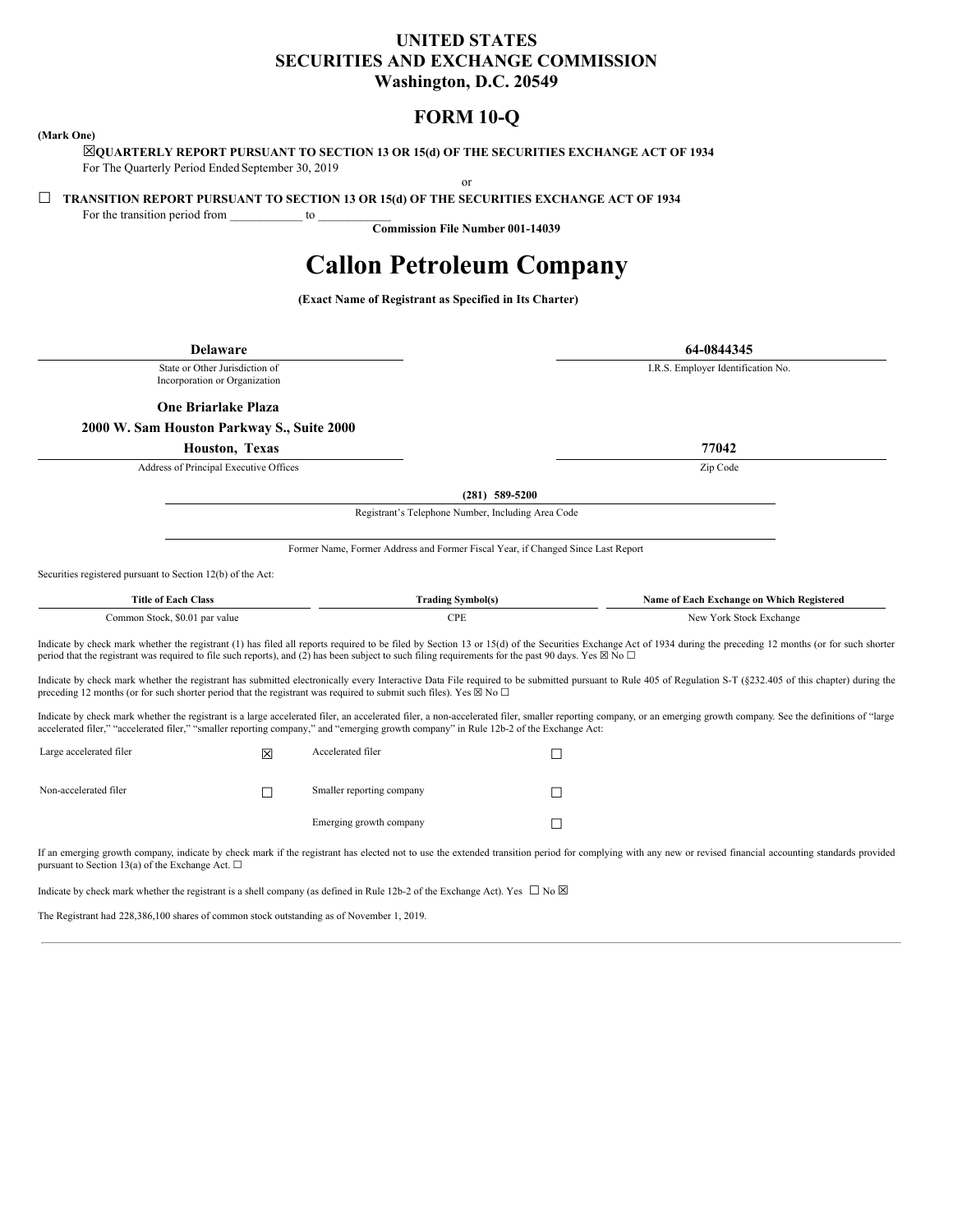**Table of Contents**

| Part I. Financial Information                                                                 |                 |
|-----------------------------------------------------------------------------------------------|-----------------|
| Item 1. Financial Statements (Unaudited)                                                      |                 |
| <b>Consolidated Balance Sheets</b>                                                            | $\overline{4}$  |
| <b>Consolidated Statements of Operations</b>                                                  | 5               |
| <b>Consolidated Statements of Cash Flows</b>                                                  | 6               |
| Consolidated Statements of Stockholders' Equity                                               | $7\overline{ }$ |
| Notes to Consolidated Financial Statements                                                    | 8               |
| Item 2. Management's Discussion and Analysis of Financial Condition and Results of Operations | 24              |
| Item 3. Quantitative and Qualitative Disclosures about Market Risk                            | 34              |
| Item 4. Controls and Procedures                                                               | 35              |
| Part II. Other Information                                                                    |                 |
| Item 1. Legal Proceedings                                                                     | 36              |
| Item 1A. Risk Factors                                                                         | 36              |
| Item 2. Unregistered Sales of Equity Securities and Use of Proceeds                           | 36              |
| Item 3. Defaults Upon Senior Securities                                                       | 36              |
| Item 4. Mine Safety Disclosures                                                               | 36              |
| Item 5. Other Information                                                                     | 36              |
| Item 6. Exhibits                                                                              | 37              |
| $\overline{c}$                                                                                |                 |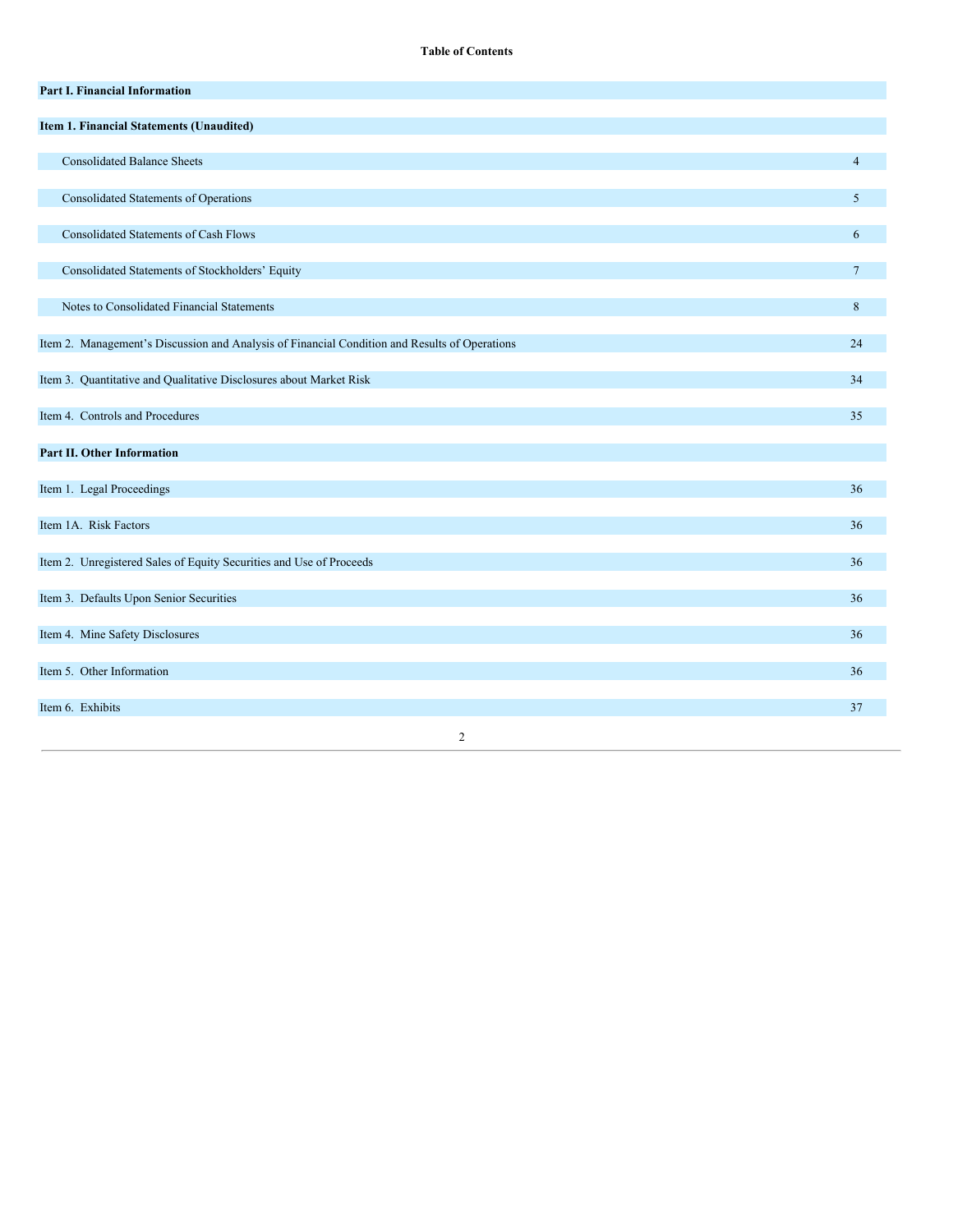### **GLOSSARY OF CERTAIN TERMS**

All defined terms under Rule 4-10(a) of Regulation S-X shall have their prescribed meanings when used in this report. As used in this document:

**• ARO**: asset retirement

- obligation.
- **• ASU**: accounting standards update.
- **• Bbl** or **Bbls**: barrel or barrels of oil or natural gas
- liquids.
- **• BOE**: barrel of oil equivalent, determined by using the ratio of one Bbl of oil or NGLs to six Mcf of gas. The ratio of one barrel of oil or NGL to six Mcf of natural gas is commonly used in the industry and represents the approximate energy equivalence of oil or NGLs to natural gas, and does not represent the economic equivalency of oil and NGLs to natural gas. The sales price of a barrel of oil or NGLs is considerably higher than the sales price of six Mcf of natural gas.
- **• BOE/d**: BOE per
- day.
- **• Btu**: a British thermal unit, which is a measure of the amount of energy required to raise the temperature of one pound of water one degree Fahrenheit.
- **Completion**: The process of treating a drilled well followed by the installation of permanent equipment for the production of oil or natural gas or, in the case of a dry hole, the reporting of abandonment to the appropriate agency.
- **Cushing**: An oil delivery point that serves as the benchmark oil price for West Texas
- Intermediate.
- **• FASB**: Financial Accounting Standards Board.
- **• GAAP**: Generally Accepted Accounting Principles in the United
- States. **• Henry Hub**: A natural gas pipeline delivery point that serves as the benchmark natural gas price underlying NYMEX natural gas futures
- contracts. Horizontal drilling: A drilling technique used in certain formations where a well is drilled vertically to a certain depth and then drilled at a right angle within a specified interval.
- **• LIBOR**: London Interbank Offered Rate.
- **• LOE**: lease operating
- expense.
- **• MBbls**: thousand barrels of oil.
- **• MBOE**: thousand
- BOE.
- **• Mcf**: thousand cubic feet of natural
- gas. • **MEH**: Magellan East Houston, a delivery point in Houston, Texas that serves as a benchmark for crude
- oil. **• MMBtu**: million
- Btu.

gas.

- **• MMcf**: million cubic feet of natural
- **• NGL or NGLs**: natural gas liquids, such as ethane, propane, butanes and natural gasoline that are extracted from natural gas production
- streams. **• NYMEX**: New York Mercantile
- Exchange. **Oil:** includes crude oil and
- condensate.

adjustments.

- **Realized price**: The cash market price less all expected quality, transportation and demand
- **Royalty interest**: An interest that gives an owner the right to receive a portion of the resources or revenues without having to carry any costs of development.
- **• RSU**: restricted stock
- units.
- **SEC:** United States Securities and Exchange
- Commission.
- **Waha**: A delivery point in West Texas that serves as the benchmark for natural gas.
- Working interest: An operating interest that gives the owner the right to drill, produce and conduct operating activities on the property and receive a share of production and requires the owner to pay a share of the costs of drilling and production operations.
- **• WTI**: West Texas Intermediate grade crude oil, used as a pricing benchmark for sales contracts and NYMEX oil futures contracts.

With respect to information relating to our working interest in wells or acreage, "net" oil and gas wells or acreage is determined by multiplying gross wells or acreage by our working interest therein. Unless otherwise specified, all references to wells and acres are gross.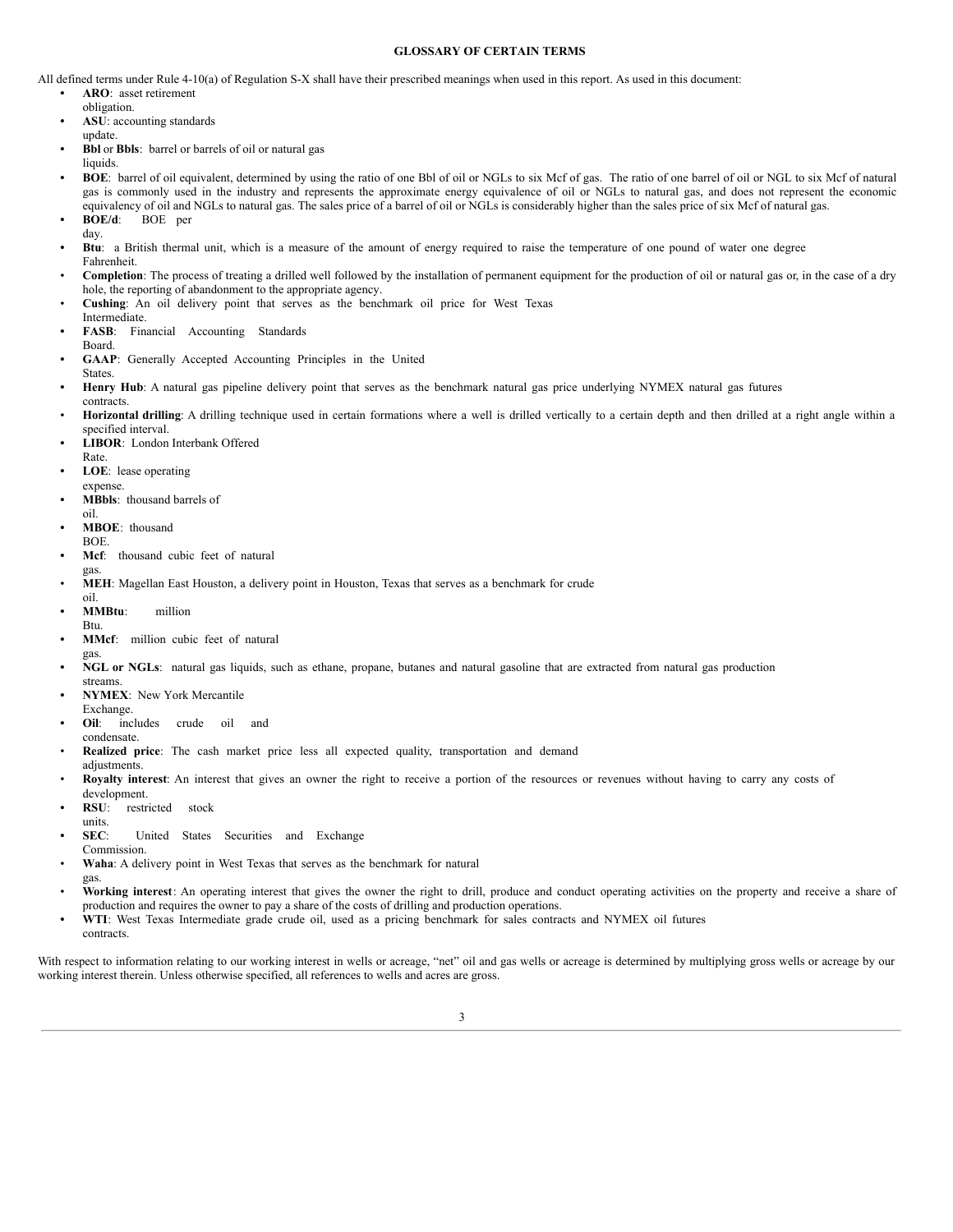### **Callon Petroleum Company Consolidated Balance Sheets (in thousands, except par and share data)**

|                                                                                                                                |              | September 30, 2019 |             | December 31, 2018 |
|--------------------------------------------------------------------------------------------------------------------------------|--------------|--------------------|-------------|-------------------|
| <b>ASSETS</b>                                                                                                                  |              | <b>Unaudited</b>   |             |                   |
| Current assets:                                                                                                                |              |                    |             |                   |
| Cash and cash equivalents                                                                                                      | $\mathbb{S}$ | 11,309             | $\mathbb S$ | 16,051            |
| Accounts receivable                                                                                                            |              | 114,120            |             | 131,720           |
| Fair value of derivatives                                                                                                      |              | 25,032             |             | 65,114            |
| Other current assets                                                                                                           |              | 14,912             |             | 9,740             |
| Total current assets                                                                                                           |              | 165,373            |             | 222,625           |
| Oil and natural gas properties, full cost accounting method:                                                                   |              |                    |             |                   |
| <b>Evaluated</b> properties                                                                                                    |              | 4,830,499          |             | 4,585,020         |
| Less accumulated depreciation, depletion, amortization and impairment                                                          |              | (2,458,026)        |             | (2,270,675)       |
| Evaluated oil and natural gas properties, net                                                                                  |              | 2,372,473          |             | 2,314,345         |
| Unevaluated properties                                                                                                         |              | 1,405,993          |             | 1,404,513         |
| Total oil and natural gas properties, net                                                                                      |              | 3,778,466          |             | 3,718,858         |
| Operating lease right-of-use assets                                                                                            |              | 24,447             |             |                   |
| Other property and equipment, net                                                                                              |              | 24,770             |             | 21,901            |
| Restricted investments                                                                                                         |              | 3,490              |             | 3,424             |
| Deferred financing costs                                                                                                       |              | 5,081              |             | 6,087             |
| Fair value of derivatives                                                                                                      |              | 11,209             |             |                   |
| Other assets, net                                                                                                              |              | 4,087              |             | 6,278             |
| Total assets                                                                                                                   | \$           | 4,016,923          | \$          | 3,979,173         |
| <b>LIABILITIES AND STOCKHOLDERS' EQUITY</b>                                                                                    |              |                    |             |                   |
| Current liabilities:                                                                                                           |              |                    |             |                   |
| Accounts payable and accrued liabilities                                                                                       | $\mathbb{S}$ | 243,481            | $\mathbb S$ | 261,184           |
| Operating lease liabilities                                                                                                    |              | 19,196             |             |                   |
| Accrued interest                                                                                                               |              | 25,660             |             | 24,665            |
| Cash-settleable restricted stock unit awards                                                                                   |              | 535                |             | 1,390             |
| Asset retirement obligations                                                                                                   |              | 1,250              |             | 3,887             |
| Fair value of derivatives                                                                                                      |              | 8,941              |             | 10,480            |
| Other current liabilities                                                                                                      |              | 1,948              |             | 13,310            |
| Total current liabilities                                                                                                      |              | 301,011            |             | 314,916           |
| Senior secured revolving credit facility                                                                                       |              | 200,000            |             | 200,000           |
| 6.125% senior unsecured notes due 2024                                                                                         |              |                    |             |                   |
|                                                                                                                                |              | 596,337            |             | 595,788           |
| 6.375% senior unsecured notes due 2026                                                                                         |              | 394,317            |             | 393,685           |
| Operating lease liabilities                                                                                                    |              | 4,995              |             |                   |
| Asset retirement obligations<br>Cash-settleable restricted stock unit awards                                                   |              | 8,294<br>1,737     |             | 10,405<br>2,067   |
| Deferred tax liability                                                                                                         |              | 39,007             |             | 9,564             |
| Fair value of derivatives                                                                                                      |              |                    |             |                   |
| Other long-term liabilities                                                                                                    |              | 2,573              |             | 7,440<br>100      |
| <b>Total liabilities</b>                                                                                                       |              | 1,548,271          |             | 1,533,965         |
| Commitments and contingencies                                                                                                  |              |                    |             |                   |
| Stockholders' equity:                                                                                                          |              |                    |             |                   |
| Preferred stock, series A cumulative, \$0.01 par value and \$50.00 liquidation                                                 |              |                    |             |                   |
| preference, 2,500,000 shares authorized; 0 and 1,458,948 shares outstanding,<br>respectively                                   |              |                    |             | 15                |
| Common stock, \$0.01 par value, 300,000,000 shares authorized; 228,372,081 and<br>227,582,575 shares outstanding, respectively |              | 2,284              |             | 2,276             |
| Capital in excess of par value                                                                                                 |              | 2,421,559          |             | 2,477,278         |
| Retained earnings (accumulated deficit)                                                                                        |              | 44,809             |             | (34,361)          |
| Total stockholders' equity                                                                                                     |              | 2,468,652          |             | 2,445,208         |
| Total liabilities and stockholders' equity                                                                                     | \$           | 4,016,923          | \$          | 3,979,173         |

The accompanying notes are an integral part of these consolidated financial statements.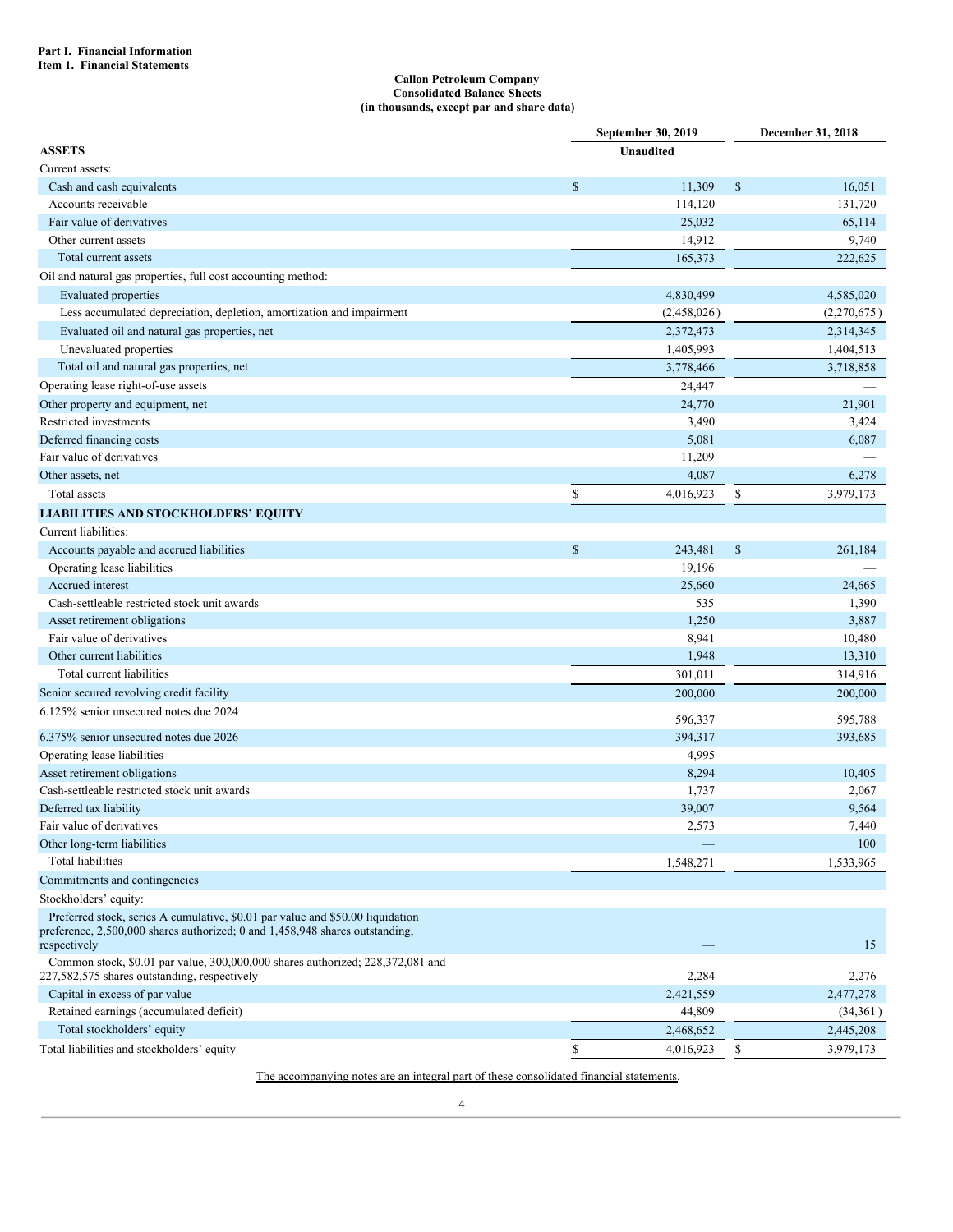### **Callon Petroleum Company Consolidated Statements of Operations (Unaudited; in thousands, except per share data)**

|                                              | Three Months Ended September 30, |           |              |                   | Nine Months Ended September 30, |         |               |          |  |
|----------------------------------------------|----------------------------------|-----------|--------------|-------------------|---------------------------------|---------|---------------|----------|--|
|                                              |                                  | 2019      |              | 2018              |                                 | 2019    |               | 2018     |  |
| Operating revenues:                          |                                  |           |              |                   |                                 |         |               |          |  |
| Oil sales                                    | $\mathbb{S}$                     | 148,210   | $\mathbb{S}$ | 142,601           | $\$$                            | 450,036 | $\$$          | 380,500  |  |
| Natural gas sales                            |                                  | 7,168     |              | 18,613            |                                 | 25,441  |               | 45,229   |  |
| Total operating revenues                     |                                  | 155,378   |              | 161,214           |                                 | 475,477 |               | 425,729  |  |
| Operating expenses:                          |                                  |           |              |                   |                                 |         |               |          |  |
| Lease operating expenses                     |                                  | 19,668    |              | 18,525            |                                 | 66,511  |               | 44,705   |  |
| Production taxes                             |                                  | 11,866    |              | 10,263            |                                 | 33,810  |               | 26,265   |  |
| Depreciation, depletion and amortization     |                                  | 56,002    |              | 48,257            |                                 | 178,690 |               | 122,407  |  |
| General and administrative                   |                                  | 9,388     |              | 9,721             |                                 | 31,705  |               | 26,779   |  |
| Merger and integration expense               |                                  | 5,943     |              | $\qquad \qquad -$ |                                 | 5,943   |               |          |  |
| Settled share-based awards                   |                                  |           |              |                   |                                 | 3,024   |               |          |  |
| Accretion expense                            |                                  | 128       |              | 202               |                                 | 585     |               | 626      |  |
| Other operating expense                      |                                  | (161)     |              | 1,435             |                                 | 931     |               | 3,750    |  |
| Total operating expenses                     |                                  | 102,834   |              | 88,403            |                                 | 321,199 |               | 224,532  |  |
| Income from operations                       |                                  | 52,544    |              | 72,811            |                                 | 154,278 |               | 201,197  |  |
| Other (income) expenses:                     |                                  |           |              |                   |                                 |         |               |          |  |
| Interest expense, net of capitalized amounts |                                  | 739       |              | 711               |                                 | 2,218   |               | 1,765    |  |
| (Gain) loss on derivative contracts          |                                  | (21, 809) |              | 34,339            |                                 | 31,415  |               | 55,374   |  |
| Other income                                 |                                  | (122)     |              | (1,657)           |                                 | (270)   |               | (2,571)  |  |
| Total other (income) expense                 |                                  | (21, 192) |              | 33,393            |                                 | 33,363  |               | 54,568   |  |
| Income before income taxes                   |                                  | 73,736    |              | 39,418            |                                 | 120,915 |               | 146,629  |  |
| Income tax expense                           |                                  | 17,902    |              | 1,487             |                                 | 29,444  |               | 2,463    |  |
| Net income                                   |                                  | 55,834    |              | 37,931            |                                 | 91,471  |               | 144,166  |  |
| Preferred stock dividends                    |                                  | (350)     |              | (1,823)           |                                 | (3,997) |               | (5, 471) |  |
| Loss on redemption of preferred stock        |                                  | (8,304)   |              |                   |                                 | (8,304) |               |          |  |
| Income available to common stockholders      | $\mathbb{S}$                     | 47,180    | $\mathbb{S}$ | 36,108            | $\sqrt{\ }$                     | 79,170  | $\mathbb{S}$  | 138,695  |  |
| Income per common share:                     |                                  |           |              |                   |                                 |         |               |          |  |
| <b>Basic</b>                                 | \$                               | 0.21      | $\$$         | 0.16              | $\mathbb{S}$                    | 0.35    | $\mathsf{\$}$ | 0.65     |  |
| <b>Diluted</b>                               | \$                               | 0.21      | \$           | 0.16              | \$                              | 0.35    | \$            | 0.65     |  |
| Weighted average common shares outstanding:  |                                  |           |              |                   |                                 |         |               |          |  |
| Basic                                        |                                  | 228,322   |              | 227,564           |                                 | 228,054 |               | 213,409  |  |
| Diluted                                      |                                  | 228,469   |              | 228,140           |                                 | 228,557 |               | 214,079  |  |
|                                              |                                  |           |              |                   |                                 |         |               |          |  |

The accompanying notes are an integral part of these consolidated financial statements.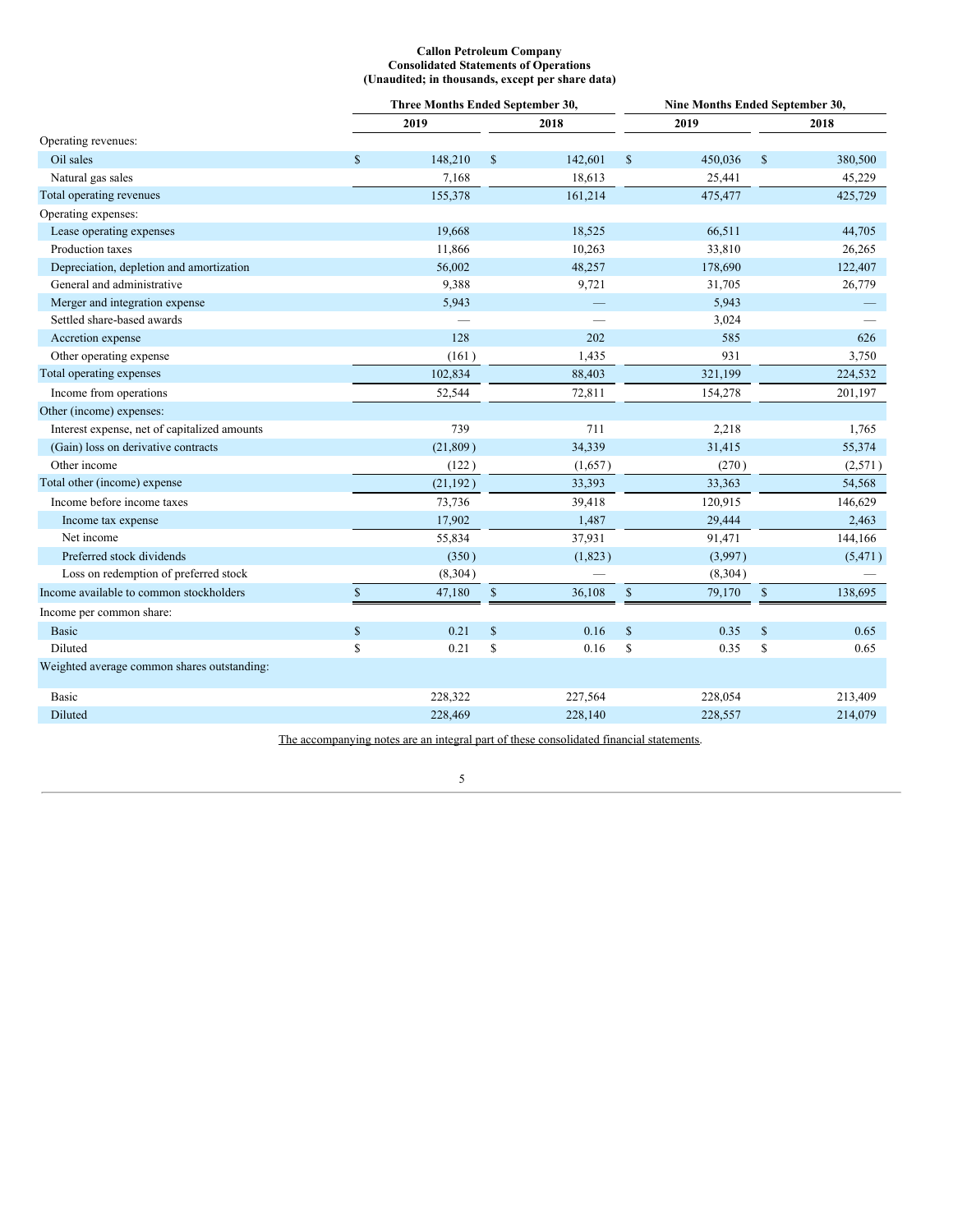### **Callon Petroleum Company Consolidated Statements of Cash Flows (Unaudited; in thousands)**

| 2019<br>2018<br>Cash flows from operating activities:<br>$\mathcal{S}$<br>$\mathbb{S}$<br>91,471<br>144,166<br>Net income<br>Adjustments to reconcile net income to cash provided by operating activities:<br>Depreciation, depletion and amortization<br>182,153<br>124,430<br>585<br>626<br>Accretion expense<br>Amortization of non-cash debt related items<br>2,218<br>1,749<br>Deferred income tax expense<br>29,444<br>2,463<br>Loss on derivatives, net of settlements<br>30,979<br>29,696<br>(Gain) loss on sale of other property and equipment<br>36<br>(80)<br>Non-cash expense related to equity share-based awards<br>7,868<br>4,466<br>Change in the fair value of liability share-based awards<br>106<br>1,428<br>Payments to settle asset retirement obligations<br>(1, 425)<br>(1,080)<br>Payments for cash-settled restricted stock unit awards<br>(4,990)<br>(1, 425)<br>Changes in current assets and liabilities:<br>Accounts receivable<br>17,600<br>(54, 384)<br>Other current assets<br>(5,172)<br>(1,665)<br>Current liabilities<br>(13,038)<br>64,801<br>Other<br>4,389<br>(2,662)<br>338,738<br>Net cash provided by operating activities<br>316,015<br>Cash flows from investing activities:<br>Capital expenditures<br>(503, 425)<br>(455, 352)<br>Acquisitions<br>(40, 788)<br>(595, 984)<br>Proceeds from sale of assets<br>279,952<br>8,326<br>Net cash used in investing activities<br>(264, 261)<br>(1,043,010)<br>Cash flows from financing activities:<br>Borrowings on senior secured revolving credit facility<br>581,000<br>270,000<br>Payments on senior secured revolving credit facility<br>(581,000)<br>(230,000)<br>Issuance of 6.375% senior unsecured notes due 2026<br>400,000<br>Issuance of common stock<br>288,364<br>Payment of preferred stock dividends<br>(3,997)<br>(5, 471)<br>Payment of deferred financing costs<br>(31)<br>(9,960)<br>Tax withholdings related to restricted stock units<br>(2,174)<br>(1,804)<br>Redemption of preferred stock<br>(73, 017)<br>711,129<br>Net cash provided by (used in) financing activities<br>(79,219)<br>Net change in cash and cash equivalents<br>(4,742)<br>(15,866)<br>Balance, beginning of period<br>16,051<br>27,995<br>\$<br>\$<br>11,309<br>Balance, end of period<br>12,129<br>Supplemental cash flow information:<br>$\mathbb{S}$<br>Interest paid, net of capitalized amounts<br>\$<br>Income taxes paid<br>Cash paid for amounts included in the measurement of lease liabilities:<br>Operating cash flows from operating leases<br>1,667<br>Investing cash flows from operating leases<br>25,455<br>Non-cash investing and financing activities:<br>Change in accrued capital expenditures<br>$\mathbb{S}$<br>(15,032)<br>\$<br>42,062<br>Change in asset retirement costs<br>(393)<br>4,847<br>Right-of-use assets obtained in exchange for operating lease liabilities<br>2,588<br>Contingent consideration arrangement<br>8,512 |  | Nine Months Ended September 30, |  |  |  |  |  |  |
|--------------------------------------------------------------------------------------------------------------------------------------------------------------------------------------------------------------------------------------------------------------------------------------------------------------------------------------------------------------------------------------------------------------------------------------------------------------------------------------------------------------------------------------------------------------------------------------------------------------------------------------------------------------------------------------------------------------------------------------------------------------------------------------------------------------------------------------------------------------------------------------------------------------------------------------------------------------------------------------------------------------------------------------------------------------------------------------------------------------------------------------------------------------------------------------------------------------------------------------------------------------------------------------------------------------------------------------------------------------------------------------------------------------------------------------------------------------------------------------------------------------------------------------------------------------------------------------------------------------------------------------------------------------------------------------------------------------------------------------------------------------------------------------------------------------------------------------------------------------------------------------------------------------------------------------------------------------------------------------------------------------------------------------------------------------------------------------------------------------------------------------------------------------------------------------------------------------------------------------------------------------------------------------------------------------------------------------------------------------------------------------------------------------------------------------------------------------------------------------------------------------------------------------------------------------------------------------------------------------------------------------------------------------------------------------------------------------------------------------------------------------------------------------------------------------------------------------------------------------------------------------------------------------------------------------------------|--|---------------------------------|--|--|--|--|--|--|
|                                                                                                                                                                                                                                                                                                                                                                                                                                                                                                                                                                                                                                                                                                                                                                                                                                                                                                                                                                                                                                                                                                                                                                                                                                                                                                                                                                                                                                                                                                                                                                                                                                                                                                                                                                                                                                                                                                                                                                                                                                                                                                                                                                                                                                                                                                                                                                                                                                                                                                                                                                                                                                                                                                                                                                                                                                                                                                                                                  |  |                                 |  |  |  |  |  |  |
|                                                                                                                                                                                                                                                                                                                                                                                                                                                                                                                                                                                                                                                                                                                                                                                                                                                                                                                                                                                                                                                                                                                                                                                                                                                                                                                                                                                                                                                                                                                                                                                                                                                                                                                                                                                                                                                                                                                                                                                                                                                                                                                                                                                                                                                                                                                                                                                                                                                                                                                                                                                                                                                                                                                                                                                                                                                                                                                                                  |  |                                 |  |  |  |  |  |  |
|                                                                                                                                                                                                                                                                                                                                                                                                                                                                                                                                                                                                                                                                                                                                                                                                                                                                                                                                                                                                                                                                                                                                                                                                                                                                                                                                                                                                                                                                                                                                                                                                                                                                                                                                                                                                                                                                                                                                                                                                                                                                                                                                                                                                                                                                                                                                                                                                                                                                                                                                                                                                                                                                                                                                                                                                                                                                                                                                                  |  |                                 |  |  |  |  |  |  |
|                                                                                                                                                                                                                                                                                                                                                                                                                                                                                                                                                                                                                                                                                                                                                                                                                                                                                                                                                                                                                                                                                                                                                                                                                                                                                                                                                                                                                                                                                                                                                                                                                                                                                                                                                                                                                                                                                                                                                                                                                                                                                                                                                                                                                                                                                                                                                                                                                                                                                                                                                                                                                                                                                                                                                                                                                                                                                                                                                  |  |                                 |  |  |  |  |  |  |
|                                                                                                                                                                                                                                                                                                                                                                                                                                                                                                                                                                                                                                                                                                                                                                                                                                                                                                                                                                                                                                                                                                                                                                                                                                                                                                                                                                                                                                                                                                                                                                                                                                                                                                                                                                                                                                                                                                                                                                                                                                                                                                                                                                                                                                                                                                                                                                                                                                                                                                                                                                                                                                                                                                                                                                                                                                                                                                                                                  |  |                                 |  |  |  |  |  |  |
|                                                                                                                                                                                                                                                                                                                                                                                                                                                                                                                                                                                                                                                                                                                                                                                                                                                                                                                                                                                                                                                                                                                                                                                                                                                                                                                                                                                                                                                                                                                                                                                                                                                                                                                                                                                                                                                                                                                                                                                                                                                                                                                                                                                                                                                                                                                                                                                                                                                                                                                                                                                                                                                                                                                                                                                                                                                                                                                                                  |  |                                 |  |  |  |  |  |  |
|                                                                                                                                                                                                                                                                                                                                                                                                                                                                                                                                                                                                                                                                                                                                                                                                                                                                                                                                                                                                                                                                                                                                                                                                                                                                                                                                                                                                                                                                                                                                                                                                                                                                                                                                                                                                                                                                                                                                                                                                                                                                                                                                                                                                                                                                                                                                                                                                                                                                                                                                                                                                                                                                                                                                                                                                                                                                                                                                                  |  |                                 |  |  |  |  |  |  |
|                                                                                                                                                                                                                                                                                                                                                                                                                                                                                                                                                                                                                                                                                                                                                                                                                                                                                                                                                                                                                                                                                                                                                                                                                                                                                                                                                                                                                                                                                                                                                                                                                                                                                                                                                                                                                                                                                                                                                                                                                                                                                                                                                                                                                                                                                                                                                                                                                                                                                                                                                                                                                                                                                                                                                                                                                                                                                                                                                  |  |                                 |  |  |  |  |  |  |
|                                                                                                                                                                                                                                                                                                                                                                                                                                                                                                                                                                                                                                                                                                                                                                                                                                                                                                                                                                                                                                                                                                                                                                                                                                                                                                                                                                                                                                                                                                                                                                                                                                                                                                                                                                                                                                                                                                                                                                                                                                                                                                                                                                                                                                                                                                                                                                                                                                                                                                                                                                                                                                                                                                                                                                                                                                                                                                                                                  |  |                                 |  |  |  |  |  |  |
|                                                                                                                                                                                                                                                                                                                                                                                                                                                                                                                                                                                                                                                                                                                                                                                                                                                                                                                                                                                                                                                                                                                                                                                                                                                                                                                                                                                                                                                                                                                                                                                                                                                                                                                                                                                                                                                                                                                                                                                                                                                                                                                                                                                                                                                                                                                                                                                                                                                                                                                                                                                                                                                                                                                                                                                                                                                                                                                                                  |  |                                 |  |  |  |  |  |  |
|                                                                                                                                                                                                                                                                                                                                                                                                                                                                                                                                                                                                                                                                                                                                                                                                                                                                                                                                                                                                                                                                                                                                                                                                                                                                                                                                                                                                                                                                                                                                                                                                                                                                                                                                                                                                                                                                                                                                                                                                                                                                                                                                                                                                                                                                                                                                                                                                                                                                                                                                                                                                                                                                                                                                                                                                                                                                                                                                                  |  |                                 |  |  |  |  |  |  |
|                                                                                                                                                                                                                                                                                                                                                                                                                                                                                                                                                                                                                                                                                                                                                                                                                                                                                                                                                                                                                                                                                                                                                                                                                                                                                                                                                                                                                                                                                                                                                                                                                                                                                                                                                                                                                                                                                                                                                                                                                                                                                                                                                                                                                                                                                                                                                                                                                                                                                                                                                                                                                                                                                                                                                                                                                                                                                                                                                  |  |                                 |  |  |  |  |  |  |
|                                                                                                                                                                                                                                                                                                                                                                                                                                                                                                                                                                                                                                                                                                                                                                                                                                                                                                                                                                                                                                                                                                                                                                                                                                                                                                                                                                                                                                                                                                                                                                                                                                                                                                                                                                                                                                                                                                                                                                                                                                                                                                                                                                                                                                                                                                                                                                                                                                                                                                                                                                                                                                                                                                                                                                                                                                                                                                                                                  |  |                                 |  |  |  |  |  |  |
|                                                                                                                                                                                                                                                                                                                                                                                                                                                                                                                                                                                                                                                                                                                                                                                                                                                                                                                                                                                                                                                                                                                                                                                                                                                                                                                                                                                                                                                                                                                                                                                                                                                                                                                                                                                                                                                                                                                                                                                                                                                                                                                                                                                                                                                                                                                                                                                                                                                                                                                                                                                                                                                                                                                                                                                                                                                                                                                                                  |  |                                 |  |  |  |  |  |  |
|                                                                                                                                                                                                                                                                                                                                                                                                                                                                                                                                                                                                                                                                                                                                                                                                                                                                                                                                                                                                                                                                                                                                                                                                                                                                                                                                                                                                                                                                                                                                                                                                                                                                                                                                                                                                                                                                                                                                                                                                                                                                                                                                                                                                                                                                                                                                                                                                                                                                                                                                                                                                                                                                                                                                                                                                                                                                                                                                                  |  |                                 |  |  |  |  |  |  |
|                                                                                                                                                                                                                                                                                                                                                                                                                                                                                                                                                                                                                                                                                                                                                                                                                                                                                                                                                                                                                                                                                                                                                                                                                                                                                                                                                                                                                                                                                                                                                                                                                                                                                                                                                                                                                                                                                                                                                                                                                                                                                                                                                                                                                                                                                                                                                                                                                                                                                                                                                                                                                                                                                                                                                                                                                                                                                                                                                  |  |                                 |  |  |  |  |  |  |
|                                                                                                                                                                                                                                                                                                                                                                                                                                                                                                                                                                                                                                                                                                                                                                                                                                                                                                                                                                                                                                                                                                                                                                                                                                                                                                                                                                                                                                                                                                                                                                                                                                                                                                                                                                                                                                                                                                                                                                                                                                                                                                                                                                                                                                                                                                                                                                                                                                                                                                                                                                                                                                                                                                                                                                                                                                                                                                                                                  |  |                                 |  |  |  |  |  |  |
|                                                                                                                                                                                                                                                                                                                                                                                                                                                                                                                                                                                                                                                                                                                                                                                                                                                                                                                                                                                                                                                                                                                                                                                                                                                                                                                                                                                                                                                                                                                                                                                                                                                                                                                                                                                                                                                                                                                                                                                                                                                                                                                                                                                                                                                                                                                                                                                                                                                                                                                                                                                                                                                                                                                                                                                                                                                                                                                                                  |  |                                 |  |  |  |  |  |  |
|                                                                                                                                                                                                                                                                                                                                                                                                                                                                                                                                                                                                                                                                                                                                                                                                                                                                                                                                                                                                                                                                                                                                                                                                                                                                                                                                                                                                                                                                                                                                                                                                                                                                                                                                                                                                                                                                                                                                                                                                                                                                                                                                                                                                                                                                                                                                                                                                                                                                                                                                                                                                                                                                                                                                                                                                                                                                                                                                                  |  |                                 |  |  |  |  |  |  |
|                                                                                                                                                                                                                                                                                                                                                                                                                                                                                                                                                                                                                                                                                                                                                                                                                                                                                                                                                                                                                                                                                                                                                                                                                                                                                                                                                                                                                                                                                                                                                                                                                                                                                                                                                                                                                                                                                                                                                                                                                                                                                                                                                                                                                                                                                                                                                                                                                                                                                                                                                                                                                                                                                                                                                                                                                                                                                                                                                  |  |                                 |  |  |  |  |  |  |
|                                                                                                                                                                                                                                                                                                                                                                                                                                                                                                                                                                                                                                                                                                                                                                                                                                                                                                                                                                                                                                                                                                                                                                                                                                                                                                                                                                                                                                                                                                                                                                                                                                                                                                                                                                                                                                                                                                                                                                                                                                                                                                                                                                                                                                                                                                                                                                                                                                                                                                                                                                                                                                                                                                                                                                                                                                                                                                                                                  |  |                                 |  |  |  |  |  |  |
|                                                                                                                                                                                                                                                                                                                                                                                                                                                                                                                                                                                                                                                                                                                                                                                                                                                                                                                                                                                                                                                                                                                                                                                                                                                                                                                                                                                                                                                                                                                                                                                                                                                                                                                                                                                                                                                                                                                                                                                                                                                                                                                                                                                                                                                                                                                                                                                                                                                                                                                                                                                                                                                                                                                                                                                                                                                                                                                                                  |  |                                 |  |  |  |  |  |  |
|                                                                                                                                                                                                                                                                                                                                                                                                                                                                                                                                                                                                                                                                                                                                                                                                                                                                                                                                                                                                                                                                                                                                                                                                                                                                                                                                                                                                                                                                                                                                                                                                                                                                                                                                                                                                                                                                                                                                                                                                                                                                                                                                                                                                                                                                                                                                                                                                                                                                                                                                                                                                                                                                                                                                                                                                                                                                                                                                                  |  |                                 |  |  |  |  |  |  |
|                                                                                                                                                                                                                                                                                                                                                                                                                                                                                                                                                                                                                                                                                                                                                                                                                                                                                                                                                                                                                                                                                                                                                                                                                                                                                                                                                                                                                                                                                                                                                                                                                                                                                                                                                                                                                                                                                                                                                                                                                                                                                                                                                                                                                                                                                                                                                                                                                                                                                                                                                                                                                                                                                                                                                                                                                                                                                                                                                  |  |                                 |  |  |  |  |  |  |
|                                                                                                                                                                                                                                                                                                                                                                                                                                                                                                                                                                                                                                                                                                                                                                                                                                                                                                                                                                                                                                                                                                                                                                                                                                                                                                                                                                                                                                                                                                                                                                                                                                                                                                                                                                                                                                                                                                                                                                                                                                                                                                                                                                                                                                                                                                                                                                                                                                                                                                                                                                                                                                                                                                                                                                                                                                                                                                                                                  |  |                                 |  |  |  |  |  |  |
|                                                                                                                                                                                                                                                                                                                                                                                                                                                                                                                                                                                                                                                                                                                                                                                                                                                                                                                                                                                                                                                                                                                                                                                                                                                                                                                                                                                                                                                                                                                                                                                                                                                                                                                                                                                                                                                                                                                                                                                                                                                                                                                                                                                                                                                                                                                                                                                                                                                                                                                                                                                                                                                                                                                                                                                                                                                                                                                                                  |  |                                 |  |  |  |  |  |  |
|                                                                                                                                                                                                                                                                                                                                                                                                                                                                                                                                                                                                                                                                                                                                                                                                                                                                                                                                                                                                                                                                                                                                                                                                                                                                                                                                                                                                                                                                                                                                                                                                                                                                                                                                                                                                                                                                                                                                                                                                                                                                                                                                                                                                                                                                                                                                                                                                                                                                                                                                                                                                                                                                                                                                                                                                                                                                                                                                                  |  |                                 |  |  |  |  |  |  |
|                                                                                                                                                                                                                                                                                                                                                                                                                                                                                                                                                                                                                                                                                                                                                                                                                                                                                                                                                                                                                                                                                                                                                                                                                                                                                                                                                                                                                                                                                                                                                                                                                                                                                                                                                                                                                                                                                                                                                                                                                                                                                                                                                                                                                                                                                                                                                                                                                                                                                                                                                                                                                                                                                                                                                                                                                                                                                                                                                  |  |                                 |  |  |  |  |  |  |
|                                                                                                                                                                                                                                                                                                                                                                                                                                                                                                                                                                                                                                                                                                                                                                                                                                                                                                                                                                                                                                                                                                                                                                                                                                                                                                                                                                                                                                                                                                                                                                                                                                                                                                                                                                                                                                                                                                                                                                                                                                                                                                                                                                                                                                                                                                                                                                                                                                                                                                                                                                                                                                                                                                                                                                                                                                                                                                                                                  |  |                                 |  |  |  |  |  |  |
|                                                                                                                                                                                                                                                                                                                                                                                                                                                                                                                                                                                                                                                                                                                                                                                                                                                                                                                                                                                                                                                                                                                                                                                                                                                                                                                                                                                                                                                                                                                                                                                                                                                                                                                                                                                                                                                                                                                                                                                                                                                                                                                                                                                                                                                                                                                                                                                                                                                                                                                                                                                                                                                                                                                                                                                                                                                                                                                                                  |  |                                 |  |  |  |  |  |  |
|                                                                                                                                                                                                                                                                                                                                                                                                                                                                                                                                                                                                                                                                                                                                                                                                                                                                                                                                                                                                                                                                                                                                                                                                                                                                                                                                                                                                                                                                                                                                                                                                                                                                                                                                                                                                                                                                                                                                                                                                                                                                                                                                                                                                                                                                                                                                                                                                                                                                                                                                                                                                                                                                                                                                                                                                                                                                                                                                                  |  |                                 |  |  |  |  |  |  |
|                                                                                                                                                                                                                                                                                                                                                                                                                                                                                                                                                                                                                                                                                                                                                                                                                                                                                                                                                                                                                                                                                                                                                                                                                                                                                                                                                                                                                                                                                                                                                                                                                                                                                                                                                                                                                                                                                                                                                                                                                                                                                                                                                                                                                                                                                                                                                                                                                                                                                                                                                                                                                                                                                                                                                                                                                                                                                                                                                  |  |                                 |  |  |  |  |  |  |
|                                                                                                                                                                                                                                                                                                                                                                                                                                                                                                                                                                                                                                                                                                                                                                                                                                                                                                                                                                                                                                                                                                                                                                                                                                                                                                                                                                                                                                                                                                                                                                                                                                                                                                                                                                                                                                                                                                                                                                                                                                                                                                                                                                                                                                                                                                                                                                                                                                                                                                                                                                                                                                                                                                                                                                                                                                                                                                                                                  |  |                                 |  |  |  |  |  |  |
|                                                                                                                                                                                                                                                                                                                                                                                                                                                                                                                                                                                                                                                                                                                                                                                                                                                                                                                                                                                                                                                                                                                                                                                                                                                                                                                                                                                                                                                                                                                                                                                                                                                                                                                                                                                                                                                                                                                                                                                                                                                                                                                                                                                                                                                                                                                                                                                                                                                                                                                                                                                                                                                                                                                                                                                                                                                                                                                                                  |  |                                 |  |  |  |  |  |  |
|                                                                                                                                                                                                                                                                                                                                                                                                                                                                                                                                                                                                                                                                                                                                                                                                                                                                                                                                                                                                                                                                                                                                                                                                                                                                                                                                                                                                                                                                                                                                                                                                                                                                                                                                                                                                                                                                                                                                                                                                                                                                                                                                                                                                                                                                                                                                                                                                                                                                                                                                                                                                                                                                                                                                                                                                                                                                                                                                                  |  |                                 |  |  |  |  |  |  |
|                                                                                                                                                                                                                                                                                                                                                                                                                                                                                                                                                                                                                                                                                                                                                                                                                                                                                                                                                                                                                                                                                                                                                                                                                                                                                                                                                                                                                                                                                                                                                                                                                                                                                                                                                                                                                                                                                                                                                                                                                                                                                                                                                                                                                                                                                                                                                                                                                                                                                                                                                                                                                                                                                                                                                                                                                                                                                                                                                  |  |                                 |  |  |  |  |  |  |
|                                                                                                                                                                                                                                                                                                                                                                                                                                                                                                                                                                                                                                                                                                                                                                                                                                                                                                                                                                                                                                                                                                                                                                                                                                                                                                                                                                                                                                                                                                                                                                                                                                                                                                                                                                                                                                                                                                                                                                                                                                                                                                                                                                                                                                                                                                                                                                                                                                                                                                                                                                                                                                                                                                                                                                                                                                                                                                                                                  |  |                                 |  |  |  |  |  |  |
|                                                                                                                                                                                                                                                                                                                                                                                                                                                                                                                                                                                                                                                                                                                                                                                                                                                                                                                                                                                                                                                                                                                                                                                                                                                                                                                                                                                                                                                                                                                                                                                                                                                                                                                                                                                                                                                                                                                                                                                                                                                                                                                                                                                                                                                                                                                                                                                                                                                                                                                                                                                                                                                                                                                                                                                                                                                                                                                                                  |  |                                 |  |  |  |  |  |  |
|                                                                                                                                                                                                                                                                                                                                                                                                                                                                                                                                                                                                                                                                                                                                                                                                                                                                                                                                                                                                                                                                                                                                                                                                                                                                                                                                                                                                                                                                                                                                                                                                                                                                                                                                                                                                                                                                                                                                                                                                                                                                                                                                                                                                                                                                                                                                                                                                                                                                                                                                                                                                                                                                                                                                                                                                                                                                                                                                                  |  |                                 |  |  |  |  |  |  |
|                                                                                                                                                                                                                                                                                                                                                                                                                                                                                                                                                                                                                                                                                                                                                                                                                                                                                                                                                                                                                                                                                                                                                                                                                                                                                                                                                                                                                                                                                                                                                                                                                                                                                                                                                                                                                                                                                                                                                                                                                                                                                                                                                                                                                                                                                                                                                                                                                                                                                                                                                                                                                                                                                                                                                                                                                                                                                                                                                  |  |                                 |  |  |  |  |  |  |
|                                                                                                                                                                                                                                                                                                                                                                                                                                                                                                                                                                                                                                                                                                                                                                                                                                                                                                                                                                                                                                                                                                                                                                                                                                                                                                                                                                                                                                                                                                                                                                                                                                                                                                                                                                                                                                                                                                                                                                                                                                                                                                                                                                                                                                                                                                                                                                                                                                                                                                                                                                                                                                                                                                                                                                                                                                                                                                                                                  |  |                                 |  |  |  |  |  |  |
|                                                                                                                                                                                                                                                                                                                                                                                                                                                                                                                                                                                                                                                                                                                                                                                                                                                                                                                                                                                                                                                                                                                                                                                                                                                                                                                                                                                                                                                                                                                                                                                                                                                                                                                                                                                                                                                                                                                                                                                                                                                                                                                                                                                                                                                                                                                                                                                                                                                                                                                                                                                                                                                                                                                                                                                                                                                                                                                                                  |  |                                 |  |  |  |  |  |  |
|                                                                                                                                                                                                                                                                                                                                                                                                                                                                                                                                                                                                                                                                                                                                                                                                                                                                                                                                                                                                                                                                                                                                                                                                                                                                                                                                                                                                                                                                                                                                                                                                                                                                                                                                                                                                                                                                                                                                                                                                                                                                                                                                                                                                                                                                                                                                                                                                                                                                                                                                                                                                                                                                                                                                                                                                                                                                                                                                                  |  |                                 |  |  |  |  |  |  |
|                                                                                                                                                                                                                                                                                                                                                                                                                                                                                                                                                                                                                                                                                                                                                                                                                                                                                                                                                                                                                                                                                                                                                                                                                                                                                                                                                                                                                                                                                                                                                                                                                                                                                                                                                                                                                                                                                                                                                                                                                                                                                                                                                                                                                                                                                                                                                                                                                                                                                                                                                                                                                                                                                                                                                                                                                                                                                                                                                  |  |                                 |  |  |  |  |  |  |
|                                                                                                                                                                                                                                                                                                                                                                                                                                                                                                                                                                                                                                                                                                                                                                                                                                                                                                                                                                                                                                                                                                                                                                                                                                                                                                                                                                                                                                                                                                                                                                                                                                                                                                                                                                                                                                                                                                                                                                                                                                                                                                                                                                                                                                                                                                                                                                                                                                                                                                                                                                                                                                                                                                                                                                                                                                                                                                                                                  |  |                                 |  |  |  |  |  |  |
|                                                                                                                                                                                                                                                                                                                                                                                                                                                                                                                                                                                                                                                                                                                                                                                                                                                                                                                                                                                                                                                                                                                                                                                                                                                                                                                                                                                                                                                                                                                                                                                                                                                                                                                                                                                                                                                                                                                                                                                                                                                                                                                                                                                                                                                                                                                                                                                                                                                                                                                                                                                                                                                                                                                                                                                                                                                                                                                                                  |  |                                 |  |  |  |  |  |  |
|                                                                                                                                                                                                                                                                                                                                                                                                                                                                                                                                                                                                                                                                                                                                                                                                                                                                                                                                                                                                                                                                                                                                                                                                                                                                                                                                                                                                                                                                                                                                                                                                                                                                                                                                                                                                                                                                                                                                                                                                                                                                                                                                                                                                                                                                                                                                                                                                                                                                                                                                                                                                                                                                                                                                                                                                                                                                                                                                                  |  |                                 |  |  |  |  |  |  |
|                                                                                                                                                                                                                                                                                                                                                                                                                                                                                                                                                                                                                                                                                                                                                                                                                                                                                                                                                                                                                                                                                                                                                                                                                                                                                                                                                                                                                                                                                                                                                                                                                                                                                                                                                                                                                                                                                                                                                                                                                                                                                                                                                                                                                                                                                                                                                                                                                                                                                                                                                                                                                                                                                                                                                                                                                                                                                                                                                  |  |                                 |  |  |  |  |  |  |
|                                                                                                                                                                                                                                                                                                                                                                                                                                                                                                                                                                                                                                                                                                                                                                                                                                                                                                                                                                                                                                                                                                                                                                                                                                                                                                                                                                                                                                                                                                                                                                                                                                                                                                                                                                                                                                                                                                                                                                                                                                                                                                                                                                                                                                                                                                                                                                                                                                                                                                                                                                                                                                                                                                                                                                                                                                                                                                                                                  |  |                                 |  |  |  |  |  |  |
|                                                                                                                                                                                                                                                                                                                                                                                                                                                                                                                                                                                                                                                                                                                                                                                                                                                                                                                                                                                                                                                                                                                                                                                                                                                                                                                                                                                                                                                                                                                                                                                                                                                                                                                                                                                                                                                                                                                                                                                                                                                                                                                                                                                                                                                                                                                                                                                                                                                                                                                                                                                                                                                                                                                                                                                                                                                                                                                                                  |  |                                 |  |  |  |  |  |  |

The accompanying notes are an integral part of these consolidated financial statements.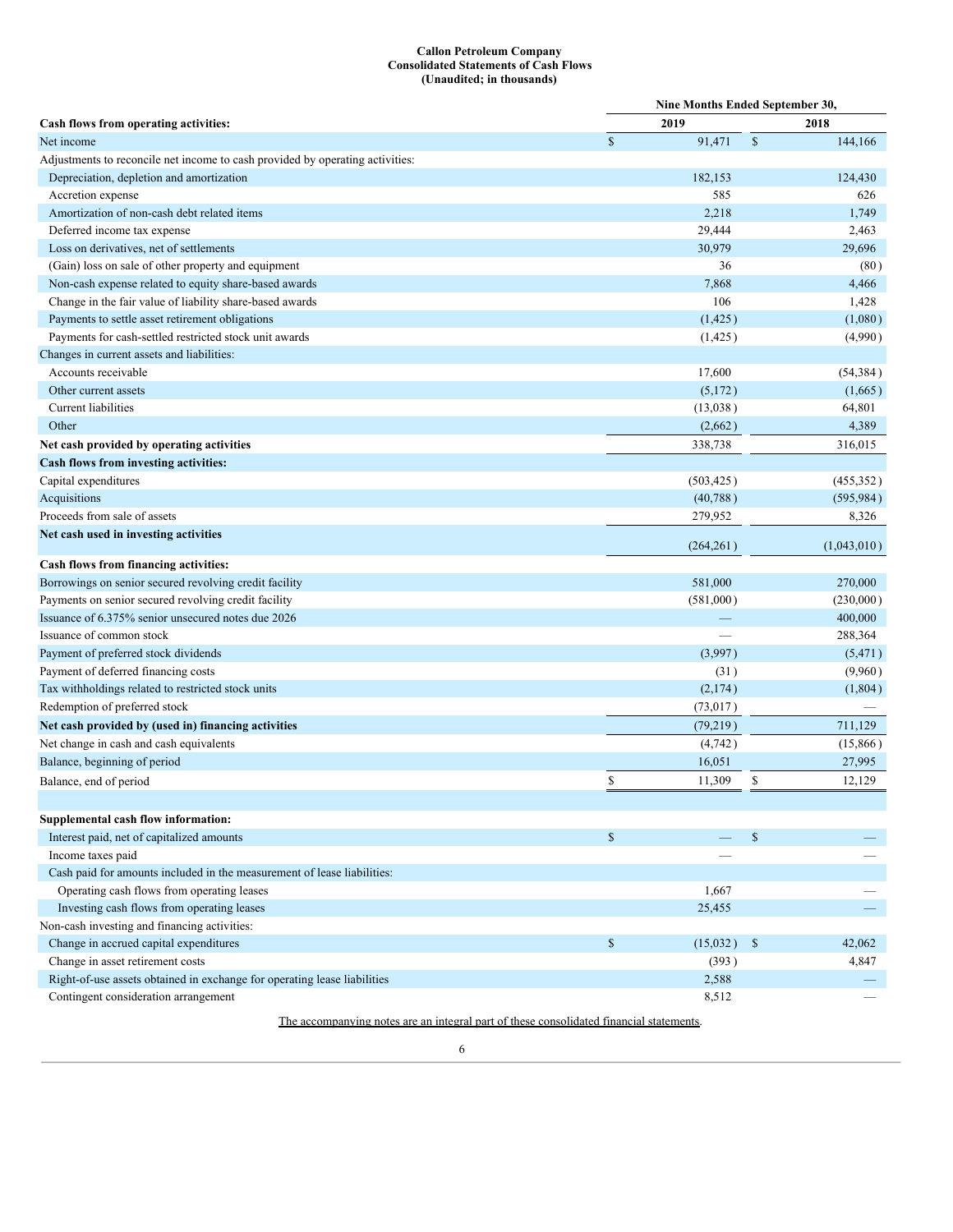### **Callon Petroleum Company Consolidated Statements of Stockholders' Equity (Unaudited; in thousands)**

|                                                  |               |              |      |               |              |                | Retained |               |          |                 |               |              |
|--------------------------------------------------|---------------|--------------|------|---------------|--------------|----------------|----------|---------------|----------|-----------------|---------------|--------------|
|                                                  |               | Preferred    |      |               | Common       |                |          | Capital in    |          | <b>Earnings</b> |               | <b>Total</b> |
|                                                  |               | <b>Stock</b> |      |               | <b>Stock</b> |                |          | <b>Excess</b> |          | (Accumulated    | Stockholders' |              |
|                                                  | <b>Shares</b> | S            |      | <b>Shares</b> |              | \$             |          | of Par        | Deficit) |                 | <b>Equity</b> |              |
| <b>Balance at 12/31/2018</b>                     | 1,459         | S            | 15   | 227,583       |              | 2,276          |          | 2,477,278     |          | (34,361)        | \$            | 2,445,208    |
| Net loss                                         |               |              |      |               |              |                |          |               |          | (19, 543)       |               | (19, 543)    |
| Shares issued pursuant to employee benefit plans |               |              |      | 24            |              |                |          | 154           |          |                 |               | 154          |
| Restricted stock                                 |               |              |      | 277           |              | 3              |          | 4,447         |          |                 |               | 4,450        |
| Preferred stock dividend (\$1.25 per share)      |               |              |      |               |              |                |          |               |          | (1,824)         |               | (1,824)      |
| <b>Balance at 03/31/2019</b>                     | 1,459         | S.           | 15   | 227,884       |              | 2,279          |          | 2,481,879     | S.       | (55, 728)       | $\mathbb{S}$  | 2,428,445    |
| Net income                                       |               |              |      |               |              |                |          |               |          | 55,180          |               | 55,180       |
| Restricted stock                                 |               |              |      | 380           |              | $\overline{4}$ |          | 2,071         |          |                 |               | 2,075        |
| Preferred stock dividend (\$1.25 per share)      |               |              |      |               |              | --             |          |               |          | (1,823)         |               | (1,823)      |
| Preferred stock redemption costs                 |               |              |      |               |              |                |          | (5)           |          |                 |               | (5)          |
| <b>Balance at 06/30/2019</b>                     | 1,459         | S            | 15   | 228,264       |              | 2,283          | \$.      | 2,483,945     | S        | (2,371)         | \$            | 2,483,872    |
| Net income                                       |               |              |      |               |              |                |          |               |          | 55,834          |               | 55,834       |
| Restricted stock                                 |               |              |      | 108           |              |                |          | 2,307         |          |                 |               | 2,308        |
| Preferred stock dividend (\$0.24 per share)      |               |              |      |               |              |                |          |               |          | (350)           |               | (350)        |
| Preferred stock redemption                       | (1, 459)      |              | (15) |               |              |                |          | (64, 693)     |          | --              |               | (64,708)     |
| Loss on redemption of preferred stock            |               |              |      |               |              |                |          |               |          | (8,304)         |               | (8, 304)     |
| <b>Balance at 09/30/2019</b>                     |               |              |      | 228,372       |              | 2,284          |          | 2,421,559     | S        | 44,809          | S             | 2,468,652    |
|                                                  |               |              |      |               |              |                |          |               |          |                 |               |              |

|                                                  | Preferred     |              |    | Common        |              |                | Capital in |               |              |            | <b>Total</b>  |           |
|--------------------------------------------------|---------------|--------------|----|---------------|--------------|----------------|------------|---------------|--------------|------------|---------------|-----------|
|                                                  |               | <b>Stock</b> |    |               | <b>Stock</b> |                |            | <b>Excess</b> | Accumulated  |            | Stockholders' |           |
|                                                  | <b>Shares</b> |              | S  | <b>Shares</b> |              | S              |            | of Par        | Deficit      |            | <b>Equity</b> |           |
| <b>Balance at 12/31/2017</b>                     | 1,459         | $\mathbb{S}$ | 15 | 201,836       | $\mathbb{S}$ | 2,018          | \$         | 2,181,359     | $\mathbb{S}$ | (327, 426) | \$            | 1,855,966 |
| Net income                                       |               |              |    |               |              |                |            |               |              | 55,761     |               | 55,761    |
| Shares issued pursuant to employee benefit plans |               |              |    |               |              |                |            | 88            |              |            |               | 88        |
| Restricted stock                                 |               |              |    | 105           |              |                |            | 1,152         |              |            |               | 1,153     |
| Preferred stock dividend (\$1.25 per share)      |               |              |    |               |              |                |            |               |              | (1,824)    |               | (1,824)   |
| <b>Balance at 03/31/2018</b>                     | 1,459         | \$           | 15 | 201,948       | \$.          | 2,019          | S.         | 2,182,599     | S.           | (273, 489) | \$            | 1,911,144 |
| Net income                                       |               |              |    |               |              |                |            |               |              | 50,474     |               | 50,474    |
| Shares issued pursuant to employee benefit plans |               |              |    | 11            |              |                |            | 141           |              |            |               | 141       |
| <b>Restricted stock</b>                          |               |              |    | 248           |              | $\overline{3}$ |            | 1,312         |              |            |               | 1,315     |
| Common stock issued                              |               |              |    | 25,300        |              | 253            |            | 288,103       |              |            |               | 288,356   |
| Preferred stock dividend (\$1.25 per share)      |               |              |    |               |              |                |            |               |              | (1,824)    |               | (1,824)   |
| <b>Balance at 06/30/2018</b>                     | 1,459         | £.           | 15 | 227,507       |              | 2,275          | S          | 2,472,155     |              | (224, 837) | S.            | 2,249,608 |
| Net income                                       |               |              |    |               |              |                |            |               |              | 37,931     |               | 37,931    |
| Shares issued pursuant to employee benefit plans |               |              |    | 12            |              |                |            | 131           |              |            |               | 131       |
| <b>Restricted stock</b>                          |               |              |    | 49            |              |                |            | 2,454         |              |            |               | 2,455     |
| Common stock issued                              |               |              |    | $\sim$        |              |                |            | 8             |              |            |               | 8         |
| Preferred stock dividend (\$1.25 per share)      |               |              |    |               |              |                |            |               |              | (1,823)    |               | (1,823)   |
| <b>Balance at 09/30/2018</b>                     | 1,459         | S            | 15 | 227,568       |              | 2,276          | S          | 2,474,748     | S            | (188, 731) | S             | 2,288,308 |

The accompanying notes are an integral part of these consolidated financial statements.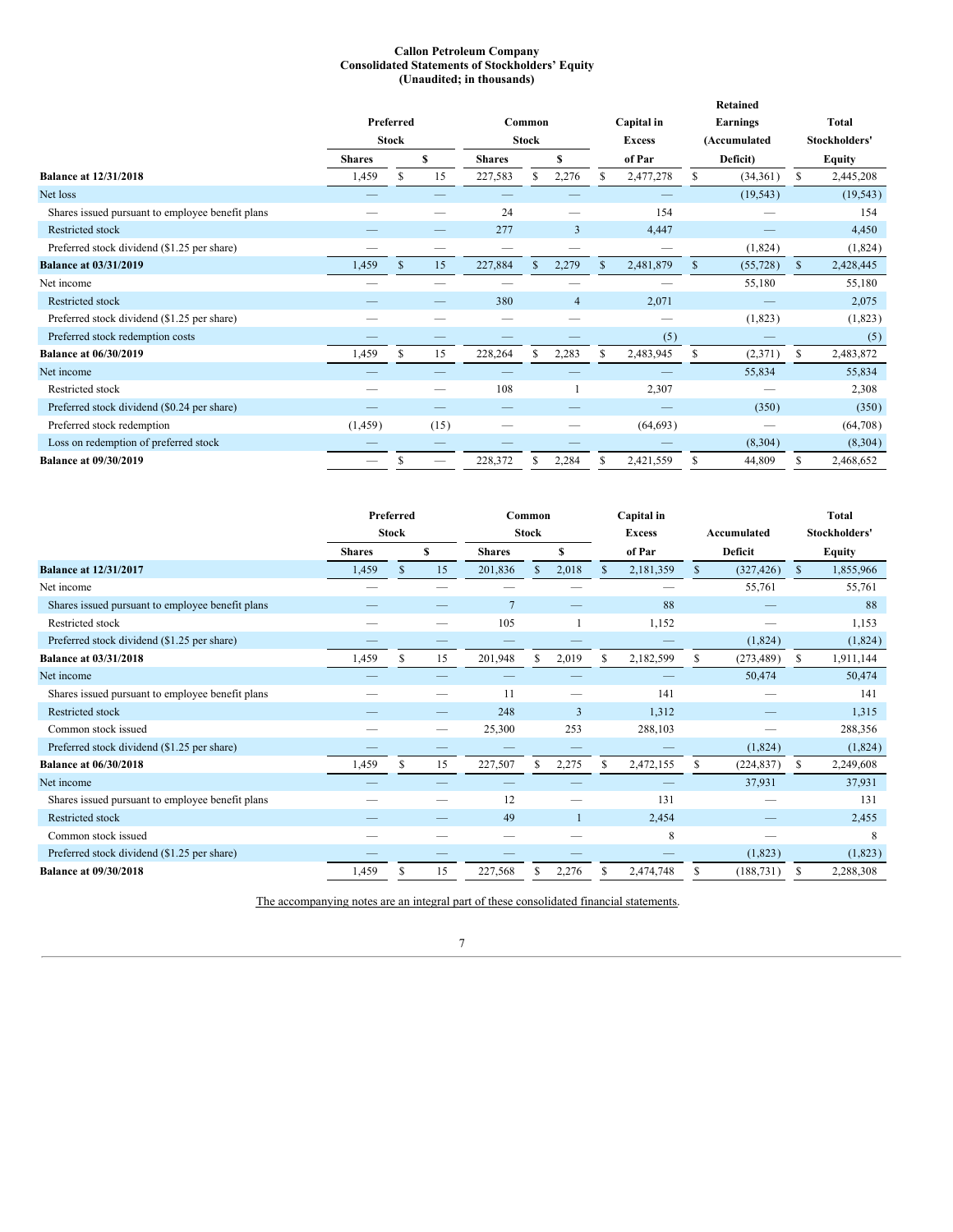#### **Index to the Notes to the Consolidated Financial Statements**

| 1. Description of Business and Basis of Presentation | 8. Income Taxes                  |
|------------------------------------------------------|----------------------------------|
| 2. Revenue Recognition                               | 9. Equity Transactions           |
| 3. Acquisitions and Dispositions                     | 10. Leases                       |
| 4. Earnings Per Share                                | 11. Asset Retirement Obligations |
| 5. Borrowings                                        | 12. Other                        |
| 6. Derivative Instruments and Hedging Activities     | 13. Carrizo Acquisition          |
| 7. Fair Value Measurements                           |                                  |

### **Note 1 - Description of Business and Basis of Presentation**

#### *Description of business*

Callon Petroleum Company has been engaged in the development, acquisition and production of oil and natural gas properties since 1950. As used herein, the "Company," "Callon," "we," "us," and "our" refer to Callon Petroleum Company and its predecessors and subsidiaries unless the context requires otherwise. We were incorporated in the state of Delaware in 1994.

Callon is focused on the acquisition and development of unconventional onshore oil and natural gas reserves in the Permian Basin. The Permian Basin is located in West Texas and southeastern New Mexico and is comprised of three primary sub-basins: the Midland Basin, the Delaware Basin, and the Central Basin Platform. Since our entry into the Permian Basin in late 2009, we have been focused on the Midland Basin and entered the Delaware Basin through an acquisition completed in February 2017. The Company further expanded its presence in the Delaware Basin through acquisitions in 2018.

#### *Basis of presentation*

### Unless otherwise indicated, all dollar amounts included within the Footnotes to the Financial Statements are presented in thousands, except for per share and per **unit data.**

The interim consolidated financial statements of the Company have been prepared in accordance with (1) GAAP, (2) the SEC's instructions to Quarterly Report on Form 10-Q and (3) Rule 10-01 of Regulation S-X, and include the accounts of Callon Petroleum Company, and its subsidiary, Callon Petroleum Operating Company ("CPOC"). CPOC also has a subsidiary, namely Mississippi Marketing, Inc. Effective February 28, 2019, Callon Offshore Production, Inc. was merged with and into CPOC.

These interim consolidated financial statements should be read in conjunction with the Company's Annual Report on Form 10-K for the year endedDecember 31, 2018. The balance sheet at December 31, 2018 has been derived from the audited financial statements at that date. Operating results for the periods presented are not necessarily indicative of the results that may be expected for the year ended December 31, 2019.

In the opinion of management, the accompanying unaudited consolidated financial statements reflect all adjustments, including normal recurring adjustments and all intercompany account and transaction eliminations, necessary to present fairly the Company's financial position, results of operations and cash flows for the periods indicated. Certain prior year amounts have been reclassified to conform to current year presentation.

### **Accounting Standards Updates ("ASUs")**

### *Recently adopted ASUs - Leases*

In February 2016, the FASB issued ASU No. 2016-02, Leases (Topic 842): Amendments to the FASB Accounting Standards Codification ("ASU 2016-02"). In January 2018, the FASB issued ASU No. 2018-01, Leases (Topic 842): Land Easement Practical Expedient for Transition to Topic 842 ("ASU 2018-01"). In July 2018, the FASB issued ASU No. 2018-11, Leases (Topic 842): Targeted Improvements ("ASU 2018-11"). In March 2019, the FASB issued ASU No. 2019-01, Leases (Topic 842): Codification Improvements ("ASU 2019-01"). Together these related amendments to GAAP represent ASC Topic 842, Leases ("ASC Topic 842").

ASU 2016-02 requires lessees to recognize lease assets and liabilities (with terms in excess of 12 months) on the balance sheet and disclose key quantitative and qualitative information about leasing arrangements. The Company engaged a third-party consultant to assist with assessing its existing contracts, as well as future potential contracts, and to determine the impact of its application on its consolidated financial statements and related disclosures. The contract evaluation process includes review of drilling rig contracts, office facility leases,

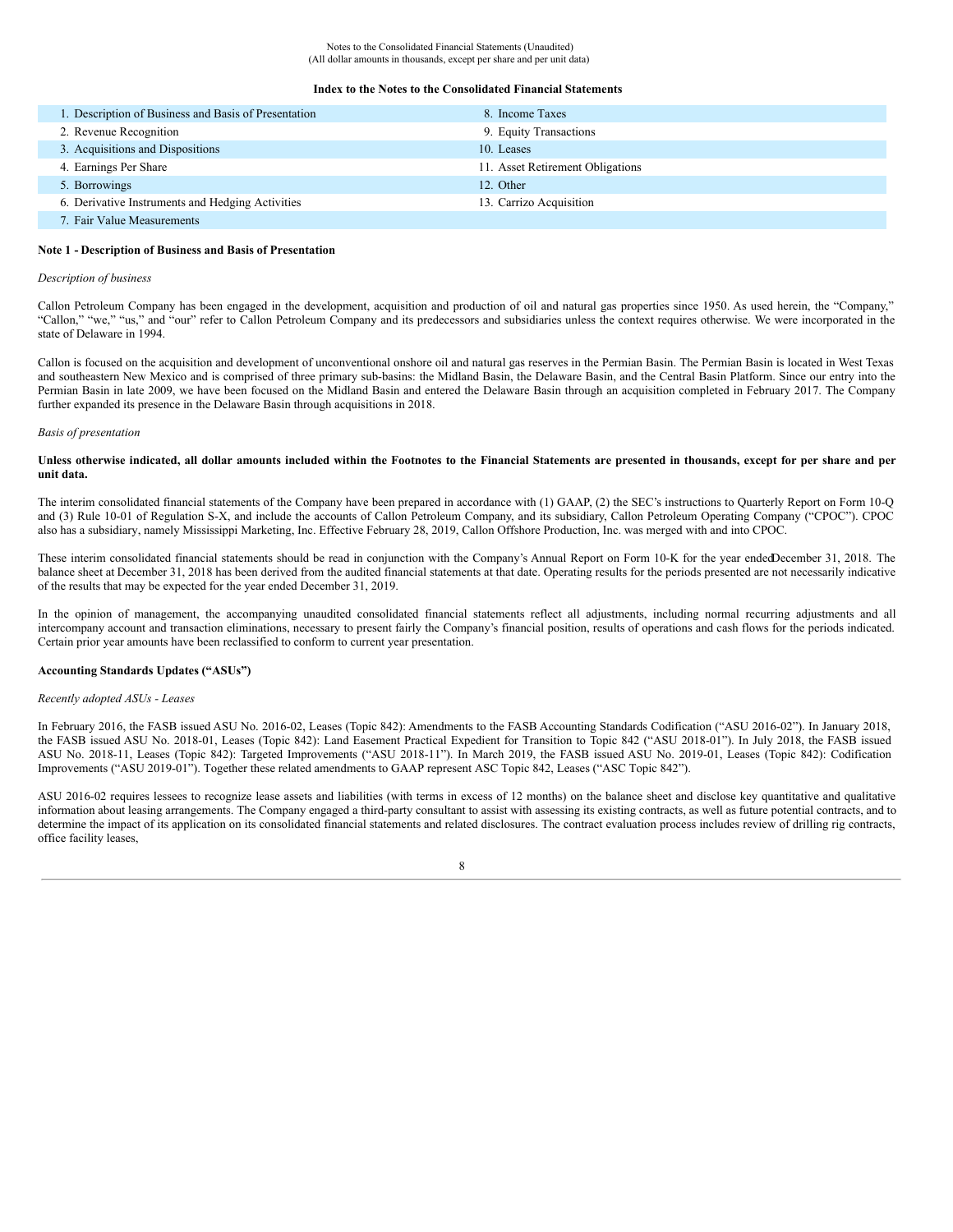Notes to the Consolidated Financial Statements (Unaudited) (All dollar amounts in thousands, except per share and per unit data)

compressors, field vehicles and equipment, general corporate leased equipment, and other existing arrangements to support its operations that may contain a lease component.

The new standard was effective for us in the first quarter of 2019, and we adopted the new standard using a modified retrospective approach, with the date of initial application on January 1, 2019. Consequently, upon transition, we recognized the cumulative effect of adoption in retained earnings as of January 1, 2019. We further utilized the package of practical expedients at transition to not reassess the following:

- Whether any expired or existing contracts were or contained
- leases;
- The lease classification for any expired or existing leases;
- and Initial direct costs for any existing
- leases.

Additionally, we elected the practical expedient under ASU 2018-01, which did not require us to evaluate existing or expired land easements not previously accounted for as leases prior to the effective date. We also chose not to separate lease and non-lease components for the various classes of underlying assets. In addition, for all of our asset classes, we have made an accounting policy election not to apply the lease recognition requirements to our short-term leases. Accordingly, we recognize lease payments related to our short-term leases in profit or loss on a straight-line basis over the lease term.

Through our implementation process, we evaluated each of our lease arrangements and enhanced our systems to track and calculate additional information required upon adoption of this standard. The standard had an impact on our consolidated balance sheet at September 30, 2019, resulting from the recognition during the current period of right-of-use assets and lease liabilities for operating leases. We have no leases that meet the criteria for classification as a finance lease. We lease certain office space, office equipment, production facilities, compressors, drilling rigs, vehicles and other ancillary drilling equipment under cancelable and non-cancelable leases to support our operations. See Note 10 for additional information regarding the impact of adoption of the new leases standard on our current period results.

Adoption of the new leases standard did not impact our consolidated statement of operations or cash provided from or used in operating, investing or financing in our consolidated statement of cash flows.

We note that the standard does not apply to leases to explore for or use minerals, oil or natural gas resources, including the right to explore for those natural resources and rights to use the land in which those natural resources are contained.

### *Recently adopted ASUs - Other*

In June 2018, the FASB issued ASU No. 2018-07, Compensation - Stock Compensation (Topic 718): Improvements to Nonemployee Share-Based Payment Accounting ("ASU 2018-07"). The standard is intended to simplify several aspects of the accounting for nonemployee share-based payment transactions for acquiring goods and services from nonemployees, including the timing and measurement of nonemployee awards. The Company adopted this update on January 1, 2019 and it did not have a material impact on its consolidated financial statements upon adoption of this guidance.

### **Note 2 - Revenue Recognition**

#### *Revenue from contracts with customers*

#### *Oil sales*

Under the Company's oil sales contracts it sells oil production at the point of delivery and collects an agreed upon index price, net of pricing differentials. The Company recognizes revenue when control transfers to the purchaser at the point of delivery at the net price received.

### *Natural gas sales*

Under the Company's natural gas sales processing contracts, it delivers natural gas to a midstream processing entity. The midstream processing entity gathers and processes the natural gas and remits proceeds to the Company for the resulting sale of natural gas. The Company's share of revenue received from the sale of NGLs is included in the natural gas sales. Under these processing agreements, when control of the natural gas changes at the point of delivery, the treatment of gathering and treating fees are recorded net of revenues. Gathering and treating fees have historically been recorded as an expense in lease operating expense in the statement of operations. The Company has modified the presentation of revenues and expenses to include these fees net of operating revenues. For the three and nine months ended September 30, 2019, \$2,566 and \$7,779 of gathering and treating fees were recognized and recorded as a reduction to natural gas sales in the consolidated statement of operations, respectively. For the three and nine months ended September 30, 2018,

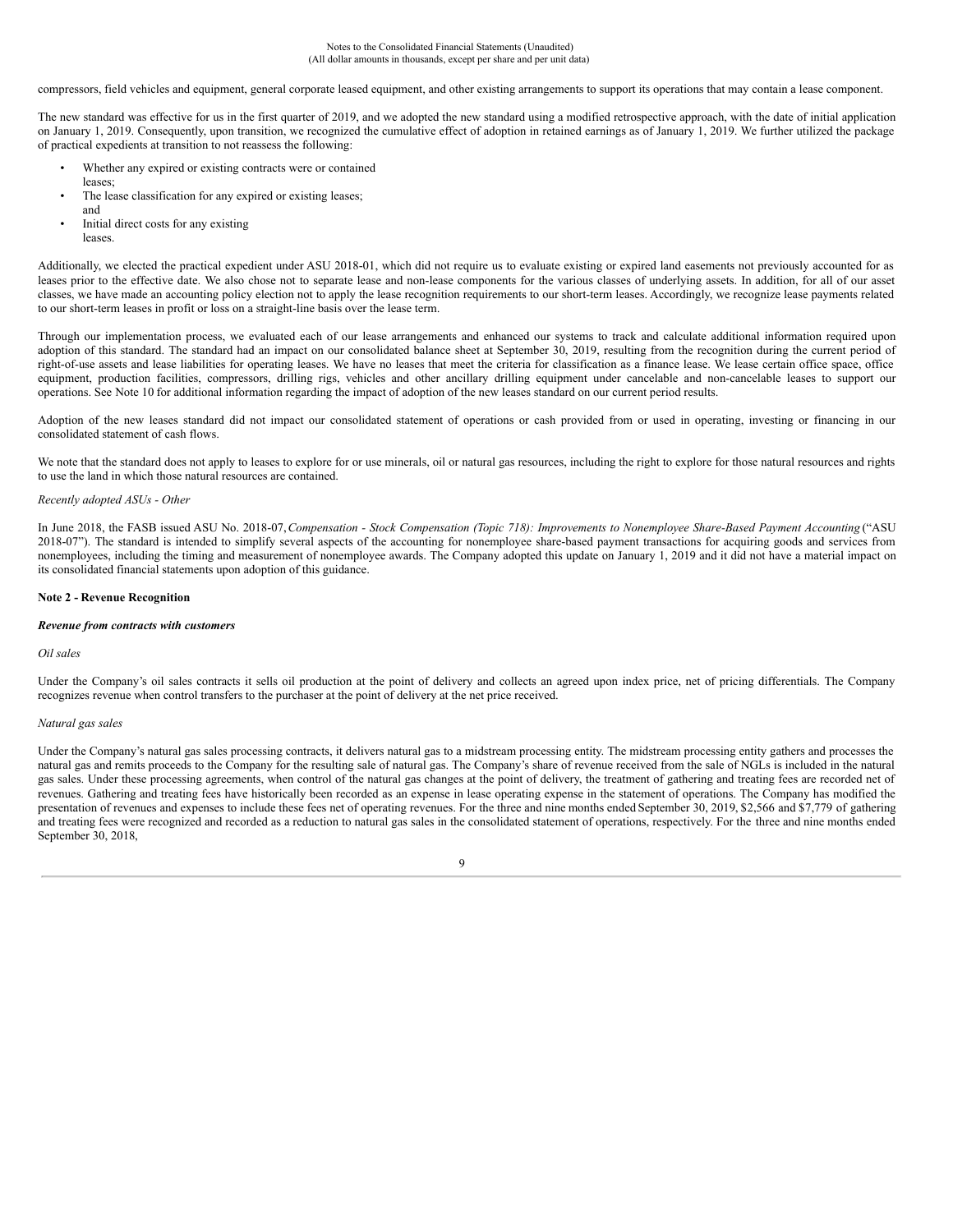\$2,209 and \$5,413 of gathering and treating fees were recognized and recorded as a reduction to natural gas sales in the consolidated statement of operations, respectively.

#### *Accounts receivable from revenues from contracts with customers*

Net accounts receivable include amounts billed and currently due from revenue contracts with customers related to our oil and natural gas production, which had a balance at September 30, 2019 and December 31, 2018 of \$83,442 and \$87,061, respectively, and does not currently include an allowance for doubtful accounts. Accounts receivable, net, from the sale of oil and natural gas are included in accounts receivable on the consolidated balance sheets.

### *Transaction price allocated to remaining performance obligations*

For the Company's product sales that have a contract term greater than one year, it has utilized the practical expedient in Accounting Standards Codification 606-10-50-14, which states the Company is not required to disclose the transaction price allocated to remaining performance obligations if the variable consideration is allocated entirely to a wholly unsatisfied performance obligation. Under these sales contracts, each unit of product generally represents a separate performance obligation; therefore future volumes are wholly unsatisfied and disclosure of the transaction price allocated to remaining performance obligations is not required.

### *Prior period performance obligations*

The Company records revenue in the month production is delivered to the purchaser. However, settlement statements for sales may not be received for30 to 90 days after the date production is delivered, and as a result, the Company is required to estimate the amount of production delivered to the purchaser and the price that will be received for the sale of the product. The Company records the differences between estimates and the actual amounts received for product sales in the month that payment is received from the purchaser. The Company has existing internal controls for its revenue estimation process and related accruals, and any identified differences between its revenue estimates and actual revenue received historically have not been significant.

### **Note 3 - Acquisitions and Dispositions**

### *2019 Acquisitions and Dispositions*

In the second quarter of 2019, the Company completed its divestiture of certain non-core assets in the southern Midland Basin (the "Ranger Asset Divestiture") for net cash proceeds received at closing of \$244,935, including customary purchase price adjustments. The transaction also provides for potential contingent consideration in payments of up to \$60,000 based on West Texas Intermediate average annual pricing over a three-year period (see Notes 6 and 7 for additional information regarding the contingent consideration payments). The divestiture encompasses the Ranger operating area in the southern Midland Basin which includes approximately 9,850 net Wolfcamp acres with an average 66% working interest. The divestiture did not significantly alter the relationship between capitalized costs and proved reserves, and as such, net cash proceeds and contingent consideration were recorded as adjustments to our full cost pool with no gain or loss recognized.

In the first quarter of 2019, the Company completed various acquisitions and dispositions of additional working interests and acreage located in our existing core operating areas within the Permian Basin. The Company purchased mineral rights for \$21,407 in the Spur operating area and received proceeds of \$14,084, including customary purchase price adjustments, for certain leasehold interests in our WildHorse acreage. In the second quarter of 2019, the Company completed various acreage swaps in the Permian Basin and received proceeds of \$19,108, including customary purchase price adjustments, for certain working interests in our Spur acreage.

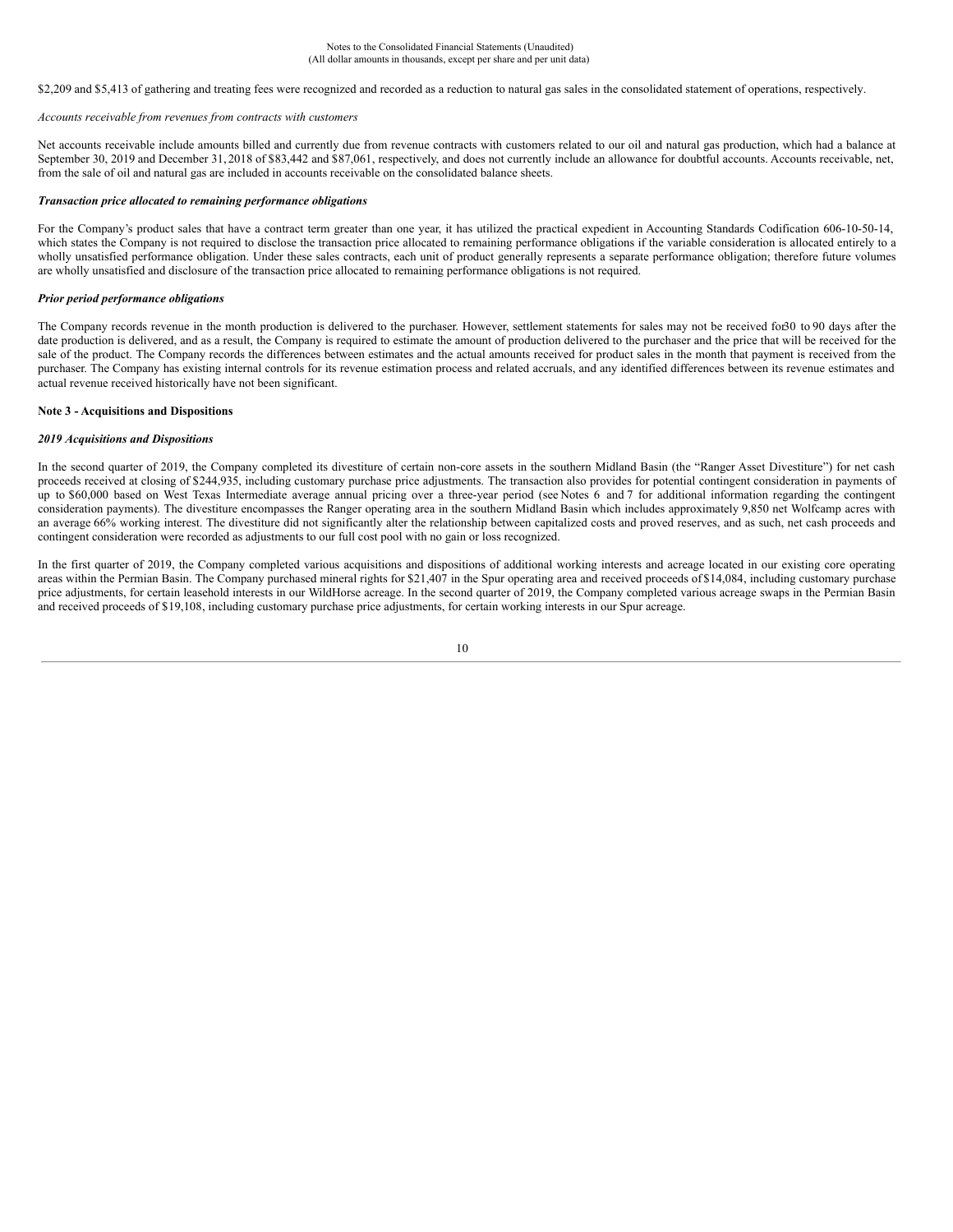### *2018 Acquisitions*

On August 31, 2018, the Company completed the acquisition of approximately 28,000 net surface acres in the Spur operating area, located in the Delaware Basin, from Cimarex Energy Company, for \$539,519, including customary purchase price adjustments (the "Delaware Asset Acquisition"). The Company issued debt and equity to fund, in part, the Delaware Asset Acquisition. See Notes 5 and 9 for additional information regarding the Company's debt obligations and equity offerings.The following table summarizes the estimated acquisition date fair values of the acquisition:

| Evaluated oil and natural gas properties   | 253,089 |
|--------------------------------------------|---------|
| Unevaluated oil and natural gas properties | 287,000 |
| Asset retirement obligations               | (570)   |
| Net assets acquired                        | 539,519 |

In addition, the Company completed various acquisitions of additional working interests and mineral rights, and associated production volumes, in the Company's existing core operating areas within the Permian Basin. In the first quarter of 2018, the Company completed acquisitions within Monarch and WildHorse operating areas for \$37,770, including customary purchase price adjustments. In the fourth quarter of 2018, the Company completed acquisitions of leasehold interests and mineral rights within its WildHorse and Spur operating areas for \$87,865, including customary purchase price adjustments.

### **Note 4 - Earnings Per Share**

Basic earnings per share is computed by dividing income available to common stockholders by the weighted average number of shares outstanding for the periods presented. The calculation of diluted earnings per share includes the potential dilutive impact of non-vested restricted shares outstanding during the periods presented, as calculated using the treasury stock method, unless their effect is anti-dilutive. The following table sets forth the computation of basic and diluted earnings per share:

| (amounts in thousands)                                                  |              | Three Months Ended September 30,<br>Nine Months Ended September 30, |     |         |               |         |               |          |
|-------------------------------------------------------------------------|--------------|---------------------------------------------------------------------|-----|---------|---------------|---------|---------------|----------|
|                                                                         |              | 2019                                                                |     | 2018    |               | 2019    |               | 2018     |
| Net income                                                              | Ъ.           | 55,834                                                              | \$  | 37,931  | <sup>\$</sup> | 91,471  | \$            | 144,166  |
| Preferred stock dividends                                               |              | (350)                                                               |     | (1,823) |               | (3,997) |               | (5, 471) |
| Loss on redemption of preferred stock                                   |              | (8,304)                                                             |     |         |               | (8,304) |               |          |
| Income available to common stockholders                                 |              | 47,180                                                              |     | 36,108  |               | 79,170  |               | 138,695  |
|                                                                         |              |                                                                     |     |         |               |         |               |          |
| Weighted average common shares outstanding                              |              | 228,322                                                             |     | 227,564 |               | 228,054 |               | 213,409  |
| Dilutive impact of restricted stock                                     |              | 147                                                                 |     | 576     |               | 503     |               | 670      |
| Weighted average common shares outstanding for diluted income per share |              | 228,469                                                             |     | 228,140 |               | 228,557 |               | 214,079  |
|                                                                         |              |                                                                     |     |         |               |         |               |          |
| Basic income per share                                                  | ъ            | 0.21                                                                | S   | 0.16    | -S            | 0.35    | S             | 0.65     |
| Diluted income per share                                                | $\mathbf{s}$ | 0.21                                                                | \$. | 0.16    | -S            | 0.35    | <sup>\$</sup> | 0.65     |
|                                                                         |              |                                                                     |     |         |               |         |               |          |
| Restricted stock (a)                                                    |              | 1,488                                                               |     | 154     |               | 829     |               | 154      |
|                                                                         |              |                                                                     |     |         |               |         |               |          |

(a) Shares excluded from the diluted earnings per share calculation because their effect would be antidilutive.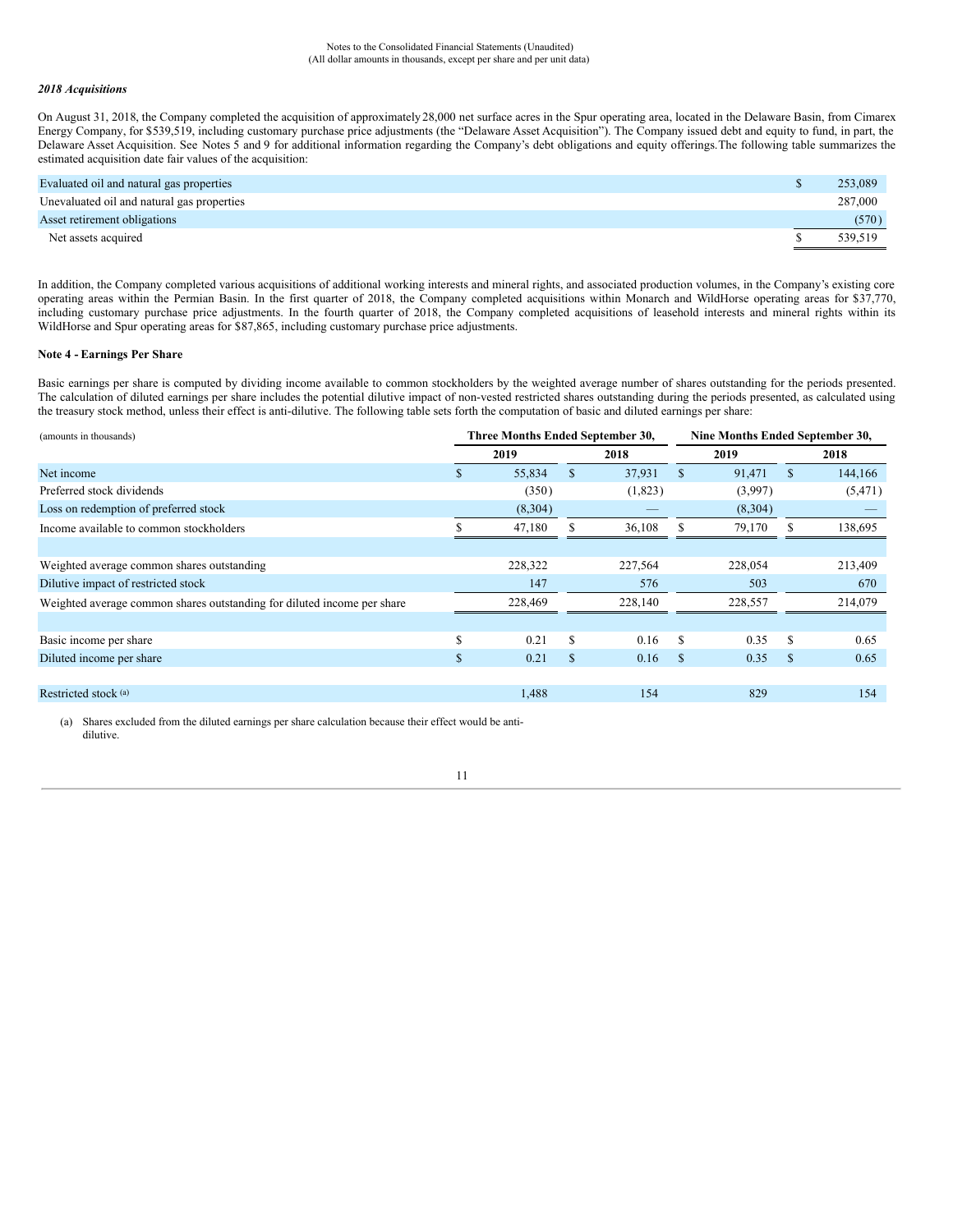### **Note 5 - Borrowings**

The Company's borrowings consisted of the following:

|                                                                                    | As of                     |           |                   |           |  |  |  |
|------------------------------------------------------------------------------------|---------------------------|-----------|-------------------|-----------|--|--|--|
| <b>Principal components:</b>                                                       | <b>September 30, 2019</b> |           | December 31, 2018 |           |  |  |  |
| Senior secured revolving credit facility                                           |                           | 200,000   |                   | 200,000   |  |  |  |
| 6.125% senior unsecured notes due 2024                                             |                           | 600,000   |                   | 600,000   |  |  |  |
| 6.375% senior unsecured notes due 2026                                             |                           | 400,000   |                   | 400,000   |  |  |  |
| Total principal outstanding                                                        |                           | 1.200.000 |                   | 1,200,000 |  |  |  |
| Premium on 6.125% senior unsecured notes due 2024, net of accumulated amortization |                           | 5,625     |                   | 6,469     |  |  |  |
| Unamortized deferred financing costs                                               |                           | (14, 971) |                   | (16,996)  |  |  |  |
| Total carrying value of borrowings <sup>(a)</sup>                                  |                           | 1.190.654 |                   | 1,189,473 |  |  |  |

(a) Excludes unamortized deferred financing costs related to the Company's senior secured revolving credit facility of \$5,081 and \$6,087 as of September 30, 2019 and December 31, 2018, respectively.

### *Senior secured revolving credit facility (the "Credit Facility")*

On May 25, 2017, the Company entered into the Sixth Amended and Restated Credit Agreement to the Credit Facility. JPMorgan Chase Bank, N.A. is Administrative Agent, and participants include 17 institutional lenders. The total notional amount available under the Credit Facility is \$2,000,000. Amounts borrowed under the Credit Facility may not exceed the borrowing base, which is generally reviewed on a semi-annual basis. The Credit Facility is secured by first preferred mortgages covering the Company's major producing properties. The maturity date of the Credit Facility is May 25, 2023.

Effective May 1, 2019, the Company entered into the third amendment to the Sixth Amended and Restated Credit Agreement to the Credit Facility to, among other things: (i) reaffirm the borrowing base at \$1,100,000, excluding the Ranger assets sold; and (ii) amend various covenants and terms to reflect current market trends. As ofSeptember 30, 2019, the Credit Facility's borrowing base remained at\$1,100,000 with an elected commitment amount of \$850,000.

As of September 30, 2019, there was \$200,000 principal and \$17,675 in letters of credit outstanding under the Credit Facility. For the period ended September 30, 2019, the Credit Facility had a weighted-average interest rate of 3.55%, calculated as the LIBOR plus a tiered rate ranging from1.25% to 2.25%, which is determined based on utilization of the facility. In addition, the Credit Facility carries a current commitment fee of 0.375% per annum, payable quarterly, on the unused portion of the borrowing base.

### *Restrictive covenants*

The Company's Credit Facility and the indentures governing its senior notes contain various covenants including restrictions on additional indebtedness, payment of cash dividends and maintenance of certain financial ratios. The Company was in compliance with these covenants at September 30, 2019.

### **Note 6 - Derivative Instruments and Hedging Activities**

### *Objectives and strategies for using commodity derivative instruments*

The Company is exposed to fluctuations in oil and natural gas prices received for its production. Consequently, the Company believes it is prudent to manage the variability in cash flows on a portion of its oil and natural gas production. The Company utilizes a mix of collars, swaps and put and call options to manage fluctuations in cash flows resulting from changes in commodity prices. The Company does not use these instruments for speculative or trading purposes.

### *Counterparty risk and of setting*

The use of derivative instruments exposes the Company to the risk that a counterparty will be unable to meet its commitments. While the Company monitors counterparty creditworthiness on an ongoing basis, it cannot predict sudden changes in counterparties' creditworthiness. In addition, even if such changes are not sudden, the Company may be limited in its ability to mitigate an increase in counterparty credit risk. Should one of these counterparties not perform, the Company may not realize the benefit of some of its derivative instruments under lower commodity prices while continuing to be obligated under higher commodity price contracts subject to any right of offset under the agreements. Counterparty credit risk is considered when determining the fair value of a derivative instrument; see Note 7 for additional information regarding fair value.

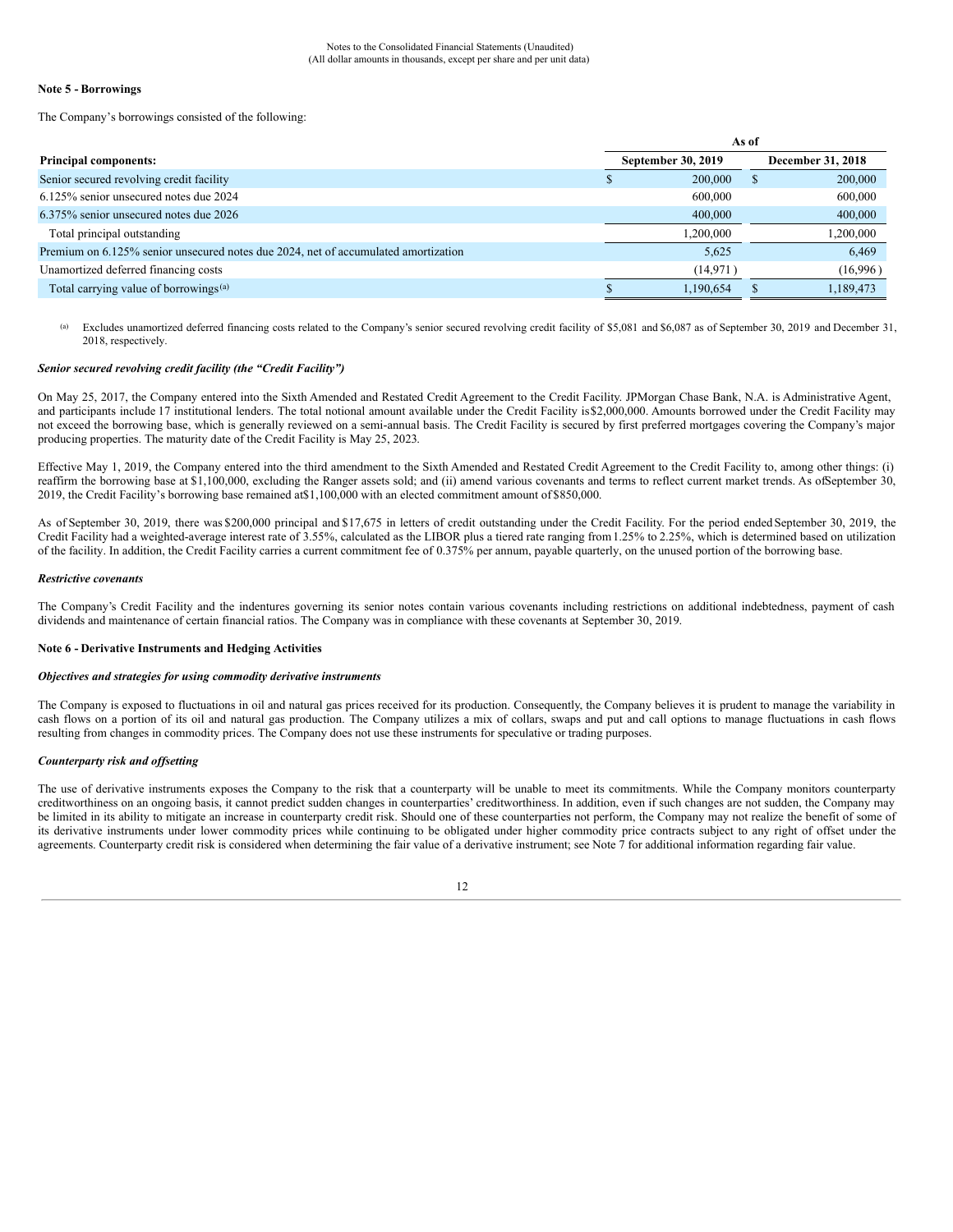The Company executes commodity derivative contracts under master agreements with netting provisions that provide for offsetting assets against liabilities. In general, if a party to a derivative transaction incurs an event of default, as defined in the applicable agreement, the other party will have the right to demand the posting of collateral, demand a cash payment transfer or terminate the arrangement.

### *Financial statement presentation and settlements*

Settlements of the Company's commodity derivative instruments are based on the difference between the contract price or prices specified in the derivative instrument and a benchmark price, such as the NYMEX price. To determine the fair value of the Company's derivative instruments, the Company utilizes present value methods that include assumptions about commodity prices based on those observed in underlying markets. See Note 7 for additional information regarding fair value.

### *Contingent consideration arrangement*

Our Ranger Asset Divestiture in June of 2019 provides for potential contingent consideration to be received by the Company if commodity prices exceed specific thresholds in each of the next several years. On the disposition date, we recognized a derivative asset of \$8,512 based on the initial fair value measurement. See Note 7 for additional information regarding fair value measurement. These contingent payments are summarized in the tables below (in thousands):

| Year of<br><b>Potential</b><br><b>Settlement</b> | Threshold (a)                                 | Contingent<br><b>Payment Amount</b> | Threshold (a)                        | Contingent<br><b>Payment Amount</b> | Fair Value as of<br>September 30, 2019<br>(b) | Aggregate<br><b>Settlements</b><br>Limit <sup>(c)</sup> |
|--------------------------------------------------|-----------------------------------------------|-------------------------------------|--------------------------------------|-------------------------------------|-----------------------------------------------|---------------------------------------------------------|
|                                                  |                                               |                                     |                                      |                                     |                                               | 60,000                                                  |
| 2019                                             | Greater than \$60/bbl, less<br>than \$65/bbl  | \$9,000                             | Equal to or greater than<br>\$65/bbl | \$20,833                            | \$116                                         |                                                         |
| 2020                                             | Greater than \$60/bbl, less<br>than $$65/bbl$ | \$9,000                             | Equal to or greater than<br>\$65/bbl | \$20,833                            | \$3,977                                       |                                                         |
| 2021                                             | Greater than \$60/bbl, less<br>than \$65/bbl  | \$9,000                             | Equal to or greater than<br>\$65/bbl | \$20,833                            | (c)<br>\$3,496                                |                                                         |

(a) The price used to determine whether the specified thresholds have been met is the average of the final monthly settlements for each month during each annual period end for NYMEX Light Sweet Crude Oil Futures, as reported by the CME Group Inc.

(b) Contingent consideration to be received will be classified as cash flows from financing activities up to the initial recognition fair value of \$8,512; amounts in excess of the initial recognition fair value will be classified as cash flows from operating activities.

(c) In the event that the 2019 and 2020 prices exceed the \$65/bbl threshold, the aggregate amount of contingent consideration is limited to \$60,000, resulting in the potential reduction in settlement for 2021 to \$18,334.

### *Derivatives not designated as hedging instruments*

The Company records its derivative contracts at fair value in the consolidated balance sheets and records changes in fair value as a gain or loss on derivative contracts in the consolidated statements of operations. Settlements are also recorded as a gain or loss on derivative contracts in the consolidated statements of operations.

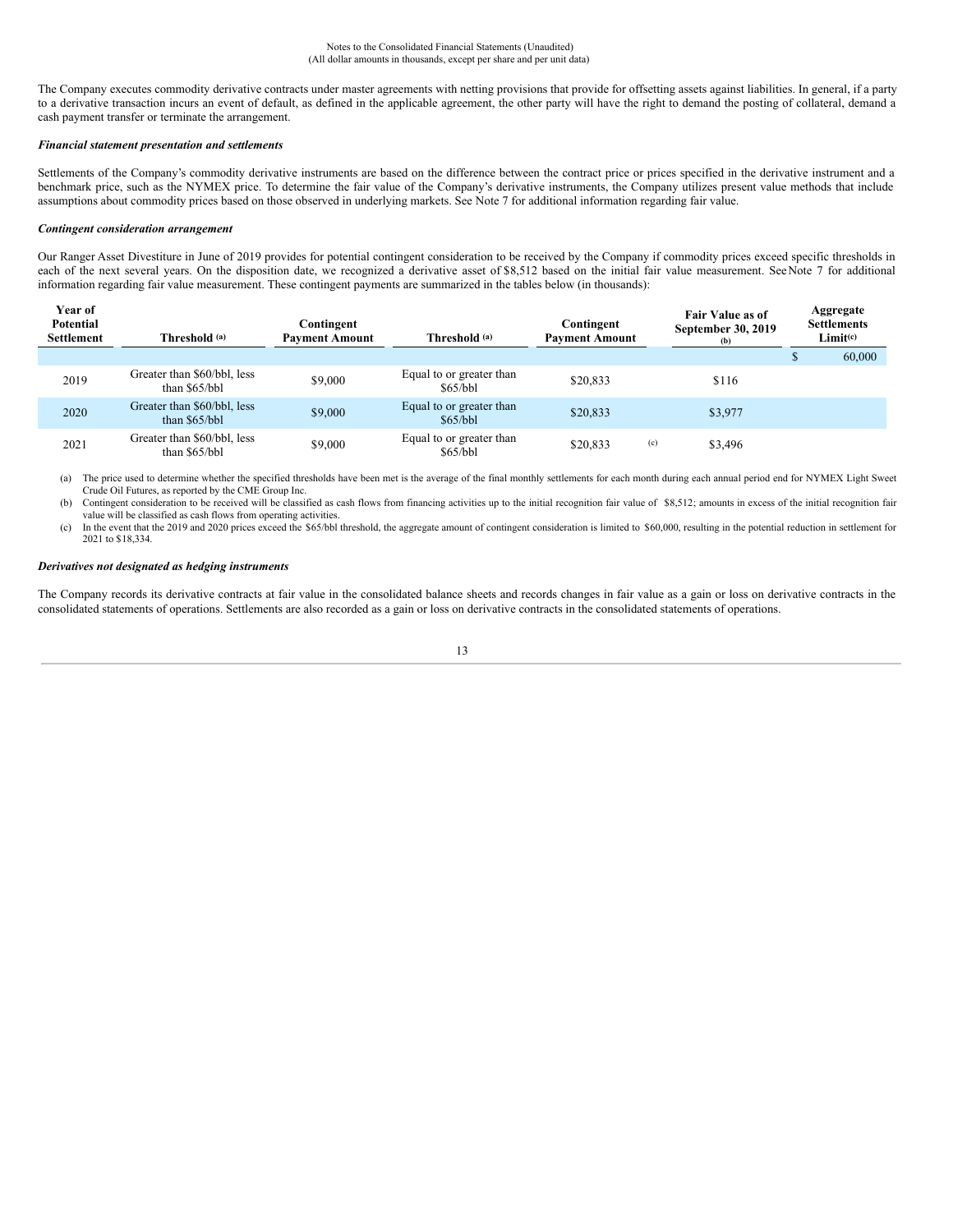**As of September 30, 2019**

The following table reflects the fair value of the Company's derivative instruments for the periods presented:

| As of September 30, 2019             |                                         |  |                    |  |                          |                              |        |  |  |
|--------------------------------------|-----------------------------------------|--|--------------------|--|--------------------------|------------------------------|--------|--|--|
| <b>Derivative Instrument</b>         | <b>Balance Sheet Presentation</b>       |  | Liability<br>Asset |  |                          | <b>Net Asset (Liability)</b> |        |  |  |
| Commodity - Oil                      | Fair value of derivatives - Current     |  | 23,487             |  | (8,795)                  |                              | 14.692 |  |  |
| Commodity - Natural gas              | Fair value of derivatives - Current     |  | 1.429              |  | (146)                    |                              | 1,283  |  |  |
| Contingent consideration arrangement | Fair value of derivatives - Current     |  | 116                |  |                          |                              | 116    |  |  |
| Commodity - Oil                      | Fair value of derivatives - Non-current |  | 3.736              |  | (2,233)                  |                              | 1,503  |  |  |
| Commodity - Natural gas              | Fair value of derivatives - Non-current |  |                    |  | (340)                    |                              | (340)  |  |  |
| Contingent consideration arrangement | Fair value of derivatives - Non-current |  | 7.473              |  | $\overline{\phantom{a}}$ |                              | 7.473  |  |  |
| Totals                               |                                         |  | 36.241             |  | (11,514)                 |                              | 24,727 |  |  |

| As of December 31, 2018      |                                         |       |                          |           |           |  |                              |  |  |
|------------------------------|-----------------------------------------|-------|--------------------------|-----------|-----------|--|------------------------------|--|--|
| <b>Derivative Instrument</b> | <b>Balance Sheet Presentation</b>       | Asset |                          | Liabilitv |           |  | <b>Net Asset (Liability)</b> |  |  |
| Commodity - Oil              | Fair value of derivatives - Current     |       | 60,097                   |           | (10, 480) |  | 49,617                       |  |  |
| Commodity - Natural gas      | Fair value of derivatives - Current     |       | 5,017                    |           |           |  | 5,017                        |  |  |
| Commodity - Oil              | Fair value of derivatives - Non-current |       |                          |           | (5,672)   |  | (5,672)                      |  |  |
| Commodity - Natural gas      | Fair value of derivatives - Non-current |       | $\overline{\phantom{a}}$ |           | (1,768)   |  | (1,768)                      |  |  |
| Totals                       |                                         |       | 65.114                   |           | (17.920)  |  | 47,194                       |  |  |

As previously discussed, the Company's commodity derivative contracts are subject to master netting arrangements. The Company's policy is to present the fair value of commodity derivative contracts on a net basis in the consolidated balance sheet. The following presents the impact of this presentation to the Company's recognized assets and liabilities for the periods indicated:

|                                                            | As of September 30, 2019  |  |                           |    |                           |  |  |  |  |
|------------------------------------------------------------|---------------------------|--|---------------------------|----|---------------------------|--|--|--|--|
|                                                            | <b>Presented without</b>  |  |                           |    | As Presented with         |  |  |  |  |
|                                                            | <b>Effects of Netting</b> |  | <b>Effects of Netting</b> |    | <b>Effects of Netting</b> |  |  |  |  |
| Current assets: Fair value of commodity derivatives        | 35,936                    |  | (11,020)                  |    | 24,916                    |  |  |  |  |
| Long-term assets: Fair value of commodity derivatives      | 7.464                     |  | (3,728)                   |    | 3,736                     |  |  |  |  |
|                                                            |                           |  |                           |    |                           |  |  |  |  |
| Current liabilities: Fair value of commodity derivatives   | $(19,961)$ \$             |  | 11.020                    | -S | (8,941)                   |  |  |  |  |
| Long-term liabilities: Fair value of commodity derivatives | (6,301)                   |  | 3.728                     |    | (2,573)                   |  |  |  |  |

|                                                            | As of December 31, 2018                                |  |          |  |                           |  |  |  |  |
|------------------------------------------------------------|--------------------------------------------------------|--|----------|--|---------------------------|--|--|--|--|
|                                                            | <b>Presented without</b>                               |  |          |  | As Presented with         |  |  |  |  |
|                                                            | <b>Effects of Netting</b><br><b>Effects of Netting</b> |  |          |  | <b>Effects of Netting</b> |  |  |  |  |
| Current assets: Fair value of commodity derivatives        | 78.091                                                 |  | (12,977) |  | 65,114                    |  |  |  |  |
|                                                            |                                                        |  |          |  |                           |  |  |  |  |
| Current liabilities: Fair value of commodity derivatives   | $(23, 457)$ \$                                         |  | 12.977   |  | (10, 480)                 |  |  |  |  |
| Long-term liabilities: Fair value of commodity derivatives | (7, 440)                                               |  |          |  | (7, 440)                  |  |  |  |  |

For the periods indicated, the Company recorded the following in the consolidated statements of operations as a gain or loss on derivative contracts:

|                                              |    | Three Months Ended September 30, |              | Nine Months Ended September 30, |  |           |  |
|----------------------------------------------|----|----------------------------------|--------------|---------------------------------|--|-----------|--|
|                                              |    | 2019                             | 2018         | 2019                            |  | 2018      |  |
| <b>Oil derivatives</b>                       |    |                                  |              |                                 |  |           |  |
| Net gain (loss) on settlements               | Ъ. | $(1,045)$ \$                     | $(9,306)$ \$ | $(7,048)$ \$                    |  | (26,353)  |  |
| Net gain (loss) on fair value adjustments    |    | 25,767                           | (24, 476)    | (27,750)                        |  | (28, 720) |  |
| Total gain (loss) on oil derivatives         |    | 24,722                           | (33, 782)    | (34,798)                        |  | (55,073)  |  |
| Natural gas derivatives                      |    |                                  |              |                                 |  |           |  |
| Net gain (loss) on settlements               |    | 2,056                            | 67           | 6,612                           |  | 675       |  |
| Net gain (loss) on fair value adjustments    |    | (733)                            | (624)        | (2,306)                         |  | (976)     |  |
| Total gain (loss) on natural gas derivatives |    | 1,323                            | (557)        | 4,306                           |  | (301)     |  |
| <b>Contingent consideration arrangement</b>  |    |                                  |              |                                 |  |           |  |
| Net gain (loss) on fair value adjustments    |    | (4,236)                          |              | (923)                           |  |           |  |
| Total gain (loss) on derivatives             |    | 21,809                           | (34, 339)    | (31, 415)                       |  | (55, 374) |  |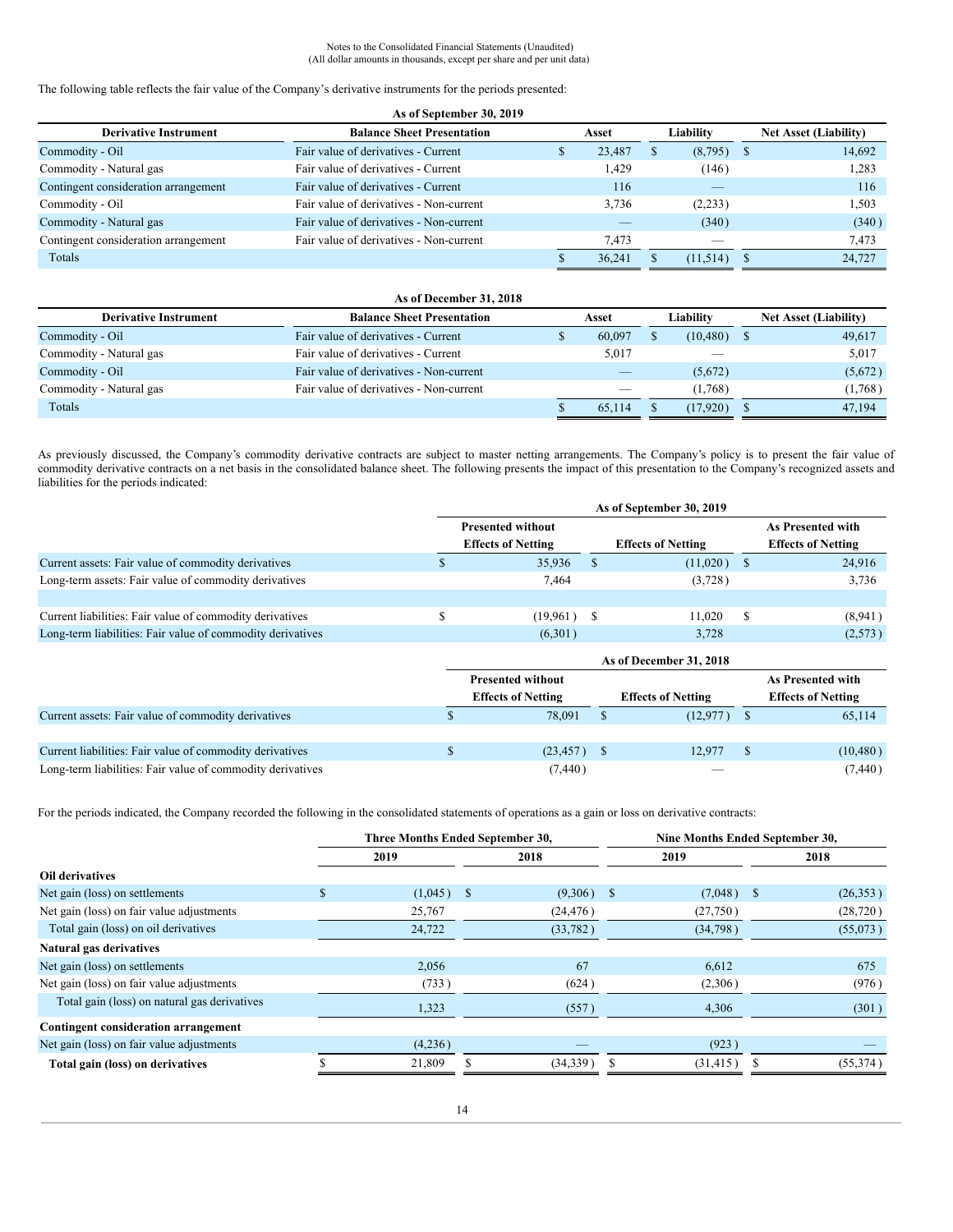### *Derivative positions*

Listed in the tables below are the outstanding oil and natural gas derivative contracts as ofSeptember 30, 2019:

|                                                                                                                                  |               | For the Remainder |              | For the Full Year | For the Full Year                 |                 |  |  |
|----------------------------------------------------------------------------------------------------------------------------------|---------------|-------------------|--------------|-------------------|-----------------------------------|-----------------|--|--|
| Oil contracts (WTI)                                                                                                              |               | of 2019           |              | of 2020           |                                   | of 2021         |  |  |
| Puts                                                                                                                             |               |                   |              |                   |                                   |                 |  |  |
| Total volume (Bbls)                                                                                                              |               | 230,000           |              |                   |                                   |                 |  |  |
| Weighted average price per Bbl                                                                                                   | \$            | 65.00             | \$           |                   | $\mathbb S$                       |                 |  |  |
| Put spreads                                                                                                                      |               |                   |              |                   |                                   |                 |  |  |
| Total volume (Bbls)                                                                                                              |               | 230,000           |              |                   |                                   |                 |  |  |
| Weighted average price per Bbl                                                                                                   |               |                   |              |                   |                                   |                 |  |  |
| Floor (long put)                                                                                                                 | \$            | 65.00             | \$           |                   | \$                                |                 |  |  |
| Floor (short put)                                                                                                                | $\mathsf{\$}$ | 42.50             | $\mathbb{S}$ |                   | $\mathbb{S}$                      |                 |  |  |
| Collar contracts with short puts (three-way collars)                                                                             |               |                   |              |                   |                                   |                 |  |  |
| Total volume (Bbls)                                                                                                              |               | 1,196,000         |              | 5,124,000         |                                   |                 |  |  |
| Weighted average price per Bbl                                                                                                   |               |                   |              |                   |                                   |                 |  |  |
| Ceiling (short call)                                                                                                             | $\mathbb{S}$  | 67.46             | $\mathbb{S}$ | 65.46             | $\mathbb{S}$                      |                 |  |  |
| Floor (long put)                                                                                                                 | \$            | 56.54             | \$           | 55.45             | \$                                |                 |  |  |
| Floor (short put)                                                                                                                | $\$$          | 43.65             | $\mathbb{S}$ | 44.66             | $\mathbb{S}$                      |                 |  |  |
| Collar contracts (two-way collars)                                                                                               |               |                   |              |                   |                                   |                 |  |  |
| Total volume (Bbls)                                                                                                              |               | 276,000           |              |                   |                                   |                 |  |  |
| Weighted average price per Bbl                                                                                                   |               |                   |              |                   |                                   |                 |  |  |
| Ceiling (short call)                                                                                                             | $\mathbb{S}$  | 60.00             | $\mathbb{S}$ |                   | $\mathbb{S}$                      |                 |  |  |
| Floor (long put)                                                                                                                 | \$            | 55.00             | \$           |                   | $\mathbb{S}$                      |                 |  |  |
| Short call                                                                                                                       |               |                   |              |                   |                                   |                 |  |  |
| Total volume (Bbls)                                                                                                              |               |                   |              |                   |                                   | $1,825,000$ (a) |  |  |
| Weighted average price per Bbl                                                                                                   | $\mathbb{S}$  |                   | $\mathbb{S}$ |                   | $\mathbb{S}$                      | 63.00           |  |  |
| Swap contracts                                                                                                                   |               |                   |              |                   |                                   |                 |  |  |
|                                                                                                                                  |               | 276,000           |              | 1,098,000         |                                   |                 |  |  |
| Total volume (Bbls)                                                                                                              |               |                   |              |                   |                                   |                 |  |  |
| Weighted average price per Bbl                                                                                                   | \$            | 60.17             | \$           | 56.17             | \$                                |                 |  |  |
| <b>Oil contracts (Brent ICE)</b>                                                                                                 |               |                   |              |                   |                                   |                 |  |  |
| Collar contracts with short puts (three-way collars)                                                                             |               |                   |              |                   |                                   |                 |  |  |
| Total volume (Bbls)                                                                                                              |               |                   |              | 837,500           |                                   |                 |  |  |
| Weighted average price per Bbl                                                                                                   |               |                   |              |                   |                                   |                 |  |  |
| Ceiling (short call)                                                                                                             | \$            |                   | \$           | 70.00             | \$                                |                 |  |  |
| Floor (long put)                                                                                                                 | $\mathbb{S}$  |                   | $\mathbb{S}$ | 58.24             | $\mathbb{S}$                      |                 |  |  |
| Floor (short put)                                                                                                                | \$            |                   | \$           | 50.00             | \$                                |                 |  |  |
|                                                                                                                                  |               |                   |              |                   |                                   |                 |  |  |
| Oil contracts (Midland basis differential)                                                                                       |               |                   |              |                   |                                   |                 |  |  |
| <b>Swap contracts</b>                                                                                                            |               |                   |              |                   |                                   |                 |  |  |
| Total volume (Bbls)                                                                                                              |               | 2,176,000         |              | 4,576,000         |                                   | 1,095,000       |  |  |
| Weighted average price per Bbl                                                                                                   | $\$$          | (2.50)            | $\mathbb{S}$ | (1.29)            | $\mathbb{S}$                      | 1.00            |  |  |
| <b>Oil contracts (Argus Houston MEH basis differential)</b>                                                                      |               |                   |              |                   |                                   |                 |  |  |
| Swap contracts                                                                                                                   |               |                   |              |                   |                                   |                 |  |  |
| Total volume (Bbls)                                                                                                              |               |                   |              | 1,439,205         |                                   |                 |  |  |
| Weighted average price per Bbl                                                                                                   | \$            | and a             | \$           | 2.40              | \$                                |                 |  |  |
| <b>Natural gas contracts (Henry Hub)</b>                                                                                         |               |                   |              |                   |                                   |                 |  |  |
|                                                                                                                                  |               |                   |              |                   |                                   |                 |  |  |
| Collar contracts (two-way collars)                                                                                               |               | 598,000           |              |                   |                                   |                 |  |  |
| Total volume (MMBtu)<br>Weighted average price per MMBtu                                                                         |               |                   |              |                   |                                   |                 |  |  |
|                                                                                                                                  |               |                   |              |                   |                                   |                 |  |  |
| Ceiling (short call)                                                                                                             | \$            | 3.50              | \$           |                   | \$<br>$\mathbb S$                 |                 |  |  |
| Floor (long put)                                                                                                                 | $\mathbb{S}$  | 3.13              | $\mathbb{S}$ |                   |                                   |                 |  |  |
| Swap contracts                                                                                                                   |               |                   |              |                   |                                   |                 |  |  |
| Total volume (MMBtu)                                                                                                             |               | 155,000           |              |                   |                                   |                 |  |  |
| Weighted average price per MMBtu                                                                                                 | \$            | 2.87              | \$           |                   | $\mathbb{S}% _{t}\left( t\right)$ |                 |  |  |
| Natural gas contracts (Waha basis differential)                                                                                  |               |                   |              |                   |                                   |                 |  |  |
| <b>Swap contracts</b>                                                                                                            |               |                   |              |                   |                                   |                 |  |  |
| Total volume (MMBtu)                                                                                                             |               | 2,116,000         |              | 4,758,000         |                                   |                 |  |  |
| Weighted average price per MMBtu                                                                                                 | $\mathsf{\$}$ | (1.18)            | $\mathbb{S}$ | (1.12)            | $\mathbb{S}$                      |                 |  |  |
| (a) Premiums from the sale of call options were used to increase the fixed price of certain simultaneously executed price swaps. |               |                   |              |                   |                                   |                 |  |  |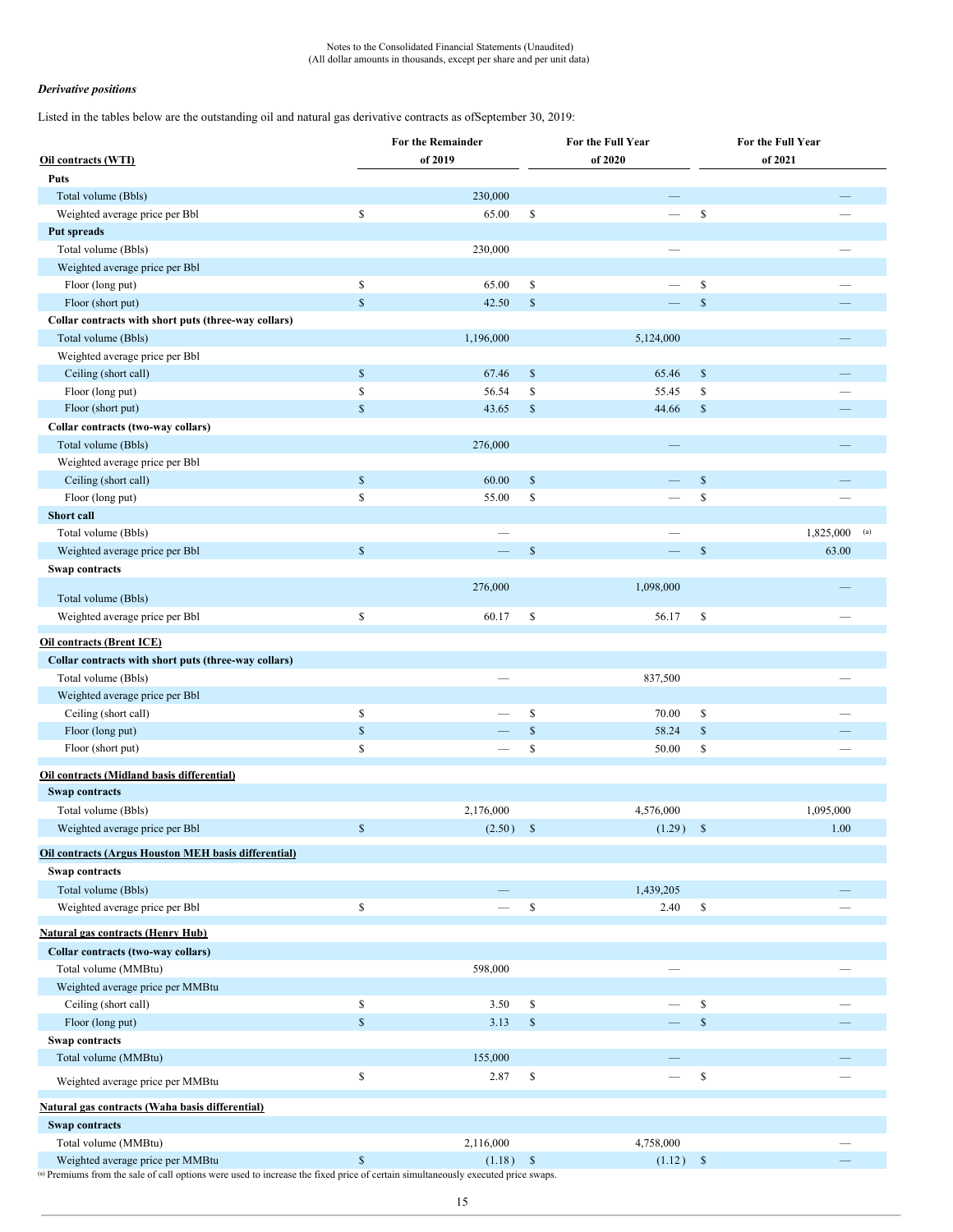### **Note 7 - Fair Value Measurements**

The fair value hierarchy gives the highest priority to Level 1 inputs, which consist of unadjusted quoted prices for identical instruments in active markets. Level 2 inputs consist of quoted prices for similar instruments. Level 3 valuations are derived from inputs that are significant and unobservable, and these valuations have the lowest priority.

#### *Fair value of financial instruments*

*Cash, cash equivalents, and restricted investments.* The carrying amounts for these instruments approximated fair value due to the short-term nature or maturity of the instruments.

*Debt.* The carrying amount of the Company's floating-rate debt approximated fair value, because the interest rates were variable and reflective of market rates.

|                              | <b>September 30, 2019</b> |  |                   |  | <b>December 31, 2018</b> |  |                   |  |  |
|------------------------------|---------------------------|--|-------------------|--|--------------------------|--|-------------------|--|--|
|                              | <b>Carrying Value</b>     |  | <b>Fair Value</b> |  | <b>Carrving Value</b>    |  | <b>Fair Value</b> |  |  |
| Credit Facility (a)          | 200,000                   |  | 200,000           |  | 200,000                  |  | 200,000           |  |  |
| $6.125\%$ Senior Notes (b)   | 596.337                   |  | 595.194           |  | 595.788                  |  | 558,000           |  |  |
| $6.375\%$ Senior Notes $(b)$ | 394.317                   |  | 393,540           |  | 393.685                  |  | 372,000           |  |  |
| Total                        | 1.190.654                 |  | 1,188,734         |  | 1.189.473                |  | 1,130,000         |  |  |

(a) Floating-rate debt.

(b) The fair value was based upon Level 2 inputs. See Note 5 for additional information about the Company's 6.125% and 6.375% Senior

**Notes**.

### *Assets and liabilities measured at fair value on a recurring basis*

Certain assets and liabilities are reported at fair value on a recurring basis in the consolidated balance sheet. The following methods and assumptions were used to estimate fair value:

*Commodity derivative instruments.* The fair value of commodity derivative instruments is derived using an income approach valuation model that utilizes market-corroborated inputs that are observable over the term of the derivative contract. The Company's fair value calculations also incorporate an estimate of the counterparties' default risk for derivative assets and an estimate of the Company's default risk for derivative liabilities. The Company believes that the majority of the inputs used to calculate the commodity derivative instruments fall within Level 2 of the fair value hierarchy based on the wide availability of quoted market prices for similar commodity derivative contracts. See Note 6 for additional information regarding the Company's derivative instruments.

*Contingent consideration arrangement - embedded derivative financial instrument.* The embedded option within the contingent consideration arrangement is considered a financial instrument under ASC 815. The Company engages a third-party valuation specialist using an option pricing model approach to measure the fair value of the embedded option on a recurring basis. The valuation includes significant inputs such as forward oil price curves, time to expiration, and implied volatility. The model provides for the probability that the specified pricing thresholds would be met for each settlement period, estimates an undiscounted payout, and risk adjusts for the discount rates inclusive of adjustments for the counterparty's credit quality. As these inputs are substantially observable for the full term of the contingent consideration arrangement, the inputs are considered Level 2 inputs within the fair value hierarchy. See Note 6 for additional information regarding the Company's contingent consideration arrangement.

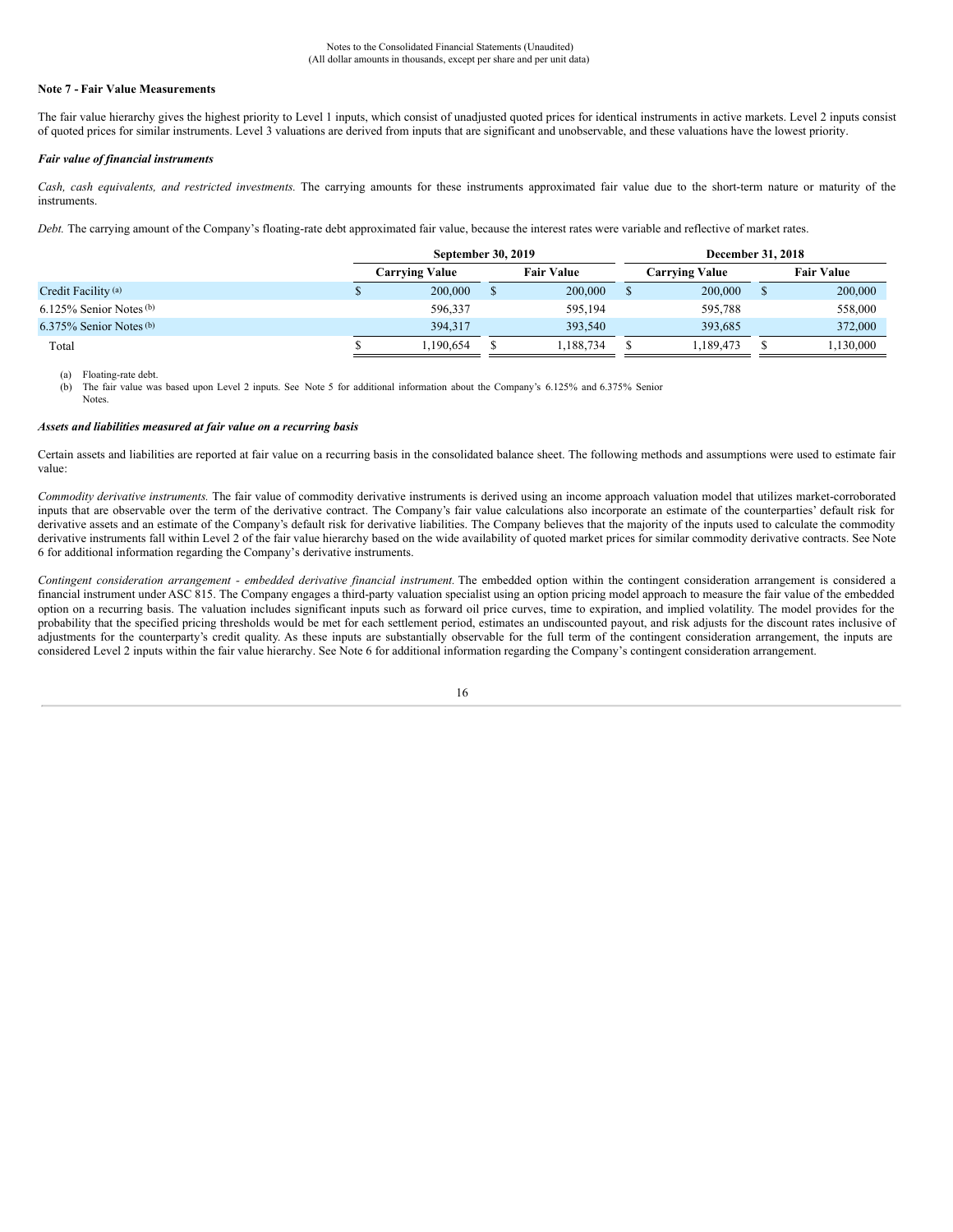#### Notes to the Consolidated Financial Statements (Unaudited) (All dollar amounts in thousands, except per share and per unit data)

#### The following tables present the Company's assets and liabilities measured at fair value on a recurring basis:

| September 30, 2019               | <b>Classification</b>     |             | Level 1                  | Level 2      |               | Level 3                  | Total    |          |
|----------------------------------|---------------------------|-------------|--------------------------|--------------|---------------|--------------------------|----------|----------|
| <b>Assets</b>                    |                           |             |                          |              |               |                          |          |          |
| Derivative financial instruments | Fair value of derivatives | \$          |                          | \$<br>36,241 | $\mathbb{S}$  |                          | S        | 36,241   |
| <b>Liabilities</b>               |                           |             |                          |              |               |                          |          |          |
| Derivative financial instruments | Fair value of derivatives |             |                          | (11,514)     |               |                          |          | (11,514) |
| Total net assets (liabilities)   |                           |             |                          | 24,727       | \$.           |                          |          | 24,727   |
|                                  |                           |             |                          |              |               |                          |          |          |
| December 31, 2018                | <b>Classification</b>     |             | Level 1                  | Level 2      |               | Level 3                  |          | Total    |
| <b>Assets</b>                    |                           |             |                          |              |               |                          |          |          |
| Derivative financial instruments | Fair value of derivatives | $\mathbf S$ | $\overline{\phantom{a}}$ | \$<br>65,114 | <sup>\$</sup> | $\overline{\phantom{0}}$ | <b>S</b> | 65,114   |
| <b>Liabilities</b>               |                           |             |                          |              |               |                          |          |          |
| Derivative financial instruments | Fair value of derivatives |             |                          | (17,920)     |               |                          |          | (17,920) |
| Total net assets                 |                           |             |                          | 47,194       |               |                          |          | 47,194   |

### *Assets and liabilities measured at fair value on a nonrecurring basis*

*Acquisitions.* The Company determines the fair value of the assets acquired and liabilities assumed using the income approach based on expected discounted future cash flows from estimated reserve quantities, costs to produce and develop reserves, and oil and natural gas forward prices. The future net revenues are discounted using a weighted average cost of capital. The discounted future net revenues of proved undeveloped and probable reserves are reduced by an additional reserve adjustment factor to compensate for the inherent risk of estimating the value of unevaluated properties. The fair value measurements were based on Level 1, Level 2 and Level 3 inputs.

### **Note 8 - Income Taxes**

The Company provides for income taxes at the statutory rate of21% adjusted for permanent differences expected to be realized, which primarily relate to non-deductible executive compensation expenses, restricted stock windfalls, and state income taxes. The following table presents a reconciliation of the reported amount of income tax expense to the amount of income tax expense that would result from applying domestic federal statutory tax rates to pretax income from continuing operations:

|                                                                         | Three Months Ended September 30, |                | Nine Months Ended September 30, |           |  |
|-------------------------------------------------------------------------|----------------------------------|----------------|---------------------------------|-----------|--|
| Components of income tax rate reconciliation                            | 2019                             | 2018           | 2019                            | 2018      |  |
| Income tax expense computed at the statutory federal<br>income tax rate | $21\%$                           | $21\%$         | $21\%$                          | $21 \%$   |  |
| State taxes net of federal expense                                      | $1\%$                            | $3\%$          | $1\%$                           | $2\%$     |  |
| Section $162(m)$                                                        | $-\frac{9}{6}$                   | $2\frac{9}{6}$ | $-\frac{9}{6}$                  | $1\%$     |  |
| Valuation allowance                                                     | $- \frac{6}{9}$                  | $(21) \%$      | $-$ %                           | $(21) \%$ |  |
| Effective income tax rate, before discrete items                        | $22\%$                           | $5\%$          | $22\%$                          | $3\%$     |  |
| Discrete items (a)                                                      | $2\%$                            | (1)%           | $2\%$                           | $(1) \%$  |  |
| Effective income tax rate, after discrete items                         | 24%                              | $4\%$          | 24%                             | $2\%$     |  |

(a) Accounts for the potential impact of periodic volatility of stock-based compensation tax deductions on future effective tax rates.

### **Note 9 - Equity Transactions**

### *10% Series A Cumulative Preferred Stock ("Preferred Stock")*

Holders of the Company's 10.00% Series A Cumulative Preferred Stock were entitled to receive, when, as and if declared by the Company's board of directors, out of funds legally available for the payment of dividends, cumulative cash dividends at a rate of 10.0% per annum of the \$50.00 liquidation preference per share (equivalent to\$5.00 per annum per share). Dividends were payable quarterly in arrears on the last day of each March, June, September and December when, as and if declared by the Company's Board of Directors. Preferred Stock dividends were \$350 and \$1,823 for the three months ended September 30, 2019 and 2018, respectively, and \$3,997 and \$5,471 for the nine months ended September 30, 2019 and 2018, respectively.

On June 18, 2019, the Company announced it had given notice for the redemption (the "Redemption") of all outstanding shares of the Preferred Stock. The redemption date of the Preferred Stock was July 18, 2019 (the "Redemption Date"). The Preferred Stock were redeemed at the redemption price equal to \$50.00 per share, plus an amount equal to all accrued and unpaid dividends in an amount equal to \$0.24 per share, for a total redemption price of \$50.24 per share (the "Redemption Price"). After the Redemption Date, the Preferred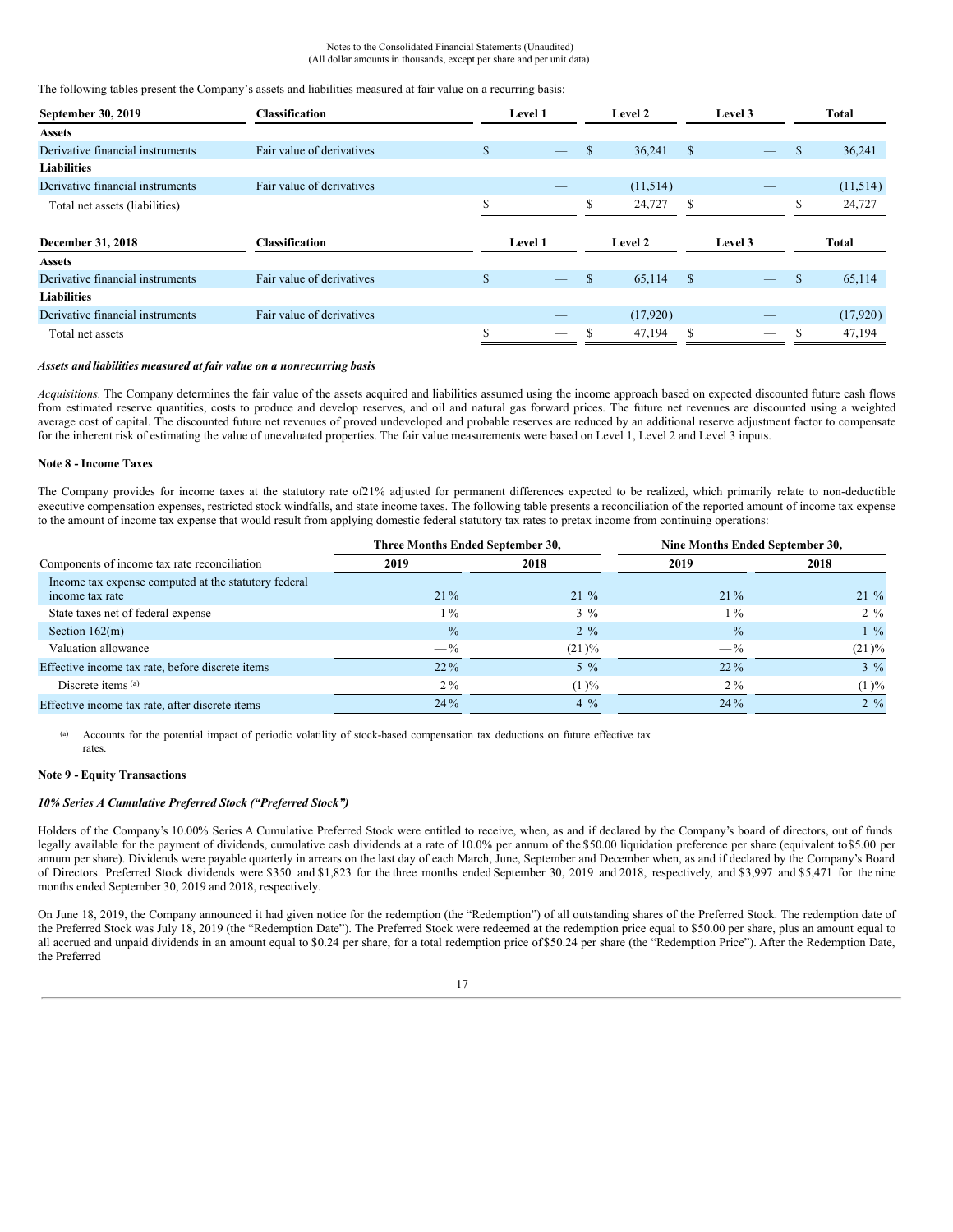Stock were no longer deemed outstanding, dividends on the Preferred Stock ceased to accrue, and all rights of the holders with respect to such Preferred Stock were terminated, except the right of the holders to receive the Redemption Price, without interest.

### *Common stock*

On May 30, 2018, the Company completed an underwritten public offering of25.3 million shares of its common stock for total estimated net proceeds (after the underwriter's discounts and estimated offering costs) of approximately \$287,988. The Company used proceeds from the offering to partially fund the Delaware Asset Acquisition completed in the third quarter of 2018, described in Note 3.

### **Note 10 - Leases**

### *Leases*

We determine if an arrangement is a lease at inception of the arrangement. To the extent that we determine an arrangement represents a lease, we classify that lease as an operating lease or a finance lease. Based on our evaluation of leases for the three and nine months ended September 30, 2019, we have no leases that meet the criteria for classification as a finance lease. We capitalize operating leases on our consolidated balance sheets through a right-of-use ("ROU") asset and a corresponding lease liability. ROU assets represent our right to use an underlying asset for the lease term, and lease liabilities represent our obligation to make lease payments arising from the lease.

Operating leases are included in operating lease ROU assets, current operating lease liabilities, and long-term operating lease liabilities in our consolidated balance sheets. Operating lease ROU assets and liabilities are recognized at the commencement date of an arrangement based on the present value of lease payments over the lease term. The operating lease ROU asset also includes any lease payments made to the lessor prior to lease commencement, less any lease incentives, and initial direct costs incurred. Lease expense for operating lease payments is recognized on a straight-line basis over the lease term.

### *Nature of leases*

In support of our operations, we lease certain drilling rigs, office space, office equipment, production facilities, compressors, vehicles and other ancillary drilling equipment under cancelable and non-cancelable contracts. A more detailed description of our material lease types is included below.

### *Drilling rigs*

The Company enters into daywork and long-term contracts for drilling rigs with third party service contractors to support the development of undeveloped reserves. Our daywork drilling rig arrangements are typically structured with a term that is in effect until drilling operations are completed on a contractually specified well or well pad. Upon mutual agreement with the contractor, we typically have the option to extend the contract term for additional wells, well pads or contractually stated extension terms by providing 30 days' notice prior to the end of the original contract term.

The Company's long-term drilling contracts are generally structured with an initial non-cancelable term of one totwo years. We have concluded that our long-term drilling rig arrangements represent operating leases with a lease term greater than twelve months. Additionally, we have concluded that our daywork drilling rig arrangements represent short-term operating leases with a lease term that equals the period of time required to complete drilling operations on the contractually specified well or well pad (that is, generally one to a few months from commencement of drilling).

We do not include the option to extend the drilling rig contract in the lease term due to the continuously evolving nature of our drilling schedules, which requires significant flexibility in the structure of the term of these arrangements, and the potential volatility in commodity prices in an annual period. We have further elected to apply the practical expedient for short-term leases to our daywork drilling rig leases. Accordingly, we do not apply the lease recognition requirements to our daywork drilling rig contracts, and we recognize lease payments related to these arrangements in profit or loss on a straight-line basis over the lease term.

### *Corporate and field of ices*

We enter into long-term contracts to lease corporate and field office space in support of company operations. These contracts are generally structured with an initial noncancelable term of two to five years. To the extent that our corporate and field office contracts include renewal options, we evaluate whether we are reasonably certain to exercise those options on a contract by contract basis based on expected future office space needs, market rental rates, drilling plans and other factors. We have further determined that our current corporate and field office leases represent operating leases.

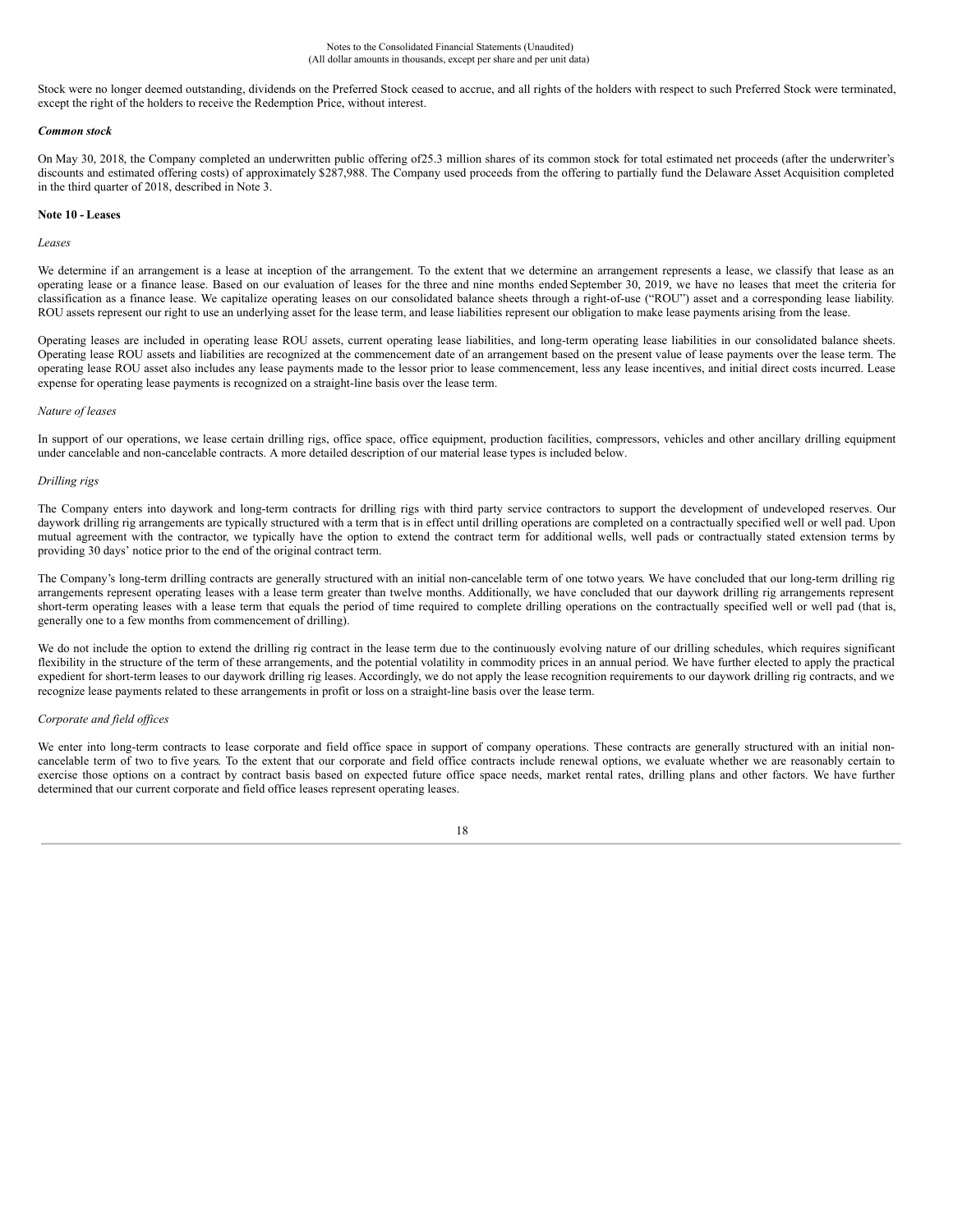#### Notes to the Consolidated Financial Statements (Unaudited) (All dollar amounts in thousands, except per share and per unit data)

#### *Transportation, gathering and processing arrangements*

We engage in various types of transactions in which midstream entities transport, gather and/or process our product leveraging integrated systems and facilities wholly-owned and operated by the midstream counterparty. Under most of these arrangements, we do not utilize substantially all of the underlying pipeline, gathering system or processing facilities, and thus, we have concluded that those underlying assets do not meet the definition of an identified asset.

The following tables reflect the current period impact of our adoption of the new leases standard. As we have no leases that meet the criteria for classification as a finance lease, all information contained herein represents our operating leases.

The components of our total lease cost were as follows:

|                            | <b>Three Months Ended</b> | <b>Nine Months Ended</b>  |  |  |
|----------------------------|---------------------------|---------------------------|--|--|
|                            | September 30, 2019        | <b>September 30, 2019</b> |  |  |
| Operating lease cost       | 7.964                     | 27.122                    |  |  |
| Short-term lease $cost(a)$ | 293                       | 3,640                     |  |  |

(a) Short-term lease cost excludes expenses related to leases with a contract term of one month or less.

As of September 30, 2019, our weighted average remaining lease term and our weighted average discount rate for our operating leases were1.36 years and 4.03%, respectively.

Our operating lease liabilities with enforceable contract terms that are greater than one year mature as follows:

|                       | As of September 30, 2019 |        |  |  |  |  |  |
|-----------------------|--------------------------|--------|--|--|--|--|--|
| Remainder of 2019     |                          | 7,932  |  |  |  |  |  |
| 2020                  |                          | 13,933 |  |  |  |  |  |
| 2021                  |                          | 1,576  |  |  |  |  |  |
| 2022                  |                          | 534    |  |  |  |  |  |
| 2023                  |                          | 517    |  |  |  |  |  |
| Thereafter            |                          | 431    |  |  |  |  |  |
| Total lease payments  |                          | 24,923 |  |  |  |  |  |
| Less imputed interest |                          | 732    |  |  |  |  |  |
| Total                 |                          | 24,191 |  |  |  |  |  |

### **Note 11 - Asset Retirement Obligations**

year.

The table below summarizes the activity for the Company's ARO:

|                                                              | <b>Nine Months Ended</b> |         |  |
|--------------------------------------------------------------|--------------------------|---------|--|
|                                                              | September 30, 2019       |         |  |
| Asset retirement obligations at January 1, 2019              |                          | 14,292  |  |
| Accretion expense                                            |                          | 585     |  |
| Liabilities incurred                                         |                          | 325     |  |
| Liabilities settled                                          |                          | (3,187) |  |
| <b>Dispositions</b>                                          |                          | (1,753) |  |
| Revisions to estimate                                        |                          | (718)   |  |
| Asset retirement obligations at end of period                |                          | 9,544   |  |
| Less: Current asset retirement obligations                   |                          | (1,250) |  |
| Long-term asset retirement obligations at September 30, 2019 |                          | 8,294   |  |

• *Liabilities incurred* include additions from acquisitions, asset swaps, and new wells drilled during the

• *Liabilities settled* include the retirement of 28 wells during the year and settlement of abandonment obligations attributable to historical activity within the Gulf of Mexico.

• *Dispositions* are primarily attributable to the Ranger Asset Divestiture in the second quarter of 2019. SeeNote 3 for details about the Ranger Asset Divestiture.

• *Revisions to estimates* were due to changes in plugging cost estimates, timing of abandonment activities, and changes in working interest of producing wells.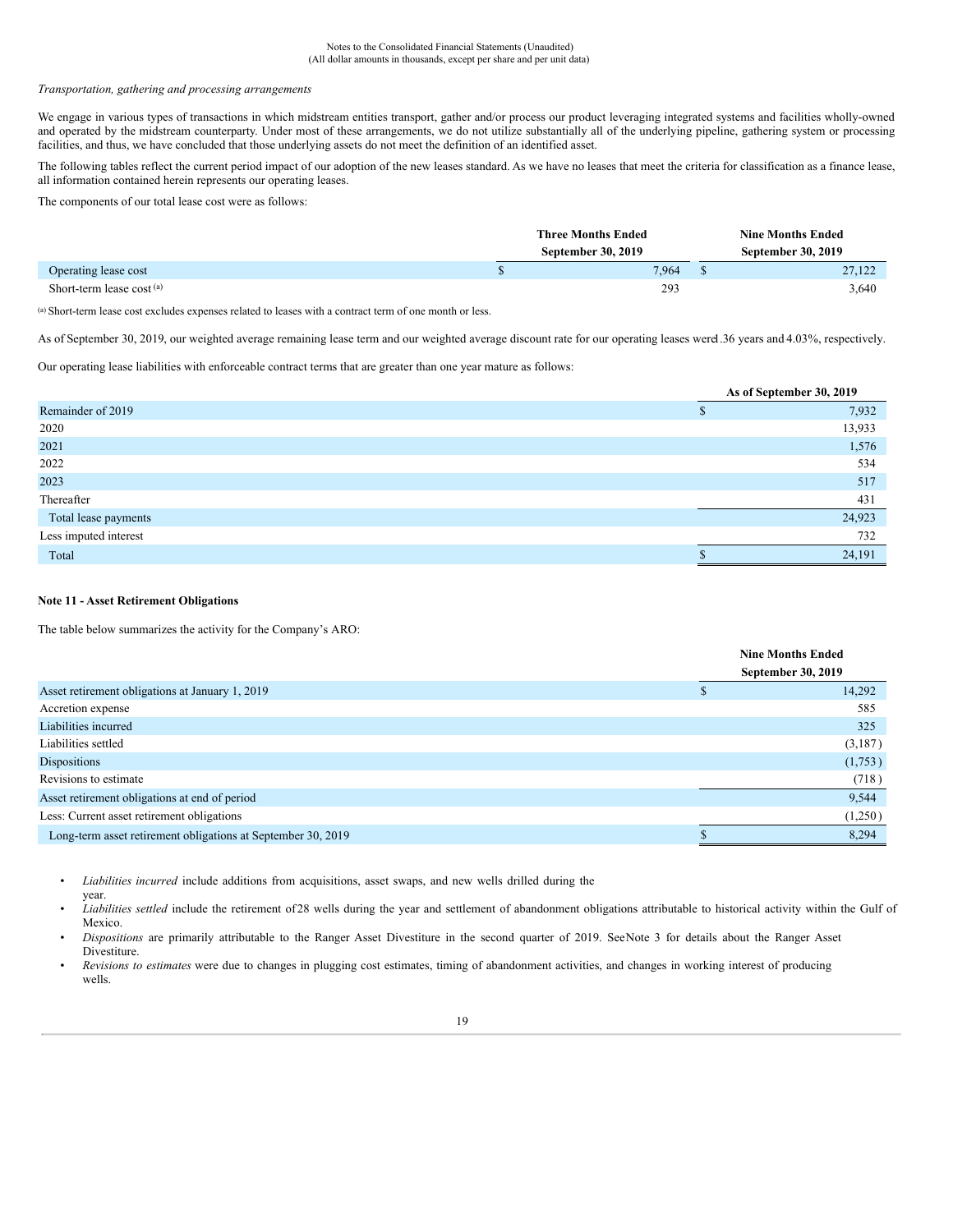Certain of the Company's operating agreements require that assets be restricted for abandonment obligations. Amounts recorded in the consolidated balance sheet at September 30, 2019 as long-term restricted investments were\$3,490. These assets, which primarily include short-term U.S. Government securities, are held in abandonment trusts dedicated to pay future abandonment costs for several of the Company's oil and natural gas properties.

### **Note 12 - Other**

### *Other commitments*

In August 2018, the Company executed a firm transportation agreement for dedicated capacity on a new pipeline system that will connect with a regional gathering system which currently transports oil volumes under long-term agreements from our properties in Howard and Ward counties to multiple marketing points in the Permian Basin. Subject to completion of the new pipeline system, which will have delivery points in several locations along the Gulf Coast, we will have a long-term commitment that will apply applicable tariff rates to our 15,000 Bbls per day commitment for the term of the agreement. Barrels may be transported to multiple delivery points along the Gulf Coast and may include volumes produced by us and other third-party working, royalty, and overriding royalty interest owners whose volumes we market on their behalf.

In January 2019, the Company executed a crude oil sales contract that provides further dedicated capacity on several pipeline systems that will connect with a regional gathering system which currently transports oil volumes under long-term agreements from our properties in Howard and Ward counties and will have delivery points in several locations along the Gulf Coast, providing the Company with the potential benefit of access to an international weighted average sales price. We will have a long-term 10,000 Bbls per day commitment for the term of the agreement, and may include volumes produced by us and other third-party working, royalty, and overriding royalty interest owners whose volumes we market on their behalf.

In June 2019, the Company executed a firm transportation agreement for dedicated capacity on a new pipeline system that originates in Midland, Texas and terminates in Houston, Texas. Subject to completion of the new pipeline system, which will have delivery points in several locations along the Gulf Coast, we will have a long-term commitment that will apply applicable tariff rates to our quantities committed that average 10,000 Bbls per day for the term of the agreement. Barrels may be transported to multiple delivery points along the Gulf Coast and may include volumes produced by us and other third-party working, royalty, and overriding royalty interest owners whose volumes we market on their behalf.

In July 2019, the Company executed a crude oil sales contact that provides dedicated capacity on a new pipeline system that originates in Midland County and will have delivery points in several locations along the Gulf Coast. We will have a long-term 5,000 Bbls per day commitment for the term of the agreement and will apply applicable tariff rates to those quantities. Barrels may include volumes produced by us and other third-party working, royalty, and overriding royalty interest owners whose volumes we market on their behalf.

### **Note 13 - Carrizo Acquisition**

On July 14, 2019, Callon and Carrizo Oil & Gas, Inc. ("Carrizo") entered into an Agreement and Plan of Merger (the "Merger Agreement"), pursuant to which, upon the terms and subject to the conditions set forth therein, Carrizo will merge with and into Callon, with Callon as the surviving corporation (the "Merger" or the "Carrizo Acquisition"). The combination will result in a portfolio of core oil-weighted assets in both the Permian Basin and Eagle Ford Shale.

Subject to the terms and conditions of the Merger Agreement, at the effective time of the Merger (the "Effective Time"), each outstanding share of Carrizo common stock, will be converted into the right to receive 2.05 shares of Callon common stock. Following the closing of the Merger, Callon's existing shareholders and Carrizo's existing shareholders will own approximately 54% and 46%, respectively, of the outstanding shares of the combined company.

The Merger Agreement provides that, upon consummation of the Merger, the board of directors of Callon will consist of the eight members of the board of directors of Callon immediately prior to the Effective Time and three members of the board of directors of Carrizo. Callon and Carrizo have agreed that the Director Designees will be appointed to the Callon board immediately after the effective time, with the Callon designee being appointed as a Class III director, with a term ending at the 2021 annual meeting of the shareholders of Callon, and the Carrizo designees being appointed as Class I directors, each with a term ending at the 2022 annual meeting of the shareholders of Callon. Callon and Carrizo expect that the Callon designee will be Frances Aldrich Sevilla-Sacasa and the Carrizo designees will be S.P. Johnson IV and Steven A. Webster.

Additionally, the Merger Agreement provides that, upon consummation of the Merger, the officers of Callon immediately prior to the Effective Time shall be the officers of the combined company. Callon will continue to be headquartered in Houston, Texas, where both

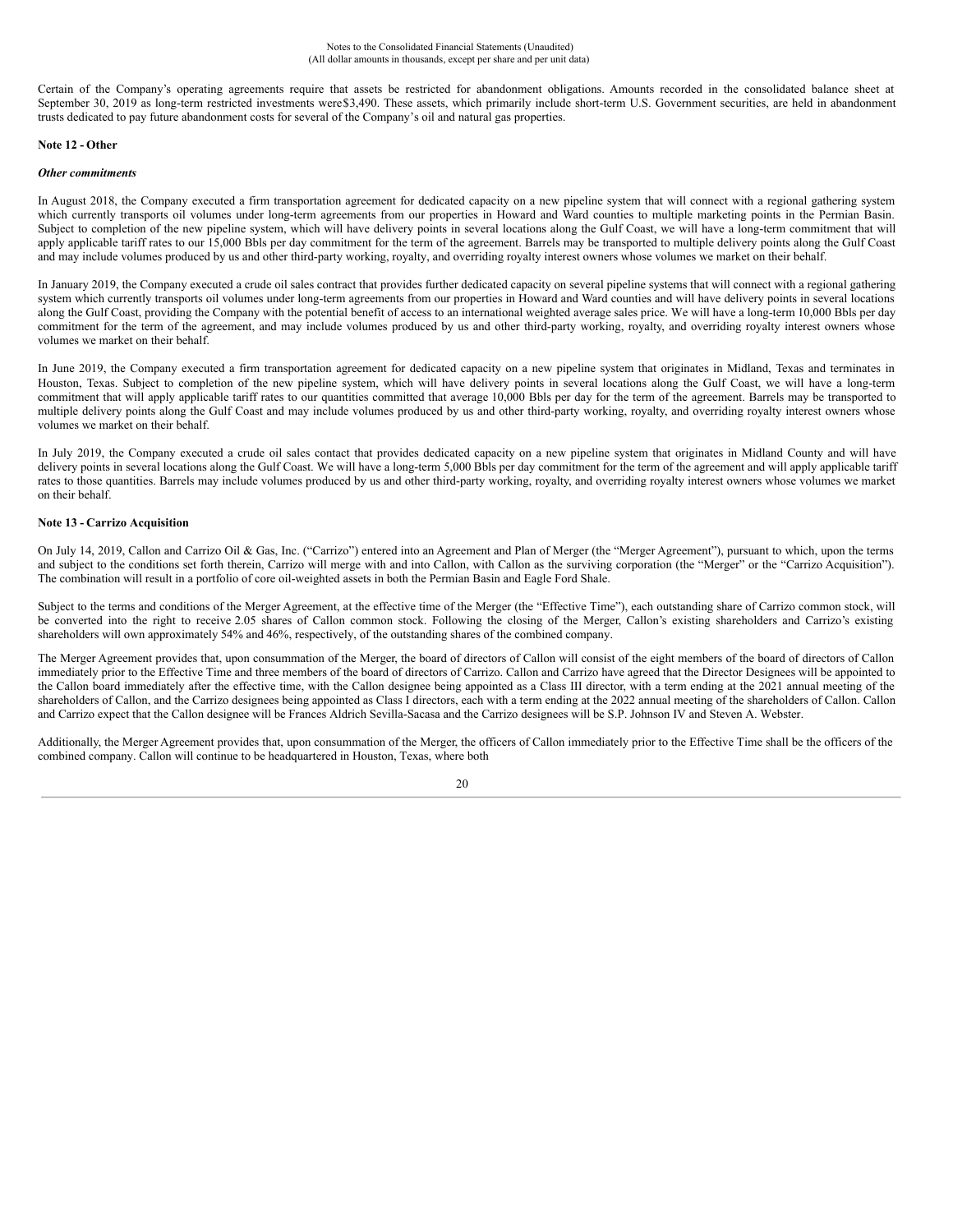Notes to the Consolidated Financial Statements (Unaudited) (All dollar amounts in thousands, except per share and per unit data)

companies are currently based. Callon expects that the acquisition will close during the fourth quarter of 2019, subject to the approval of both shareholder bases, the satisfaction of certain regulatory approvals and other closing conditions.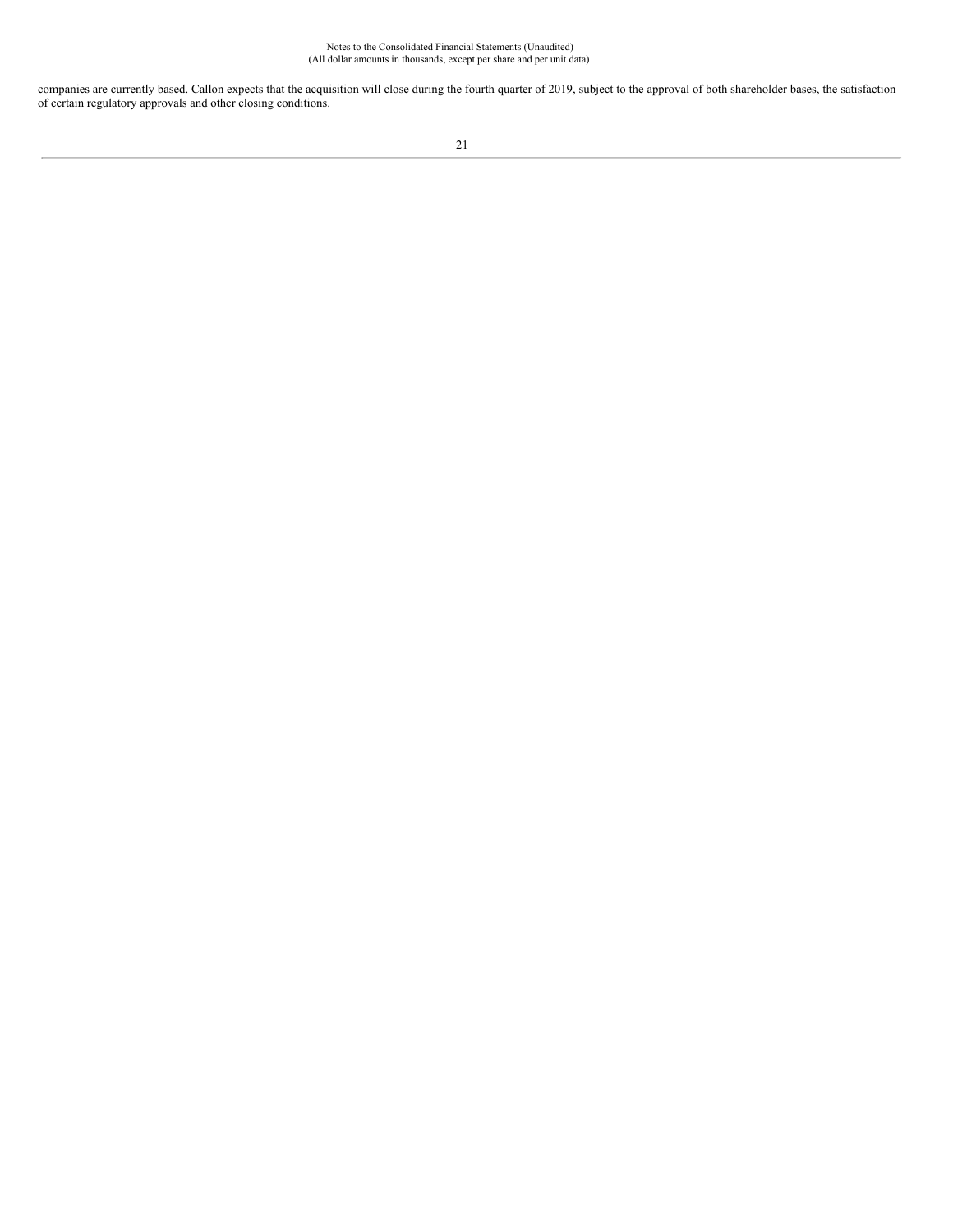### **Special Note Regarding Forward Looking Statements**

This report includes "forward-looking statements" within the meaning of Section 27A of the Securities Act of 1933 (the "Securities Act"), as amended, and Section 21E of the Securities Exchange Act of 1934, as amended (the "Exchange Act"). These statements involve known and unknown risks, uncertainties and other factors that may cause our actual results, performance or achievements to be materially different from any future results, performance or achievements expressed or implied by the forward-looking statements. In some cases, you can identify forward-looking statements in this Form 10-Q by words such as "anticipate," "project," "intend," "estimate," "expect," "believe, "predict," "budget," "projection," "goal," "plan," "forecast," "target" or similar expressions.

All statements, other than statements of historical facts, included in this report that address activities, events or developments that we expect or anticipate will or may occur in the future are forward-looking statements, including such things as:

- matters relating to the Carrizo
- Acquisition;
- our oil and natural gas reserve quantities, and the discounted present value of these reserves;
- the amount and nature of our capital expenditures;
- our future drilling and development plans and our potential drilling locations;
- the timing and amount of future capital and operating costs;
- production decline rates from our wells being greater than expected;
- commodity price risk management activities and the impact on our average realized prices;
- business strategies and plans of management;
- our ability to consummate and efficiently integrate recent acquisitions; and
- prospect development and property acquisitions.

Some of the risks, which could affect our future results and could cause results to differ materially from those expressed in our forward-looking statements, include: • general economic conditions including the availability of credit and access to existing lines of

- credit;
- the volatility of oil and natural gas prices;
- the uncertainty of estimates of oil and natural gas
- reserves; impairments;
- the impact of
- competition;
- the availability and cost of seismic, drilling and other equipment, waste and water disposal infrastructure, and
- personnel; • operating hazards inherent in the exploration for and production of oil and natural
- gas; difficulties encountered during the exploration for and production of oil and natural gas;
- the potential impact of future drilling on production from existing wells;
- difficulties encountered in delivering oil and natural gas to commercial markets;
- changes in customer demand and producers' supply;
- the uncertainty of our ability to attract capital and obtain financing on favorable
- terms; • compliance with, or the effect of changes in, the extensive governmental regulations regarding the oil and natural gas business including those related to climate change and greenhouse gases;
- the impact of government regulation, including regulation of hydraulic fracturing and water disposal wells;
- any increase in severance or similar
- taxes;
- the financial impact of accounting regulations and critical accounting policies;
- the comparative cost of alternative
- fuels;
- credit risk relating to the risk of loss as a result of non-performance by our counterparties;
- cyberattacks on the Company or on systems and infrastructure used by the oil and gas
- industry;
- weather conditions;
- risks associated with acquisitions, including the Carrizo Acquisition;
- failure to consummate the Carrizo Acquisition in a timely manner, or at all, and failure to realize the expected benefits thereof;
- any litigation relating to the Carrizo Acquisition; and
- any other factors listed in the reports we have filed and may file with the SEC.

We caution you that the forward-looking statements contained in this Form 10-Q are subject to all of the risks and uncertainties, many of which are beyond our control, incident to the exploration for and development, production and sale of oil and natural gas. These risks include, but are not limited to, the risks described in Item 1A of our Annual Report on Form 10-K for the year ended December 31, 2018 (the "2018 Annual Report on Form 10-K"), and all quarterly reports on Form 10-Q filed subsequently thereto.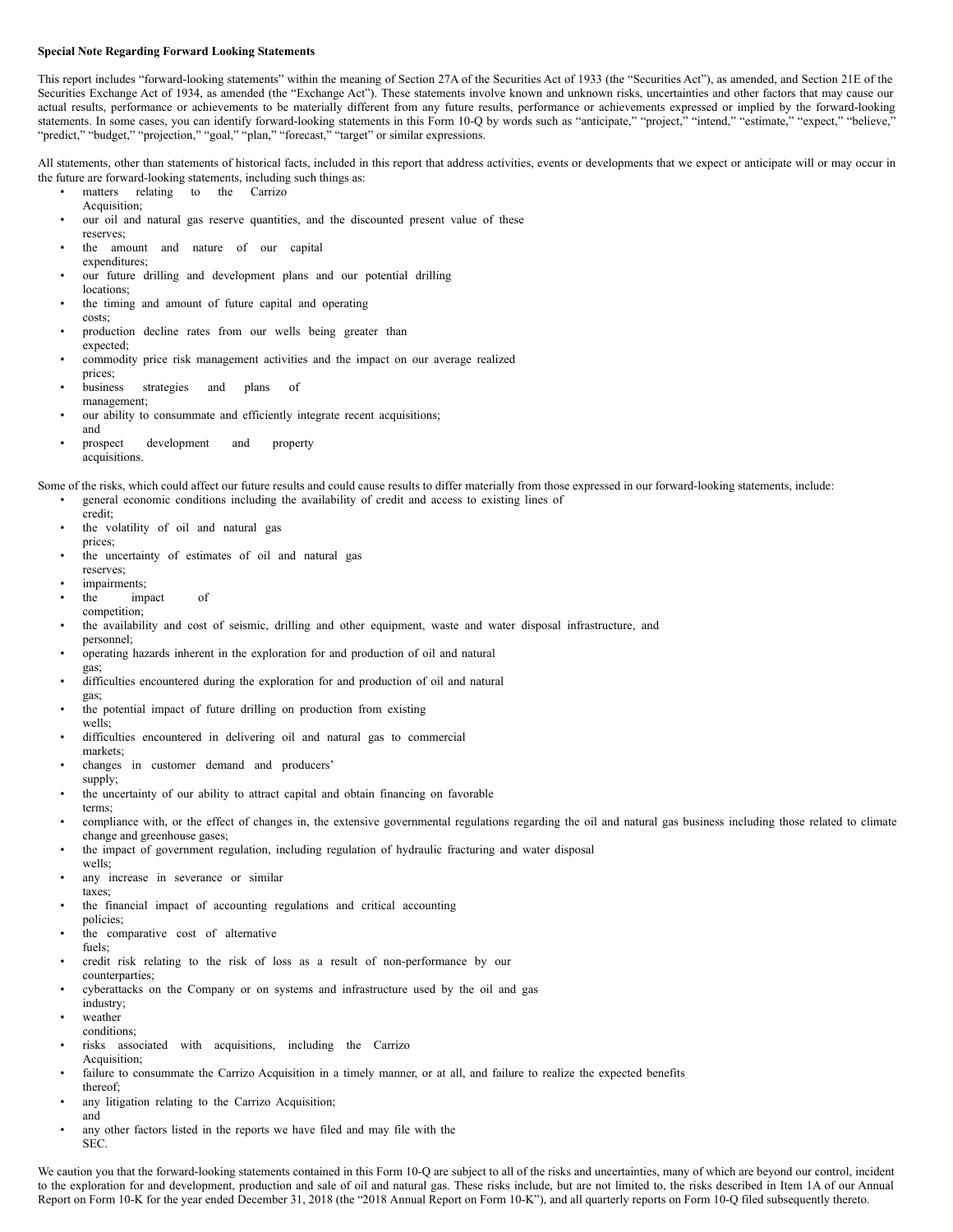Should one or more of the risks or uncertainties described above or in our2018 Annual Report on Form 10-K occur, or should underlying assumptions prove incorrect, our actual results and plans could differ materially from those expressed in any forward-looking statements. Any forward-looking statement speaks only as of the date of which such statement is made and the Company undertakes no obligation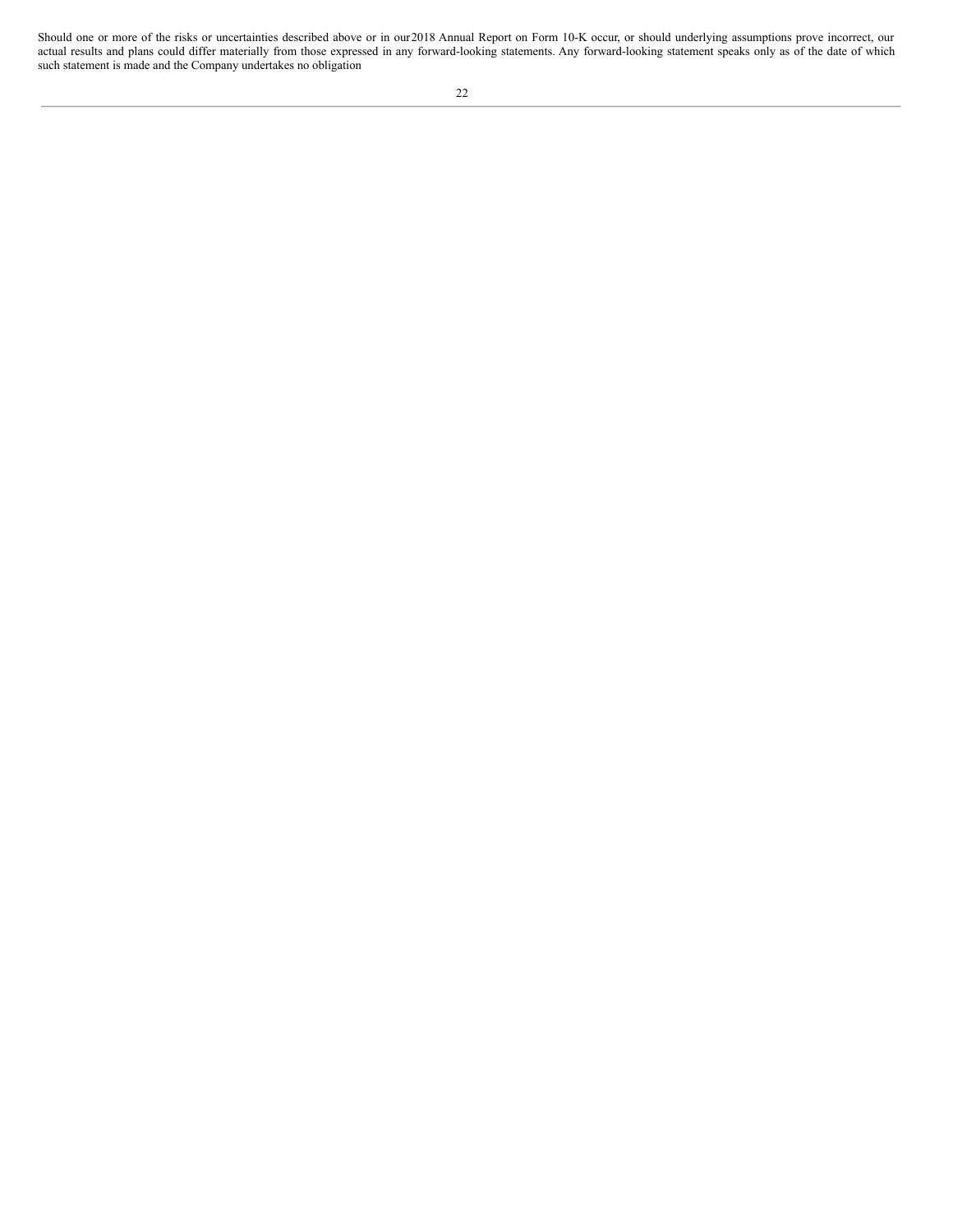to correct or update any forward-looking statement, whether as a result of new information, future events or otherwise, except required by applicable law.

Except as required by applicable law, all forward-looking statements attributable to us are expressly qualified in their entirety by this cautionary statement. This cautionary statement should also be considered in connection with any subsequent written or oral forward-looking statements that we or persons acting on our behalf may issue.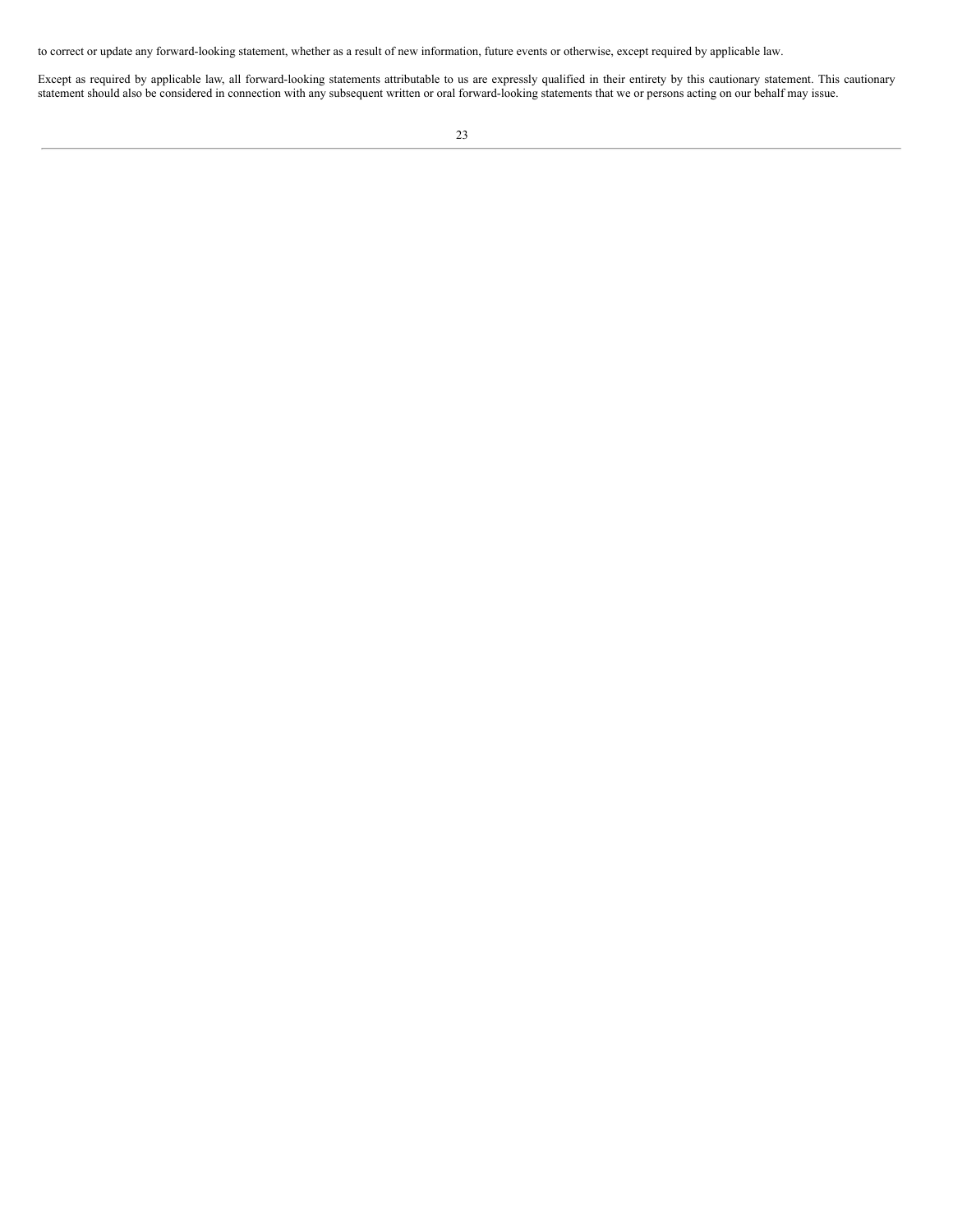### **Item 2. Management's Discussion and Analysis of Financial Condition and Results of Operations**

#### **General**

The following management's discussion and analysis describes the principal factors affecting the Company's results of operations, liquidity, capital resources and contractual cash obligations. This discussion should be read in conjunction with the accompanying unaudited consolidated financial statements and our 2018 Annual Report on Form 10-K, which include additional information about our business practices, significant accounting policies, risk factors, and the transactions that underlie our financial results. Our website address is www.callon.com. All of our filings with the SEC are available free of charge through our website as soon as reasonably practicable after we file them with, or furnish them to, the SEC. Information on our website does not form part of this Quarterly Report on Form 10-Q.

We are an independent oil and natural gas company incorporated in the State of Delaware in 1994, but our roots go back nearly 70 years to our Company's establishment in 1950. We are focused on the acquisition and development of unconventional onshore oil and natural gas reserves in the Permian Basin. The Permian Basin is located in West Texas and southeastern New Mexico and is comprised of three primary sub-basins: the Midland Basin, the Delaware Basin, and the Central Basin Platform. Since our entry into the Permian Basin in late 2009, we have historically been focused on the Midland Basin and more recently entered the Delaware Basin through an acquisition completed in February 2017. We further expanded our presence in the Delaware Basin through our acquisitions in 2018. Our operating culture is centered on responsible development of hydrocarbon resources, safety and the environment, which we believe strengthens our operational performance. Our drilling activity is focused on the horizontal development of several prospective intervals, including multiple levels of the Wolfcamp formation and the Lower Spraberry shales. We have assembled a multi-year inventory of potential horizontal well locations and intend to add to this inventory through delineation drilling of emerging zones on our existing acreage and acquisition of additional locations through working interest acquisitions, leasing programs, acreage purchases, joint ventures and asset swaps. Our production was approximately 78% oil and 22% natural gas for the nine months ended September 30, 2019.

### **Recent Developments**

On June 12, 2019, we completed the Ranger Asset Divestiture for net cash proceeds received at closing of\$245 million, including customary purchase price adjustments.

On July 18, 2019, we redeemed all outstanding shares of the Preferred Stock at a Redemption Price of\$50.24 per share for a total redemption of\$73 million. After the Redemption Date, the Preferred Stock were no longer deemed outstanding, dividends on the Preferred Stock ceased to accrue, and all rights of the holders with respect to such Preferred Stock were terminated, except the right of the holders to receive the Redemption Price, without interest.

In July 2019, Callon and Carrizo entered into the Merger Agreement, pursuant to which, upon the terms and subject to the conditions set forth therein, Carrizo will merge with and into Callon, with Callon as the surviving corporation. The combination will result in a portfolio of core oil-weighted assets in both the Permian Basin and Eagle Ford Shale. The Company expects that the acquisition will close during the fourth quarter of 2019. See Note 13 for additional information regarding the Carrizo Acquisition.

### **Operational Highlights**

All of our producing properties are located in the Permian Basin. As a result of our horizontal development and acquisition efforts, our production grew8% and 31% for the three and nine months ended September 30, 2019, compared to the same periods of2018, respectively. Production increased to 3,481 MBOE for the three months ended September 30, 2019 from 3,212 MBOE for the same period of 2018, and increased to 10,796 MBOE for the nine months ended September 30, 2019 from 8,238 MBOE for the same period of 2018. As of September 30, 2019, we had 800 gross (602.4 net) working interest oil and natural gas wells.

For the three months ended September 30, 2019, we drilled 12 gross (11.0 net) horizontal wells and completed 16 gross (15.6 net) horizontal wells. For the nine months ended September 30, 2019, we drilled 48 gross (41.7 net) horizontal wells and completed 41 gross (38.1 net) horizontal wells. As of September 30, 2019, we had 18 gross (13.1 net) horizontal wells awaiting completion.

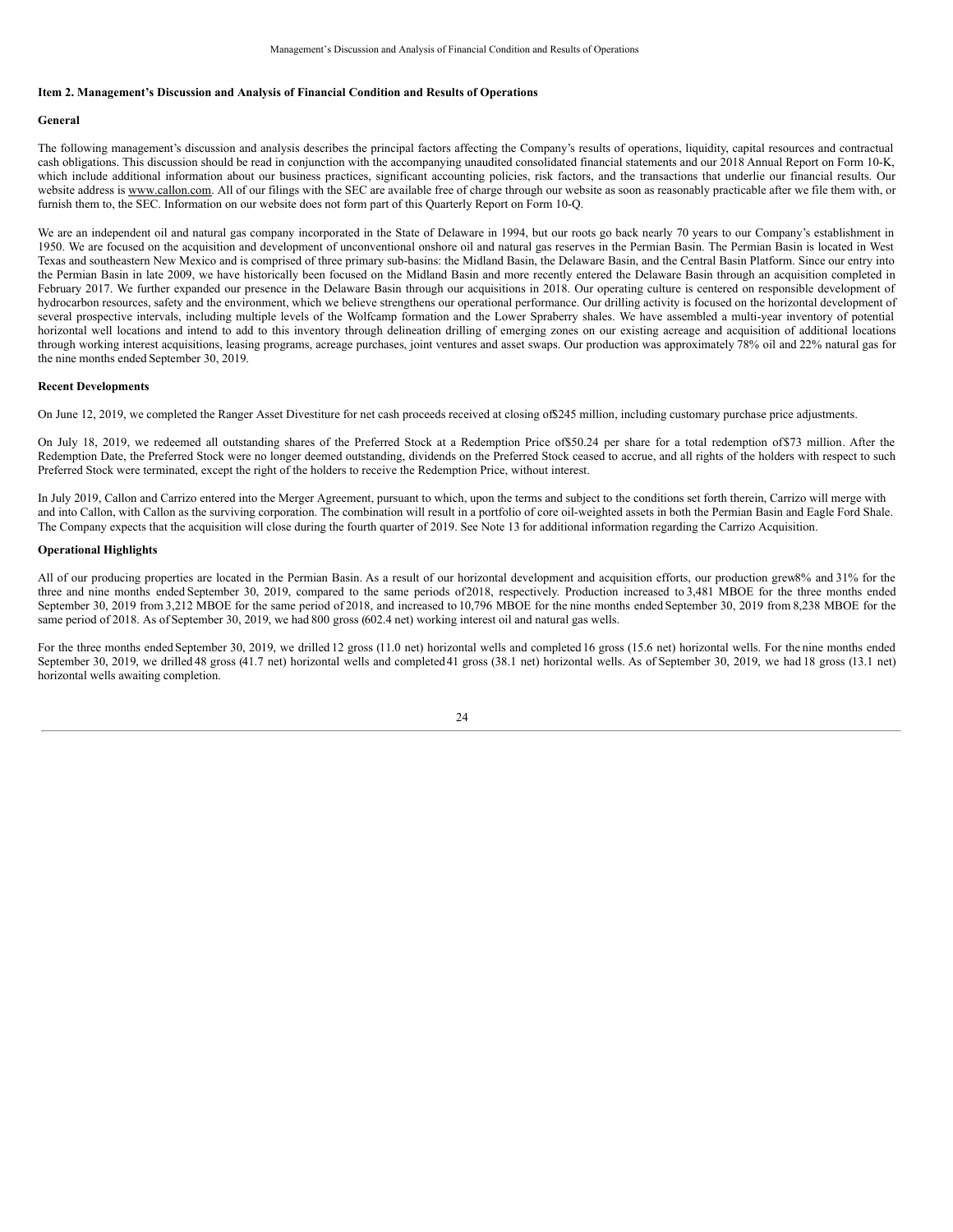### **Results of Operations**

The following tables set forth certain operating information with respect to the Company's oil and natural gas operations for the periods indicated:

|                                                                           |              | Three Months Ended September 30, |              |         |               |           |           |  |  |
|---------------------------------------------------------------------------|--------------|----------------------------------|--------------|---------|---------------|-----------|-----------|--|--|
|                                                                           |              | 2019                             |              | 2018    |               | Change    | % Change  |  |  |
| Net production                                                            |              |                                  |              |         |               |           |           |  |  |
| Oil (MBbls)                                                               |              | 2,725                            |              | 2,521   |               | 204       | $8\%$     |  |  |
| Natural gas (MMcf)                                                        |              | 4,538                            |              | 4,144   |               | 394       | $10\%$    |  |  |
| Total (MBOE)                                                              |              | 3,481                            |              | 3,212   |               | 269       | $8\%$     |  |  |
| Average daily production (BOE/d)                                          |              | 37,837                           |              | 34,913  |               | 2,924     | $8\%$     |  |  |
| % oil (BOE basis)                                                         |              | 78%                              |              | 78%     |               |           |           |  |  |
| Average realized sales price<br>(excluding impact of settled derivatives) |              |                                  |              |         |               |           |           |  |  |
| Oil (per Bbl)                                                             | $\mathbb{S}$ | 54.39                            | $\mathbb{S}$ | 56.57   | $\mathbb{S}$  | (2.18)    | $(4)\%$   |  |  |
| Natural gas (per Mcf)                                                     |              | 1.58                             |              | 4.49    |               | (2.91)    | $(65) \%$ |  |  |
| Total (per BOE)                                                           |              | 44.64                            |              | 50.19   |               | (5.55)    | (11)%     |  |  |
| Average realized sales price<br>(including impact of settled derivatives) |              |                                  |              |         |               |           |           |  |  |
| Oil (per Bbl)                                                             | $\mathbb{S}$ | 54.01                            | $\mathbb{S}$ | 52.87   | $\mathsf{\$}$ | 1.14      | $2\%$     |  |  |
| Natural gas (per Mcf)                                                     |              | 2.03                             |              | 4.51    |               | (2.48)    | $(55) \%$ |  |  |
| Total (per BOE)                                                           |              | 44.93                            |              | 47.31   |               | (2.38)    | $(5)\%$   |  |  |
| Oil and natural gas revenues<br>(in thousands)                            |              |                                  |              |         |               |           |           |  |  |
| Oil revenue                                                               | $\mathbb{S}$ | 148,210                          | $\mathbb{S}$ | 142,601 | $\mathbb{S}$  | 5,609     | $4\%$     |  |  |
| Natural gas revenue                                                       |              | 7,168                            |              | 18,613  |               | (11, 445) | (61)%     |  |  |
| Total                                                                     | $\mathbb{S}$ | 155,378                          | $\mathbb{S}$ | 161,214 | $\mathbb{S}$  | (5,836)   | $(4)\%$   |  |  |
| <b>Additional per BOE data</b>                                            |              |                                  |              |         |               |           |           |  |  |
| Sales price (a)                                                           | $\mathbb{S}$ | 44.64                            | $\mathbb{S}$ | 50.19   | $\mathcal{S}$ | (5.55)    | (11)%     |  |  |
| Lease operating expense (b)                                               |              | 5.65                             |              | 5.77    |               | (0.12)    | $(2)\%$   |  |  |
| Production taxes                                                          |              | 3.41                             |              | 3.20    |               | 0.21      | $7\%$     |  |  |
| Operating margin                                                          | \$           | 35.58                            | \$           | 41.22   | \$            | (5.64)    | $(14)\%$  |  |  |
| <b>Benchmark prices</b>                                                   |              |                                  |              |         |               |           |           |  |  |
| WTI (per Bbl)                                                             | \$           | 56.34                            | \$           | 69.69   | \$            | (13.35)   | (19)%     |  |  |
| Henry Hub (per Mmbtu)                                                     |              | 2.38                             |              | 2.93    |               | (0.55)    | (19)%     |  |  |
|                                                                           |              |                                  |              |         |               |           |           |  |  |

(a) Excludes the impact of settled

derivatives. (b) Excludes gathering and treating expense.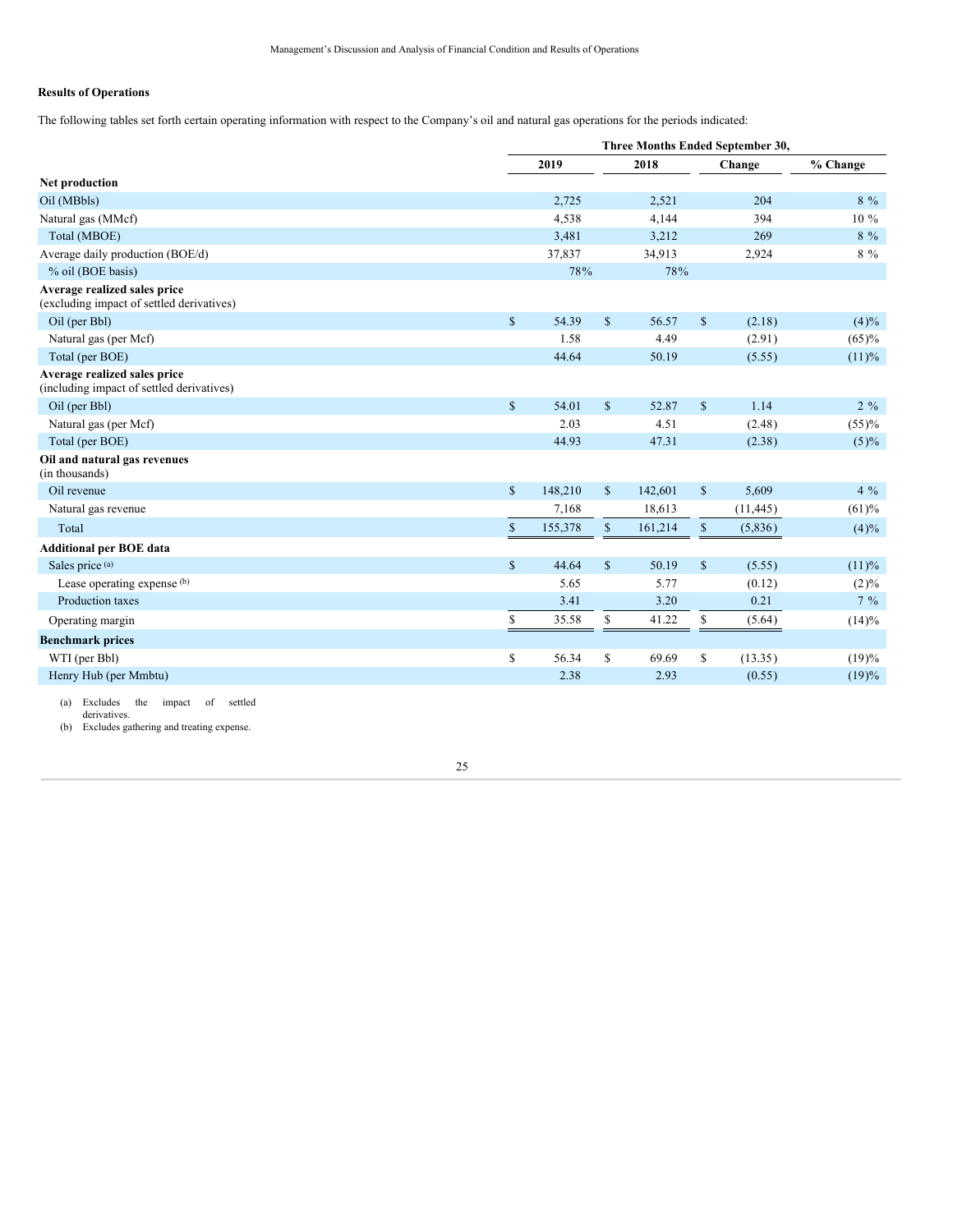|                                                                           |              | Nine Months Ended September 30, |              |         |               |           |          |  |  |  |
|---------------------------------------------------------------------------|--------------|---------------------------------|--------------|---------|---------------|-----------|----------|--|--|--|
|                                                                           |              | 2019                            |              | 2018    |               | Change    | % Change |  |  |  |
| Net production                                                            |              |                                 |              |         |               |           |          |  |  |  |
| Oil (MBbls)                                                               |              | 8,431                           |              | 6,368   |               | 2,063     | 32 %     |  |  |  |
| Natural gas (MMcf)                                                        |              | 14,188                          |              | 11,222  |               | 2,966     | 26 %     |  |  |  |
| Total (MBOE)                                                              |              | 10,796                          |              | 8,238   |               | 2,558     | 31 %     |  |  |  |
| Average daily production (BOE/d)                                          |              | 39,546                          |              | 30,176  |               | 9,370     | 31 %     |  |  |  |
| % oil (BOE basis)                                                         |              | 78%                             |              | 77%     |               |           |          |  |  |  |
| Average realized sales price<br>(excluding impact of settled derivatives) |              |                                 |              |         |               |           |          |  |  |  |
| Oil (per Bbl)                                                             | $\mathbb{S}$ | 53.38                           | $\mathbb{S}$ | 59.75   | $\mathbb{S}$  | (6.37)    | (11)%    |  |  |  |
| Natural gas (per Mcf)                                                     |              | 1.79                            |              | 4.03    |               | (2.24)    | $(56)\%$ |  |  |  |
| Total (per BOE)                                                           |              | 44.04                           |              | 51.68   |               | (7.64)    | $(15)\%$ |  |  |  |
| Average realized sales price<br>(including impact of settled derivatives) |              |                                 |              |         |               |           |          |  |  |  |
| Oil (per Bbl)                                                             | \$           | 52.54                           | $\mathbb{S}$ | 55.61   | $\mathbb{S}$  | (3.07)    | $(6)\%$  |  |  |  |
| Natural gas (per Mcf)                                                     |              | 2.26                            |              | 4.09    |               | (1.83)    | $(45)\%$ |  |  |  |
| Total (per BOE)                                                           |              | 44.00                           |              | 48.56   |               | (4.56)    | (9)%     |  |  |  |
| Oil and natural gas revenues<br>(in thousands)                            |              |                                 |              |         |               |           |          |  |  |  |
| Oil revenue                                                               | $\mathbb{S}$ | 450,036                         | $\mathbb{S}$ | 380,500 | $\mathcal{S}$ | 69,536    | 18 %     |  |  |  |
| Natural gas revenue                                                       |              | 25,441                          |              | 45,229  |               | (19, 788) | (44)%    |  |  |  |
| Total                                                                     | \$           | 475,477                         | $\mathbb{S}$ | 425,729 | $\mathbb{S}$  | 49,748    | 12 %     |  |  |  |
| <b>Additional per BOE data</b>                                            |              |                                 |              |         |               |           |          |  |  |  |
| Sales price (a)                                                           | $\mathbb{S}$ | 44.04                           | $\mathbb{S}$ | 51.68   | $\mathcal{S}$ | (7.64)    | $(15)\%$ |  |  |  |
| Lease operating expense (b)                                               |              | 6.16                            |              | 5.43    |               | 0.73      | $13\%$   |  |  |  |
| Production taxes                                                          |              | 3.13                            |              | 3.19    |               | (0.06)    | $(2)\%$  |  |  |  |
| Operating margin                                                          | \$           | 34.75                           | \$           | 43.06   | \$            | (8.31)    | (19)%    |  |  |  |
| <b>Benchmark prices</b>                                                   |              |                                 |              |         |               |           |          |  |  |  |
| WTI (per Bbl)                                                             | \$           | 57.04                           | \$           | 66.93   | \$            | (9.89)    | $(15)\%$ |  |  |  |
| Henry Hub (per Mmbtu)                                                     |              | 2.62                            |              | 2.95    |               | (0.33)    | (11)%    |  |  |  |
| $\sim$ $\sim$ $\sim$ $\sim$ $\sim$<br>$-141.1$                            |              |                                 |              |         |               |           |          |  |  |  |

(a) Excludes the impact of settled derivatives. (b) Excludes gathering and treating expense.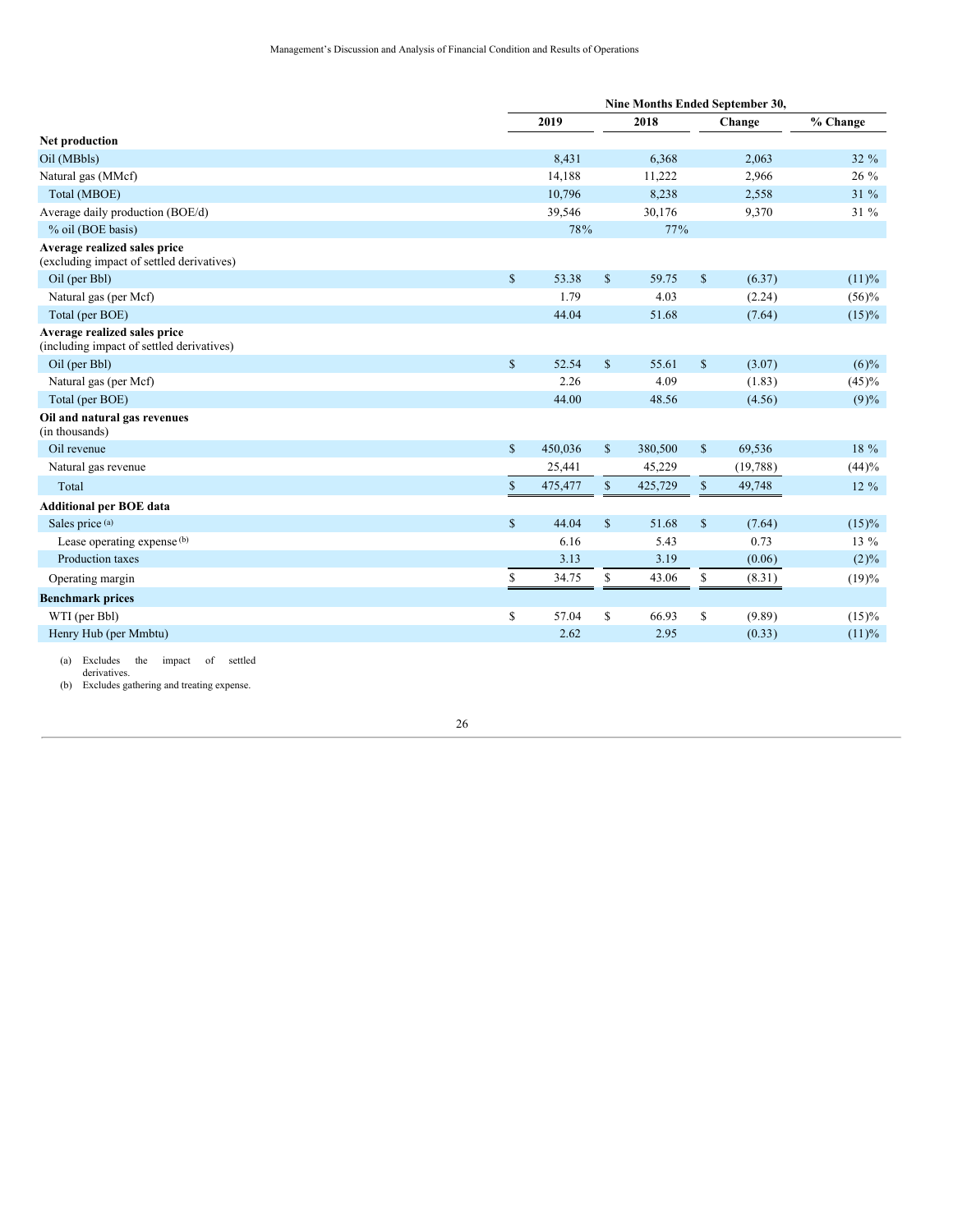#### **Revenues**

The following tables are intended to reconcile the change in oil, natural gas and total revenue for the respective periods presented by reflecting the effect of changes in volume and in the underlying commodity prices.

| (in thousands)                                         | Oil |         | <b>Natural Gas</b> | Total |           |  |
|--------------------------------------------------------|-----|---------|--------------------|-------|-----------|--|
| Revenues for the three months ended September 30, 2018 |     | 142,601 | 18.613             |       | 161,214   |  |
| Volume increase                                        |     | 11.540  | 1.769              |       | 13,309    |  |
| Price decrease                                         |     | (5,931) | (13.214)           |       | (19, 145) |  |
| Net increase (decrease)                                |     | 5.609   | (11.445)           |       | (5,836)   |  |
| Revenues for the three months ended September 30, 2019 |     | 148,210 | 7.168              |       | 155,378   |  |

| (in thousands)                                        | Oil |           | <b>Natural Gas</b> | Total     |
|-------------------------------------------------------|-----|-----------|--------------------|-----------|
| Revenues for the nine months ended September 30, 2018 |     | 380,500   | 45.229             | 425,729   |
| Volume increase                                       |     | 123,264   | 11.953             | 135,217   |
| Price decrease                                        |     | (53, 728) | (31.741)           | (85, 469) |
| Net increase (decrease)                               |     | 69.536    | (19.788)           | 49.748    |
| Revenues for the nine months ended September 30, 2019 |     | 450,036   | 25,441             | 475,477   |

### *Commodity prices*

The prices for oil and natural gas remain extremely volatile and sometimes experience large fluctuations as a result of relatively small changes in supply, weather conditions, economic conditions and actions by the Organization of Petroleum Exporting Countries and other countries and government actions. Prices of oil and natural gas will affect the following aspects of our business:

- our revenues, cash flows and
	- earnings;
- the amount of oil and natural gas that we are economically able to produce;
- our ability to attract capital to finance our operations and cost of the capital;
- the amount we are allowed to borrow under our Credit Facility; and
- the value of our oil and natural gas properties.

### *Oil revenue*

For the three months ended September 30, 2019, oil revenues of \$148.2 million increased \$5.6 million, or 4%, compared to revenues of \$142.6 million for the same period of 2018. The increase was primarily attributable to an 8% increase in production from our acquisition and development efforts, offset by a4% decrease in the average realized sales price, which fell to \$54.39 per Bbl from \$56.57 per Bbl.

For the nine months ended September 30, 2019, oil revenues of \$450.0 million increased \$69.5 million, or 18%, compared to revenues of \$380.5 million for the same period of 2018. The increase was primarily attributable to a32% increase in production from our acquisition and development efforts, offset by an11% decrease in the average realized sales price, which fell to \$53.38 per Bbl from \$59.75 per Bbl.

#### *Natural gas revenue (including NGLs)*

For the three months ended September 30, 2019, natural gas revenues of \$7.2 million decreased \$11.4 million, or 61%, compared to \$18.6 million for the same period of 2018. The decrease was primarily attributable to a65% decrease in the average realized sales price,which fell to \$1.58 per Mcf from \$4.49 per Mcf. The decrease in realized natural gas pricing was partially offset by a 10% increase in natural gas volumes.

For the nine months ended September 30, 2019, natural gas revenues of \$25.4 million decreased \$19.8 million, or 44%, compared to \$45.2 million for the same period of 2018. The decrease was primarily attributable to a56% decrease in the average realized sales price,which fell to \$1.79 per Mcf from \$4.03 per Mcf. The decrease in realized natural gas pricing was partially offset by a 26% increase in natural gas volumes.

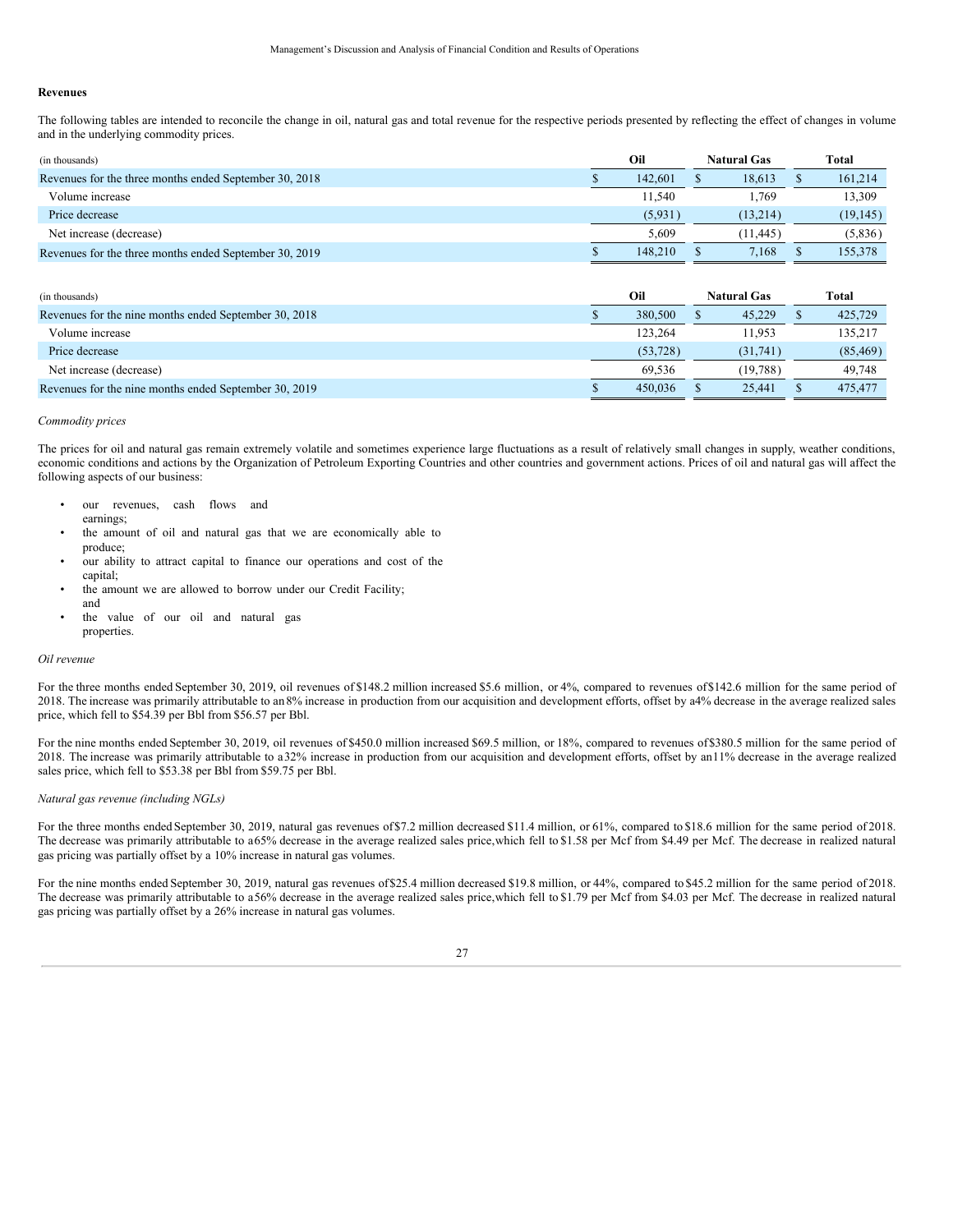### **Operating Expenses**

|                                          |    | Three Months Ended September 30, |  |            |  |        |  |            |  |          |                     |                   |        |               |  |
|------------------------------------------|----|----------------------------------|--|------------|--|--------|--|------------|--|----------|---------------------|-------------------|--------|---------------|--|
|                                          |    | Per                              |  |            |  |        |  | Per        |  |          | <b>Total Change</b> | <b>BOE Change</b> |        |               |  |
| (in thousands, except per unit amounts)  |    | 2019                             |  | <b>BOE</b> |  | 2018   |  | <b>BOE</b> |  |          | $\frac{0}{0}$       |                   |        | $\frac{0}{0}$ |  |
| Lease operating expenses                 | D. | 19,668                           |  | 5.65       |  | 18,525 |  | 5.77       |  | 1.143    | $6\%$               |                   | (0.12) | $(2)\%$       |  |
| Production taxes                         |    | 11.866                           |  | 3.41       |  | 10,263 |  | 3.20       |  | 1,603    | $16\%$              |                   | 0.21   | $7\%$         |  |
| Depreciation, depletion and amortization |    | 56,002                           |  | 16.09      |  | 48,257 |  | 15.02      |  | 7,745    | $16\%$              |                   | 1.07   | $7\%$         |  |
| General and administrative               |    | 9,388                            |  | 2.70       |  | 9.721  |  | 3.03       |  | (333)    | $(3)\%$             |                   | (0.33) | (11)%         |  |
| Merger and integration expense           |    | 5,943                            |  | 1.71       |  |        |  |            |  | 5,943    | $100 \%$            |                   | 1.71   | $100 \%$      |  |
| Accretion expense                        |    | 128                              |  | 0.04       |  | 202    |  | 0.06       |  | (74)     | (37)%               |                   | (0.02) | (33)%         |  |
| Other operating expense                  |    | (161)                            |  | (0.05)     |  | 1,435  |  | 0.45       |  | (1, 596) | $(111)$ %           |                   | (0.50) | $(111)$ %     |  |

|                                          |    | Nine Months Ended September 30, |  |            |  |         |  |            |  |         |                     |                   |        |               |  |
|------------------------------------------|----|---------------------------------|--|------------|--|---------|--|------------|--|---------|---------------------|-------------------|--------|---------------|--|
|                                          |    | Per                             |  |            |  |         |  | Per        |  |         | <b>Total Change</b> | <b>BOE Change</b> |        |               |  |
| (in thousands, except per unit amounts)  |    | 2019                            |  | <b>BOE</b> |  | 2018    |  | <b>BOE</b> |  | Æ       | $\frac{6}{9}$       |                   |        | $\frac{6}{9}$ |  |
| Lease operating expenses                 | S. | 66,511                          |  | 6.16       |  | 44,705  |  | 5.43       |  | 21,806  | 49 $\%$             |                   | 0.73   | $13\%$        |  |
| Production taxes                         |    | 33,810                          |  | 3.13       |  | 26,265  |  | 3.19       |  | 7,545   | $29 \%$             |                   | (0.06) | $(2)\%$       |  |
| Depreciation, depletion and amortization |    | 178,690                         |  | 16.55      |  | 122,407 |  | 14.86      |  | 56,283  | $46\%$              |                   | 1.69   | $11\%$        |  |
| General and administrative               |    | 31.705                          |  | 2.94       |  | 26,779  |  | 3.25       |  | 4,926   | $18\%$              |                   | (0.31) | $(10)\%$      |  |
| Merger and integration expense           |    | 5,943                           |  | 0.55       |  | _       |  | _          |  | 5,943   | $100 \%$            |                   | 0.55   | $100 \%$      |  |
| Settled share-based awards               |    | 3,024                           |  | 0.28       |  |         |  |            |  | 3,024   | $100\%$             |                   | 0.28   | $100\%$       |  |
| Accretion expense                        |    | 585                             |  | 0.05       |  | 626     |  | 0.08       |  | (41)    | (7)%                |                   | (0.03) | $(38)\%$      |  |
| Other operating expense                  |    | 931                             |  | 0.09       |  | 3,750   |  | 0.46       |  | (2,819) | $(75) \%$           |                   | (0.37) | $(80) \%$     |  |

*Lease operating expenses ("LOE").* These are daily costs incurred to extract oil and natural gas and maintain our producing properties. Such costs also include maintenance, repairs, salt water disposal, insurance and workover expenses related to our oil and natural gas properties.

LOE for the three months ended September 30, 2019 increased to \$19.7 million compared to \$18.5 million for the same period of 2018. The increase in LOE primarily related to an 8% increase in production over the comparative periods.

LOE on a per unit basis decreased when comparing the third quarter of 2019 to the same period in 2018. LOE per BOE decreased to \$5.65 for the third quarter of 2019, which represents a decrease of \$0.12 per BOE from the third quarter of 2018.

LOE for the nine months ended September 30, 2019 increased to \$66.5 million compared to \$44.7 million for the same period of 2018. The increase in LOE primarily related to a 31% increase in production over the comparative periods.

For the nine months ended September 30, 2019, LOE on a per unit basis increased to \$6.16 per BOE compared to \$5.43 per BOE for the same period of 2018 primarily due to increased non-operated activity related to previous acquisitions and workovers.

*Production taxes*. Production taxes include severance and ad valorem taxes. In general, production taxes are directly related to commodity price changes; however, severance taxes are based upon current year commodity prices, whereas ad valorem taxes are based upon prior year commodity prices. Severance taxes are paid on produced oil and natural gas based on a percentage of revenues from products sold at fixed rates established by federal, state or local taxing authorities. Where available, we benefit from tax credits and exemptions in our various taxing jurisdictions. In the counties where our production is located, we are also subject to ad valorem taxes, which are generally based on the taxing jurisdictions' valuation of our oil and gas properties.

Production taxes for the three months endedSeptember 30, 2019 increased 16% to \$11.9 million compared to \$10.3 million for the same period of 2018. On a per BOE basis, production taxes for the three months ended September 30, 2019 increased by 7% compared to the same period of2018. The increase in production taxes is partially due to higher severance taxes as a result of higher revenues. Severance taxes as a percentage of total revenue were consistent across the comparable periods at approximately 5%. Additionally, ad valorem taxes increased \$2.2 million over the comparative periods due to a higher valuation of our oil and gas properties by the taxing jurisdictions and previous acquisitions.

Production taxes for the nine months ended September 30, 2019 increased 29% to \$33.8 million compared to \$26.3 million for the same period of 2018. On a per BOE basis, production taxes for the nine months ended September 30, 2019 decreased by 2% compared to the same period of2018. The increase in production taxes is partially due to higher severance taxes as a result of higher revenues. Severance

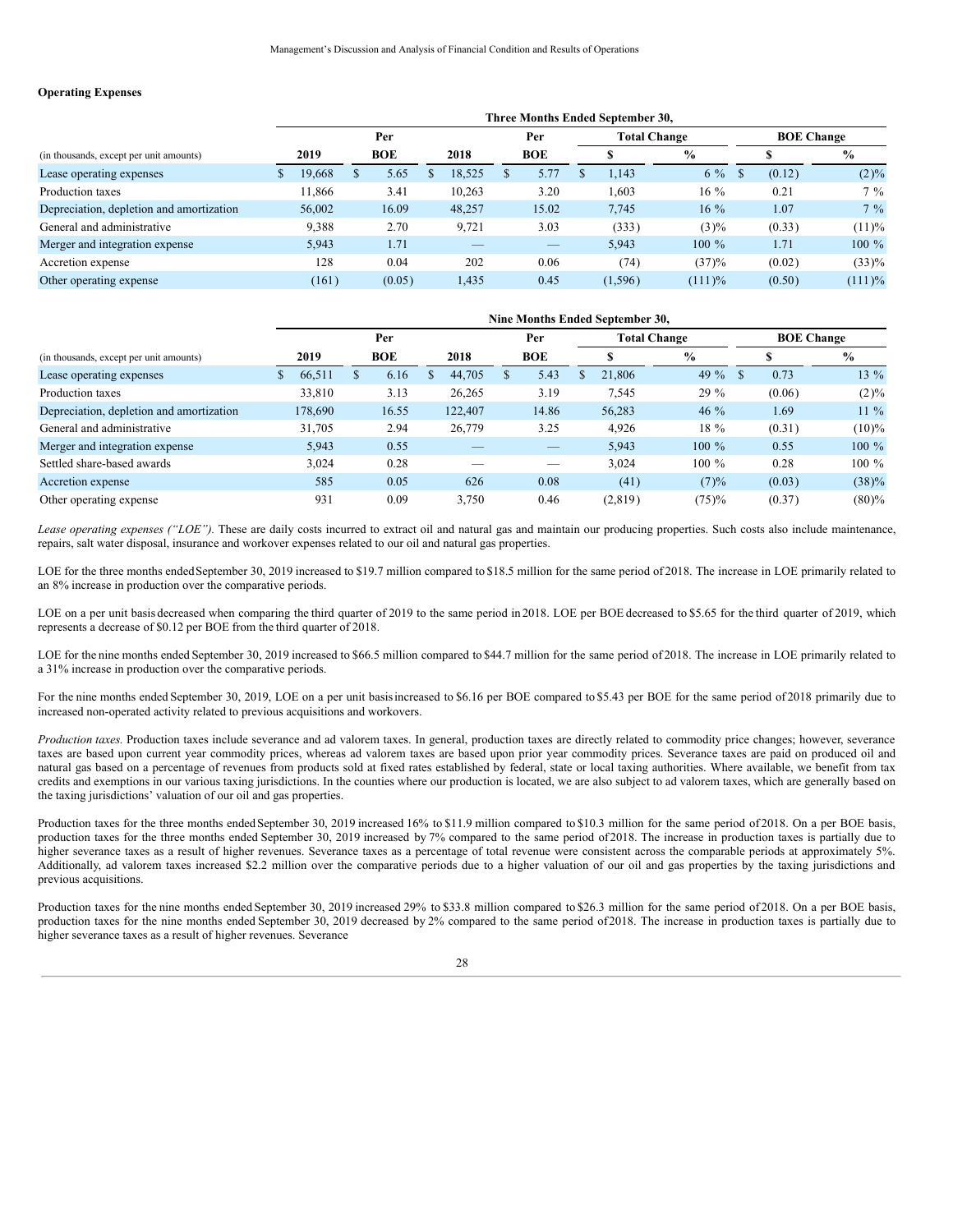taxes as a percentage of total revenue were relatively unchanged across the comparable periods at approximately 5%. Additionally, ad valorem taxes increased \$5.8 million over the comparative periods due to a higher valuation of our oil and gas properties by the taxing jurisdictions and previous acquisitions.

*Depreciation, depletion and amortization ("DD&A").* Under the full cost accounting method, we capitalize costs within a cost center and then systematically expense those costs on a units-of-production basis based on proved oil and natural gas reserve quantities. We calculate depletion on the following types of costs: (i) all capitalized costs, other than the cost of investments in unevaluated properties, less accumulated amortization; (ii) the estimated future expenditures to be incurred in developing proved reserves; and (iii) the estimated dismantlement and abandonment costs, net of estimated salvage values.

DD&A rates fluctuate as a result of changes in finding and development costs, acquisitions, impairments, and changes in proved reserves. For the three months ended September 30, 2019, DD&A expense was \$56.0 million compared to \$48.3 million for the same period of 2018. The additional DD&A was related to a 8% increase in production volumes combined with higher DD&A rates between the periods, which resulted in \$4.0 million and \$3.7 million, respectively, of incremental DD&A expense being incurred during the third quarter of 2019.

For the three months ended September 30, 2019, DD&A on a per unit basis increased to \$16.09 per BOE compared to \$15.02 per BOE for the same period of 2018. The primary factor contributing to the increased DD&A rate were higher drilling and completion costs for new wells placed on production over the past 12 months relative to our historical rate. Additionally, the rate increase can be partially attributed to recent dispositions with a lower relative cost per BOE.

For the nine months ended September 30, 2019, DD&A expense was \$178.7 million compared to \$122.4 million for the same period of 2018. The additional DD&A was related to a 31% increase in production volumes combined with higher DD&A rates between the periods, which resulted in \$38.0 million and \$18.3 million, respectively, of incremental DD&A expense being incurred during the nine months ended September 30, 2019.

On a per unit basis DD&A increased to \$16.55 per BOE compared to \$14.86 per BOE for the same period of 2018. As discussed above, the increased DD&A rate is a function of recent drilling and completion costs incurred over the past 12 months relative to our historical rate. Additionally, the rate increase can be partially attributed to recent dispositions with a lower relative cost per BOE.

*General and administrative, net of amounts capitalized ("G&A").* G&A for the three months ended September 30, 2019 decreased to \$9.4 million compared to \$9.7 million for the same period of 2018. On a per unit basis, G&A decreased 11% to \$2.70 per BOE for the three months ended September 30, 2019 compared to \$3.03 per BOE for the same period in 2018. G&A expenses for the periods indicated include the following (in thousands):

|                                                   | Three Months Ended September 30, |  |       |  |           |            |  |  |  |  |  |
|---------------------------------------------------|----------------------------------|--|-------|--|-----------|------------|--|--|--|--|--|
|                                                   | 2019                             |  | 2018  |  | \$ Change | $%$ Change |  |  |  |  |  |
| <b>Recurring expenses</b>                         |                                  |  |       |  |           |            |  |  |  |  |  |
| G&A                                               | 8.789                            |  | 7.070 |  | 1,719     | $24\%$     |  |  |  |  |  |
| Share-based compensation                          | 1,525                            |  | 1.730 |  | (205)     | $(12)\%$   |  |  |  |  |  |
| Fair value adjustments of cash-settled RSU awards | (926)                            |  | 921   |  | (1, 847)  | $(201)\%$  |  |  |  |  |  |
| <b>Total G&amp;A expenses</b>                     | 9.388                            |  | 9.721 |  | (333)     | $(3)\%$    |  |  |  |  |  |

G&A for the nine months ended September 30, 2019 increased to \$31.7 million compared to \$26.8 million for the same period of 2018. The increase is primarily attributable to a rise in personnel costs resulting from the growth in our operating activities. On a per unit basis, G&A decreased 10% to \$2.94 per BOE for the nine months ended September 30, 2019 compared to \$3.25 per BOE for the same period in 2018. G&A expenses for the periods indicated include the following (in thousands):

|                                                   |   | Nine Months Ended September 30, |  |        |  |                 |          |  |  |  |  |  |
|---------------------------------------------------|---|---------------------------------|--|--------|--|-----------------|----------|--|--|--|--|--|
|                                                   |   | 2019                            |  | 2018   |  | <b>S</b> Change | % Change |  |  |  |  |  |
| <b>Recurring expenses</b>                         |   |                                 |  |        |  |                 |          |  |  |  |  |  |
| G&A                                               | D | 26,889                          |  | 20,929 |  | 5,960           | $28 \%$  |  |  |  |  |  |
| Share-based compensation                          |   | 4.712                           |  | 4.422  |  | 290             | $7\%$    |  |  |  |  |  |
| Fair value adjustments of cash-settled RSU awards |   | 104                             |  | 1.428  |  | (1, 324)        | (93)%    |  |  |  |  |  |
| <b>Total G&amp;A expenses</b>                     |   | 31.705                          |  | 26,779 |  | 4.926           | 18 %     |  |  |  |  |  |

*Merger and integration expense*. For the three and nine months endedSeptember 30, 2019, the Company incurred \$5.9 million of expense associated with the planned merger with Carrizo Oil & Gas, Inc.

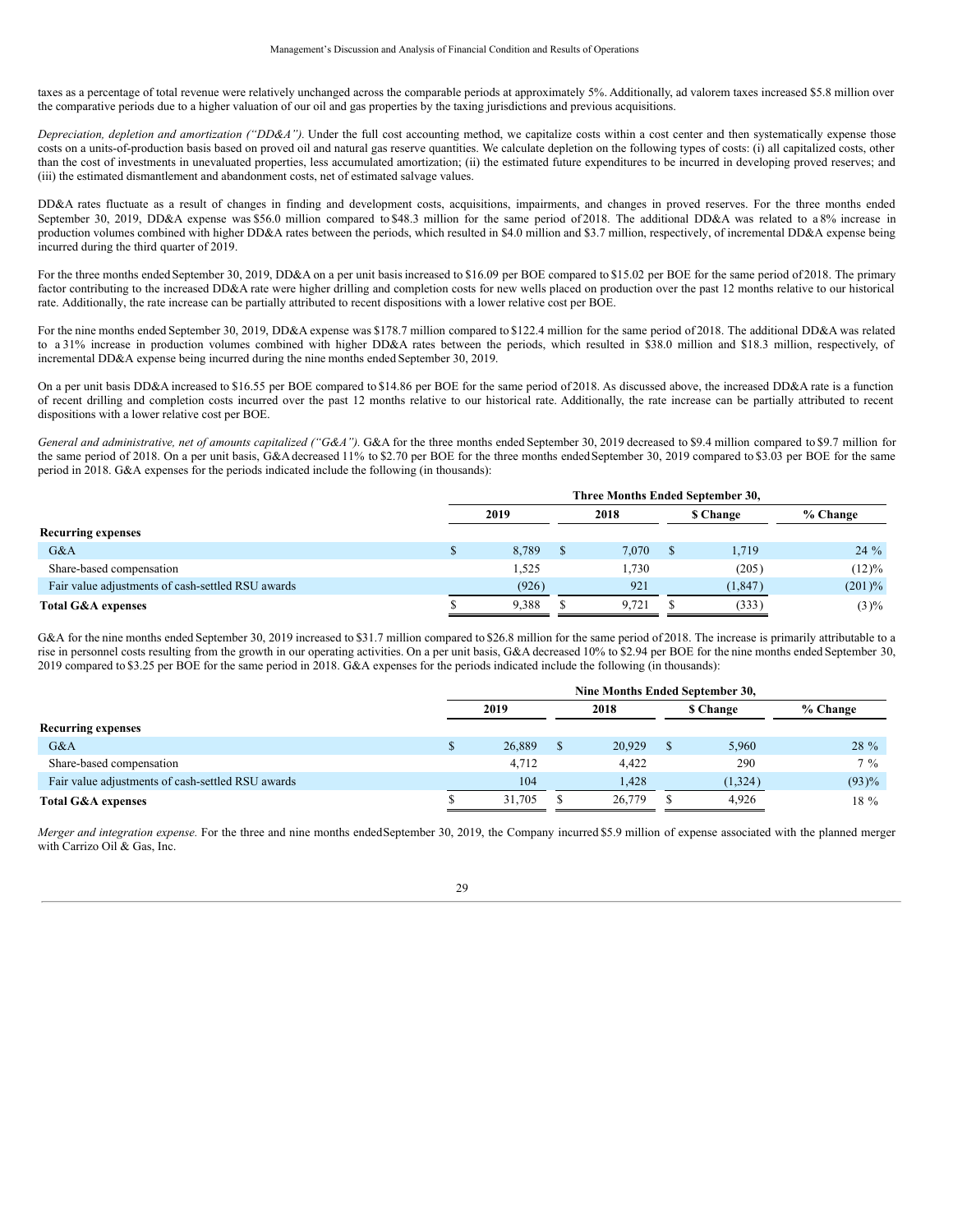*Settled share-based awards.* During the first quarter of 2019, the Company settled certain of the outstanding share-based award agreements of two former officers of the Company, resulting in the \$3.0 million recorded on the consolidated statements of operations as settled share-based awards.

### **Other Income and Expenses and Preferred Stock Dividends**

|                                              |    | Three Months Ended September 30, |               |           |   |           |            |  |  |  |  |  |
|----------------------------------------------|----|----------------------------------|---------------|-----------|---|-----------|------------|--|--|--|--|--|
| (in thousands)                               |    | 2019                             |               | 2018      |   | \$ Change | $%$ Change |  |  |  |  |  |
| Interest expense                             | D. | 18,869                           | ъ             | 17,244    | Ф | 1,625     | $9\%$      |  |  |  |  |  |
| Capitalized interest                         |    | (18, 130)                        |               | (16, 533) |   | (1, 597)  | $10\%$     |  |  |  |  |  |
| Interest expense, net of capitalized amounts |    | 739                              |               | 711       |   | 28        | $4\%$      |  |  |  |  |  |
| (Gain) loss on derivative contracts          |    | (21, 809)                        |               | 34,339    |   | (56, 148) | (164)%     |  |  |  |  |  |
| Other income                                 |    | (122)                            |               | (1,657)   |   | 1,535     | (93)%      |  |  |  |  |  |
| Total other (income) expense                 |    | (21, 192)                        |               | 33,393    |   | (54, 585) | (163)%     |  |  |  |  |  |
|                                              |    |                                  |               |           |   |           |            |  |  |  |  |  |
| Income tax expense                           | \$ | 17.902                           | <sup>\$</sup> | l.487     | S | 16,415    | 1,104%     |  |  |  |  |  |
| Preferred stock dividends                    |    | (350)                            |               | (1,823)   |   | 1,473     | $(81) \%$  |  |  |  |  |  |
| Loss on redemption of preferred stock        |    | (8,304)                          |               |           |   | (8,304)   | $(100)\%$  |  |  |  |  |  |

|                                              |    | Nine Months Ended September 30, |               |           |    |           |            |  |  |  |  |
|----------------------------------------------|----|---------------------------------|---------------|-----------|----|-----------|------------|--|--|--|--|
| (in thousands)                               |    | 2019                            |               | 2018      |    | \$ Change | $%$ Change |  |  |  |  |
| Interest expense                             | ъ  | 58,929                          | <b>S</b>      | 40,416    | \$ | 18,513    | $46\%$     |  |  |  |  |
| Capitalized interest                         |    | (56,711)                        |               | (38, 651) |    | (18,060)  | 47 $%$     |  |  |  |  |
| Interest expense, net of capitalized amounts |    | 2,218                           |               | 1,765     |    | 453       | $26\%$     |  |  |  |  |
| (Gain) loss on derivative contracts          |    | 31,415                          |               | 55,374    |    | (23,959)  | $(43)\%$   |  |  |  |  |
| Other income                                 |    | (270)                           |               | (2,571)   |    | 2,301     | (89)%      |  |  |  |  |
| Total other (income) expense                 |    | 33,363                          |               | 54,568    |    | (21,205)  | (39)%      |  |  |  |  |
|                                              |    |                                 |               |           |    |           |            |  |  |  |  |
| Income tax expense                           | \$ | 29,444                          | <sup>\$</sup> | 2.463     | \$ | 26.981    | $1,095\%$  |  |  |  |  |
| Preferred stock dividends                    |    | (3,997)                         |               | (5,471)   |    | 1,474     | (27)%      |  |  |  |  |
| Loss on redemption of preferred stock        | \$ | (8,304)                         |               |           |    | (8,304)   | $(100)\%$  |  |  |  |  |

*Interest expense, net of capitalized amounts.* We finance a portion of our capital expenditures, acquisitions and working capital requirements with borrowings under our Credit Facility or with term debt. We incur interest expense that is affected by both fluctuations in interest rates and our financing decisions. We reflect interest paid to our lender in interest expense, net of capitalized amounts. In addition, we include the amortization of deferred financing costs (including origination and amendment fees), commitment fees and annual agency fees in interest expense. Interest expense, net of capitalized amounts, incurred during the three months ended September 30, 2019 increased \$0.0 million to \$0.7 million compared to \$0.7 million for the same period of 2018. Interest expense, net of capitalized amounts, incurred during thenine months ended September 30, 2019 increased \$0.5 million to \$2.2 million compared to \$1.8 million for the same period of 2018.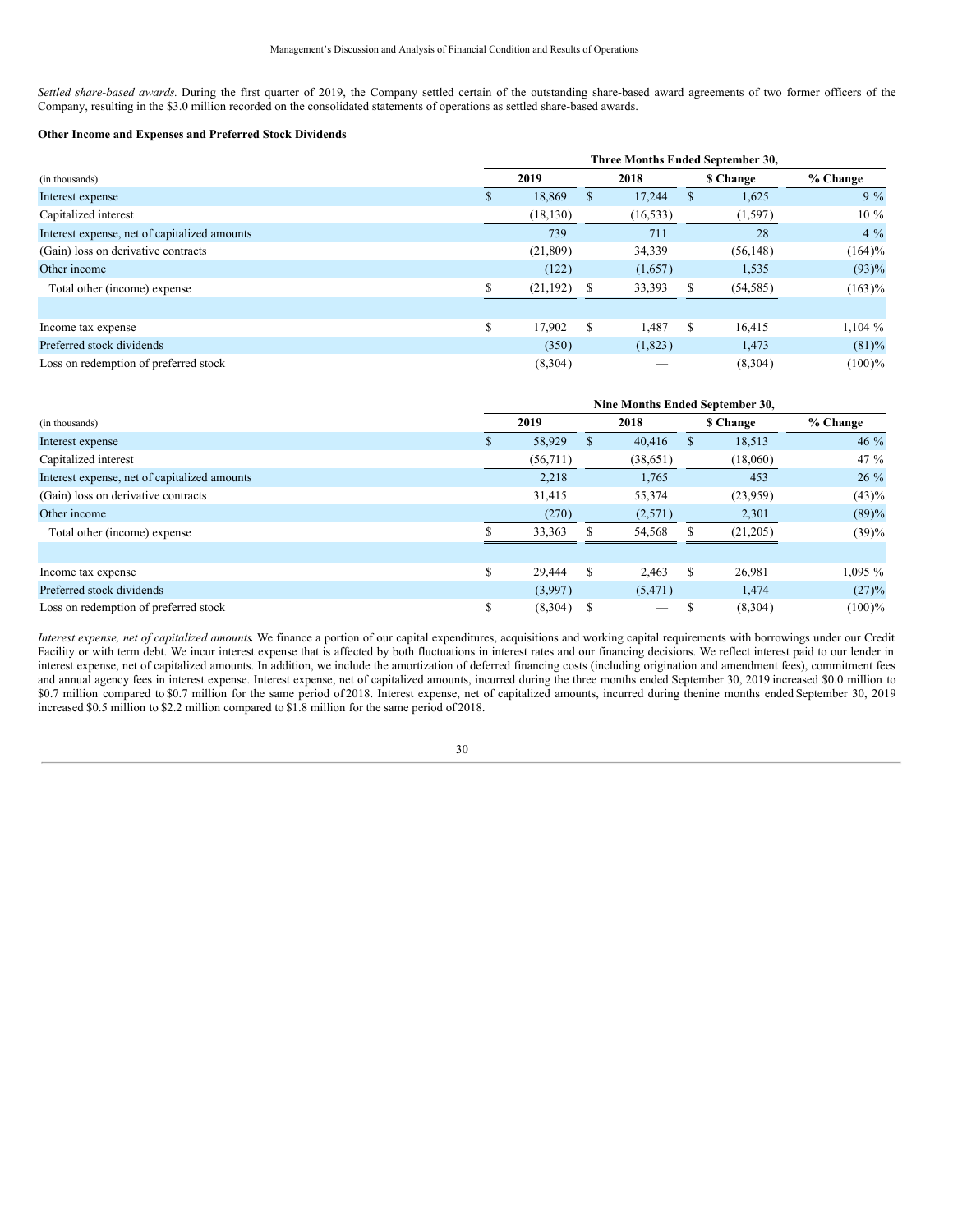*Gain (loss) on derivative instruments.* We utilize commodity derivative financial instruments to reduce our exposure to fluctuations in commodity prices. This amount represents the (i) gain (loss) related to fair value adjustments on our open derivative contracts and (ii) gains (losses) on settlements of derivative contracts for positions that have settled within the period. The net gain (loss) on derivative instruments for the periods indicated includes the following (in thousands):

|                                              | Three Months Ended September 30, |          |           | Nine Months Ended September 30, |           |               |           |  |
|----------------------------------------------|----------------------------------|----------|-----------|---------------------------------|-----------|---------------|-----------|--|
|                                              | 2019                             |          | 2018      |                                 | 2019      |               | 2018      |  |
| Oil derivatives                              |                                  |          |           |                                 |           |               |           |  |
| Net gain (loss) on settlements               | \$<br>(1,045)                    | <b>S</b> | (9,306)   | $\mathbb{S}$                    | (7,048)   | <sup>\$</sup> | (26,353)  |  |
| Net gain (loss) on fair value adjustments    | 25,767                           |          | (24, 476) |                                 | (27,750)  |               | (28, 720) |  |
| Total gain (loss) on oil derivatives         | 24,722                           |          | (33, 782) |                                 | (34,798)  |               | (55,073)  |  |
| Natural gas derivatives                      |                                  |          |           |                                 |           |               |           |  |
| Net gain (loss) on settlements               | 2,056                            |          | 67        |                                 | 6,612     |               | 675       |  |
| Net gain (loss) on fair value adjustments    | (733)                            |          | (624)     |                                 | (2,306)   |               | (976)     |  |
| Total gain (loss) on natural gas derivatives | 1,323                            |          | (557)     |                                 | 4,306     |               | (301)     |  |
| <b>Contingent consideration arrangement</b>  |                                  |          |           |                                 |           |               |           |  |
| Net gain (loss) on fair value adjustments    | (4,236)                          |          |           |                                 | (923)     |               |           |  |
| Total gain (loss) on derivatives             | 21,809                           |          | (34, 339) |                                 | (31, 415) |               | (55, 374) |  |

See Notes 6 and 7 in the Footnotes to the Financial Statements for additional information on the Company's derivative contracts and disclosures related to derivative instruments.

*Income tax expense*. We use the asset and liability method of accounting for income taxes, under which deferred tax assets and liabilities are recognized for the future tax consequences of (1) temporary differences between the financial statement carrying amounts and the tax bases of existing assets and liabilities and (2) operating loss and tax credit carryforwards. Deferred income tax assets and liabilities are based on enacted tax rates applicable to the future period when those temporary differences are expected to be recovered or settled. The effect of a change in tax rates on deferred tax assets and liabilities is recognized in income in the period the rate change is enacted. When appropriate, based on our analysis, we record a valuation allowance for deferred tax assets when it is more likely than not that the deferred tax assets will not be realized.

The Company had income tax expense of \$17.9 million for the three months ended September 30, 2019, compared to income tax expense of \$1.5 million for the same period of 2018. The Company had income tax expense of \$29.4 million for the nine months ended September 30, 2019, compared to income tax expense of \$2.5 million for the same period of 2018. The change in income tax is primarily related to the change in our tax position in the current period, for which there is no longer a cumulative three year loss trend and booking of a valuation allowance for deferred tax benefits as compared to the prior period. See Note 8 in the Footnotes to the Financial Statements for additional information on income tax.

*Preferred Stock dividends.* Preferred Stock dividends of \$0.4 million and \$4.0 million decreased for the three and nine months ended September 30, 2019, respectively, as compared to \$1.8 million and \$5.5 million for the same periods of 2018. Dividends historically reflected a 10% dividend yield. On July 18, 2019, we redeemed all outstanding shares of the Preferred Stock, after which, the Preferred Stock were no longer deemed outstanding and dividends on the Preferred Stock ceased to accrue. See Note 9 in the Footnotes to the Financial Statements for additional information.

Loss on redemption of preferred stock. As a result of our planned redemption of all outstanding shares of Preferred Stock on July 18, 2019, we recognized a loss on redemption of \$8.3 million for the three and nine months ended September 30, 2019. See Note 9 in the Footnotes to the Financial Statements for additional information.

### **Liquidity and Capital Resources**

Historically, our primary sources of capital have been cash flows from operations, borrowings from financial institutions, the sale of debt and equity securities, and non-core asset dispositions. Our primary uses of capital have been for the acquisition and development of oil and natural gas properties, in addition to refinancing of debt instruments. We continue to evaluate other sources of capital to complement our cash flow from operations and as we pursue our long-term growth plans.

As of September 30, 2019, we had \$200 million principal outstanding on our Credit Facility, which had a borrowing base of\$1.1 billion with an elected commitment of \$850 million. At September 30, 2019 and at December 31, 2018, we held cash and cash equivalents of\$11.3 million and \$16.1 million, respectively.

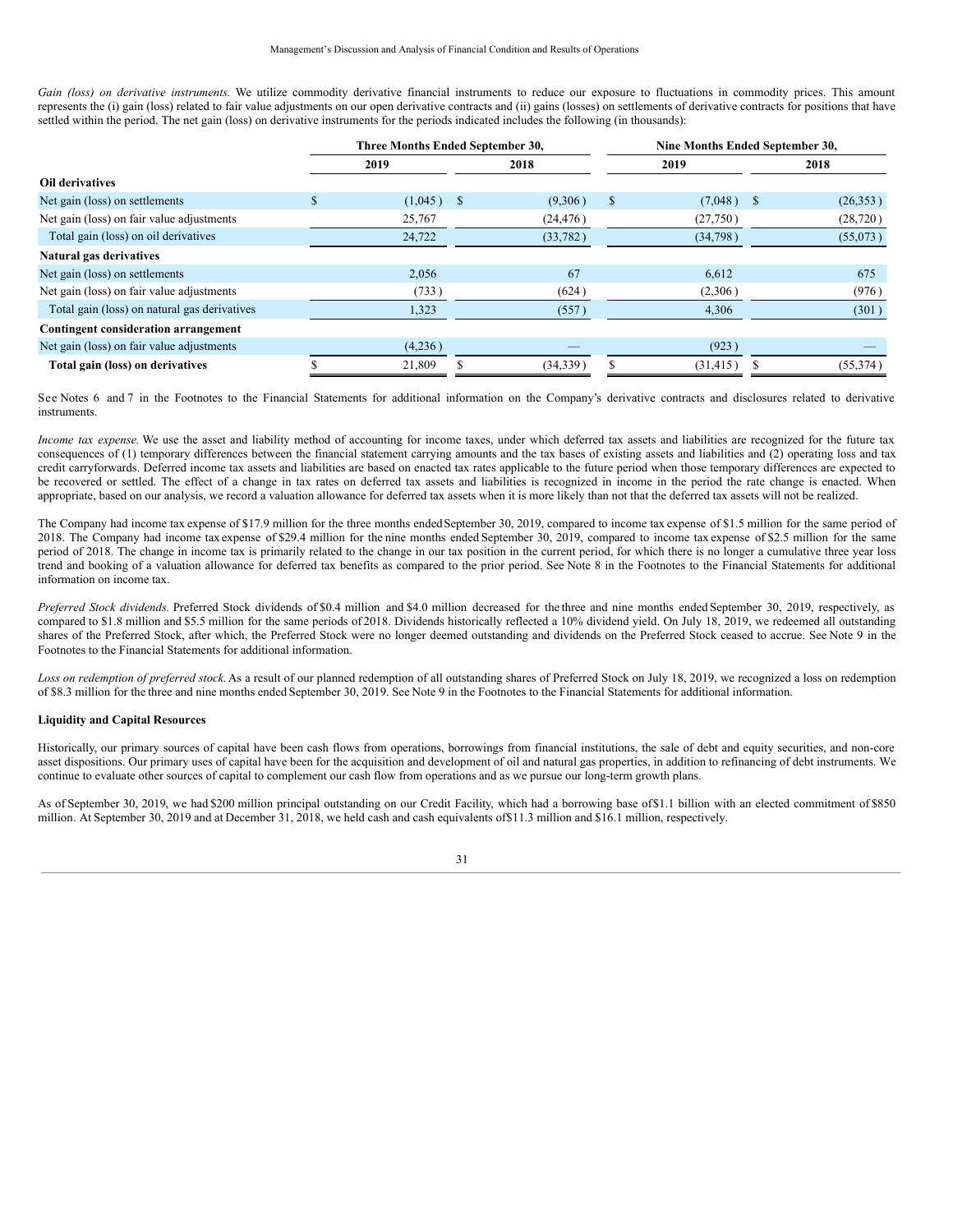|                                                     |            | Nine Months Ended September 30, |             |  |  |
|-----------------------------------------------------|------------|---------------------------------|-------------|--|--|
| (in thousands)                                      | 2019       |                                 | 2018        |  |  |
| Net cash provided by operating activities           | 338,738    |                                 | 316,015     |  |  |
| Net cash used in investing activities               | (264, 261) |                                 | (1,043,010) |  |  |
| Net cash provided by (used in) financing activities | (79,219)   |                                 | 711,129     |  |  |
| Net change in cash and cash equivalents             | (4,742)    |                                 | (15, 866)   |  |  |

*Operating activities.* For the nine months ended September 30, 2019, net cash provided by operating activities was\$338.7 million compared to net cash provided by operating activities of \$316.0 million for the same period in 2018. The change was predominantly attributable to the following:

- An increase in revenues due to higher production volumes, offset by a decrease in realized pricing,
- An offsetting increase in operating expenses as a result of higher production
- volumes, An offsetting increase in cash G&A expense due to costs from personnel growth,
- and
- Changes related to the timing of working capital payments and receipts.

Production, realized prices, and operating expenses are discussed in Results of Operations. SeeNotes 6 and 7 in the Footnotes to the Financial Statements for a reconciliation of the components of the Company's derivative contracts and disclosures related to derivative instruments including their composition and valuation.

*Investing activities.* For the nine months ended September 30, 2019, net cash used in investing activities was\$264.3 million compared to \$1,043.0 million for the same period in 2018. The change was predominantly attributable to the following:

• Acquisitions and divestiture activity, resulting in an increase to net cash provided of\$826.8 million, which reflects a combination of proceeds received from our Ranger Asset Divestiture completed in June 2019 and fewer cash outflows from net acquisition activity between the comparative periods.

Our investing activities, on a cash basis, include the following for the periods indicated (in thousands):

|                                              | Nine Months Ended September 30, |            |          |           |           |            |
|----------------------------------------------|---------------------------------|------------|----------|-----------|-----------|------------|
|                                              | 2019                            |            | 2018     |           | \$ Change |            |
| Operational expenditures                     | ъ                               | 416,958    | <b>S</b> | 411,109   |           | 5,849      |
| Seismic, leasehold and other                 |                                 | 6,794      |          | 7,137     |           | (343)      |
| Capitalized general and administrative costs |                                 | 23,957     |          | 16,544    |           | 7,413      |
| Capitalized interest                         |                                 | 55,716     |          | 20,562    |           | 35,154     |
| Total capital expenditures <sup>(a)</sup>    |                                 | 503,425    |          | 455,352   |           | 48,073     |
| Acquisitions                                 |                                 | 40,788     |          | 595,984   |           | (555, 196) |
| Proceeds from sale of assets                 |                                 | (279, 952) |          | (8,326)   |           | (271, 626) |
| Total investing activities                   |                                 | 264,261    |          | 1,043,010 |           | (778, 749) |

(a) On an accrual basis, which is the methodology used for establishing our annual capital budget, operational expenditures for the nine months ended September 30, 2019 were \$398.3 million. Inclusive of seismic, leasehold and other, capitalized general and administrative, and capitalized interest costs, total capital expenditures for the nine months ended September 30, 2019 were \$489.1 million.

See Note 3 in the Footnotes to the Financial Statements for additional information on acquisitions and dispositions.

*Financing activities.* We finance a portion of our working capital requirements, capital expenditures and acquisitions with borrowings under our Credit Facility, term debt and equity offerings. For the nine months ended September 30, 2019, net cash used in financing activities was \$79.2 million compared to net cash provided by financing activities of \$711.1 million for the same period of 2018. In the

second quarter of 2019, the Company completed the Ranger Asset Divestiture for net cash proceeds received at closing of \$244.9 million, including customary purchase price adjustments. The proceeds were used to accelerate our debt reduction initiatives and also allow us to retire our preferred stock, reducing our cash financing costs. This reduction in financing activity as compared to the same period in 2018 can also be partially attributed to funding our Delaware Asset Acquisition in the third quarter of 2018.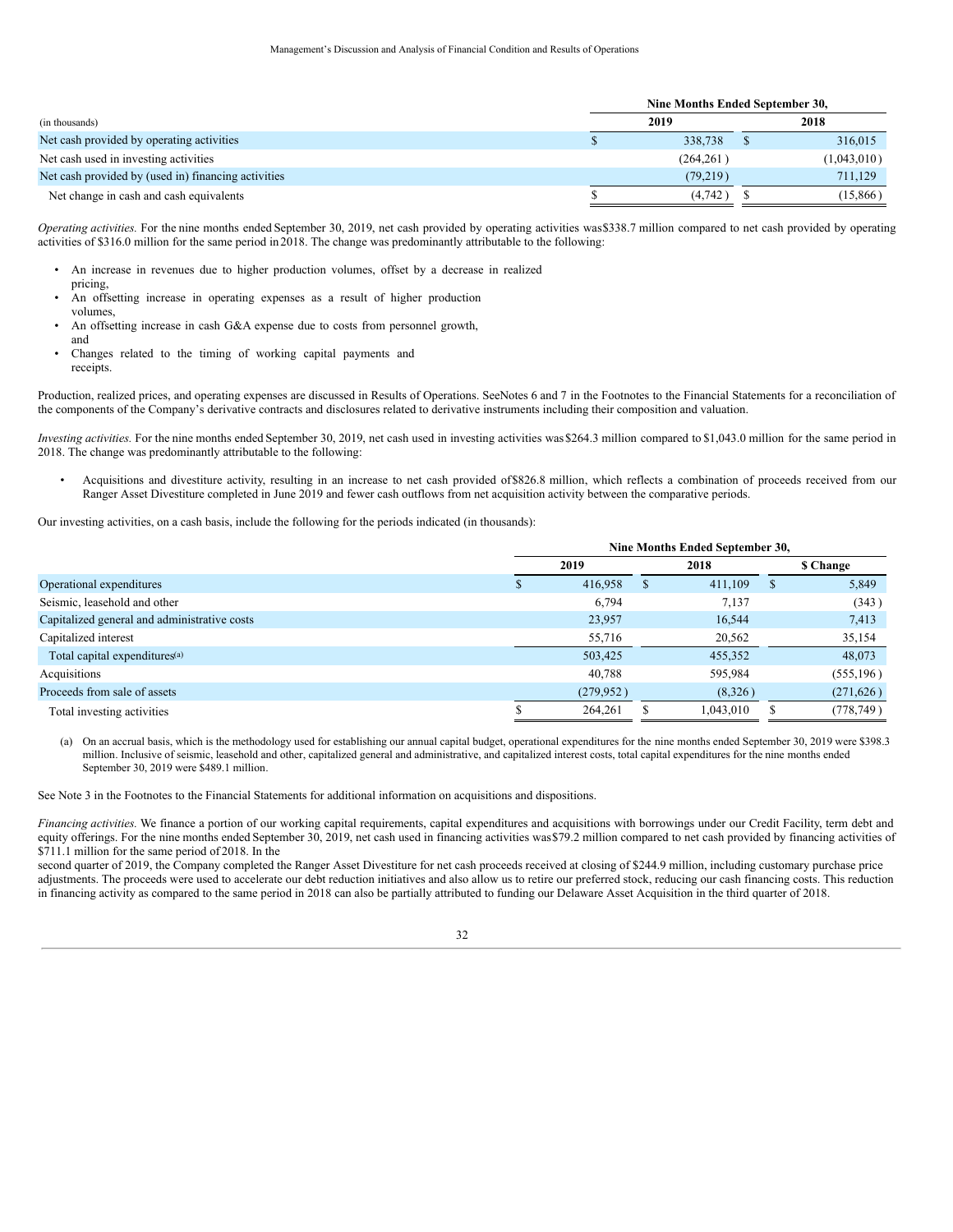Net cash provided by financing activities includes the following for the periods indicated (in thousands):

|                                                     | Nine Months Ended September 30, |           |      |          |              |            |
|-----------------------------------------------------|---------------------------------|-----------|------|----------|--------------|------------|
|                                                     | 2019                            |           | 2018 |          | \$ Change    |            |
| Net borrowings on Credit Facility                   |                                 |           |      | 40,000   | $\mathbf{r}$ | (40,000)   |
| Issuance of 6.375% senior unsecured notes due 2026  |                                 |           |      | 400,000  |              | (400,000)  |
| Issuance of common stock                            |                                 |           |      | 288,364  |              | (288, 364) |
| Payment of preferred stock dividends                |                                 | (3,997)   |      | (5, 471) |              | 1,474      |
| Payment of deferred financing costs                 |                                 | (31)      |      | (9,960)  |              | 9,929      |
| Tax withholdings related to restricted stock units  |                                 | (2,174)   |      | (1,804)  |              | (370)      |
| Redemption of preferred stock                       |                                 | (73, 017) |      |          |              | (73,017)   |
| Net cash provided by (used in) financing activities |                                 | (79, 219) |      | 711.129  |              | (790, 348) |

See Notes 5 and 9 in the Footnotes to the Financial Statements for additional information on our debt and equity transactions.

### **Capital Plan and Year to Date2019 Summary**

Our original operational capital budget for2019 was established in the range of \$500 to \$525 million on an accrual, or GAAP, basis, running an average of five drilling rigs to support larger, and more efficient, multi-well pad development. In June 2019, we lowered our annual operational capital budget to a range of \$495 to \$520 million to reflect realized efficiencies and cost reductions. Of this range, approximately 15% is comprised of infrastructure and facilities capital. In addition to the operational capital expenditures budget, which includes well costs, facilities and infrastructure capital, and surface land purchases, we budgeted an estimated \$100 to \$105 million for capitalized interest and general and administrative expenses.

Operational capital expenditures, including other items, on an accrual basis were\$405.1 million for the nine months ended September 30, 2019. During the nine months ended September 30, 2019, we placed 47 gross (42.7 net) horizontal wells on production. As of September 30, 2019, we have built a drilled, uncompleted inventory of18 gross (13.1 net) wells to support a transition to larger pad development. In addition to the operational capital expenditures, \$27.4 million of capitalized general and administrative and\$56.7 million of capitalized interest expenses were accrued in thenine months ended September 30, 2019.

Our revenues, earnings, liquidity and ability to grow are substantially dependent on the prices we receive for, and our ability to develop our reserves of oil and natural gas. We believe the long-term outlook for our business is favorable due to our resource base, low cost structure, financial strength, risk management, and disciplined investment of capital. We monitor current and expected market conditions, including the commodity price environment, and our liquidity needs and may adjust our capital investment plan accordingly.

### **Contractual Obligations**

We had no material changes in our contractual obligations from amounts listed under "Part II, Item 7. Management's Discussion and Analysis of Financial Condition and Results of Operations—Contractual Obligations" in our Annual Report on Form 10-K for the year ended December 31, 2018.

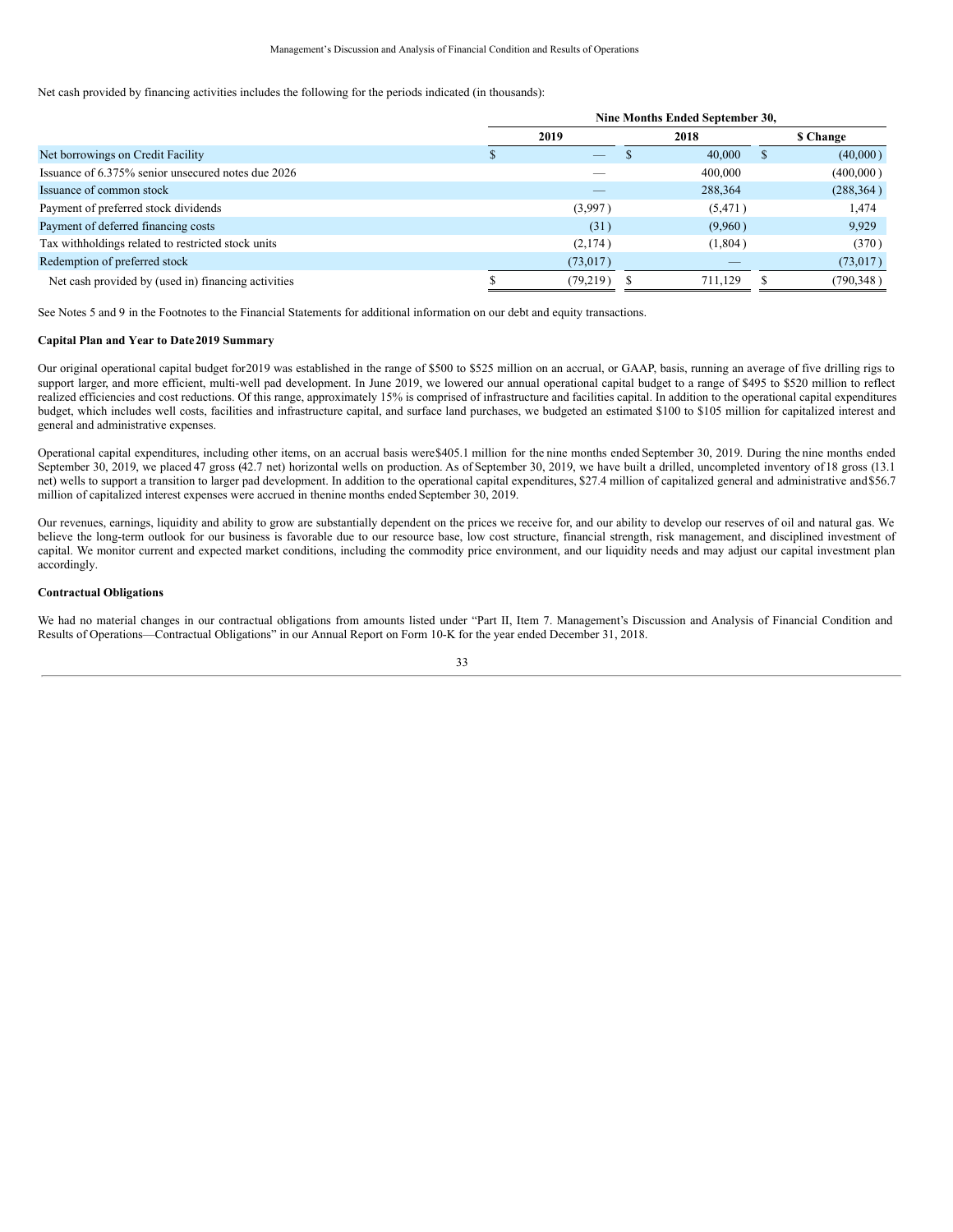### **Item 3. Quantitative and Qualitative Disclosures about Market Risk**

We are exposed to a variety of market risks including commodity price risk, interest rate risk and counterparty and customer risk. We mitigate these risks through a program of risk management including the use of derivative instruments.

### *Commodity price risk*

The Company's revenues are derived from the sale of its oil and natural gas production. The prices for oil and natural gas remain volatile and sometimes experience large fluctuations as a result of relatively small changes in supply, weather conditions, economic conditions and government actions. From time to time, the Company enters into derivative financial instruments to manage oil and natural gas price risk, related both to NYMEX benchmark prices and regional basis differentials. The total volumes which we hedge through use of our derivative instruments varies from period to period; however, generally our objective is to hedge approximately 40% to 60% of our anticipated internally forecast production for the next 12 to 24 months, subject to the covenants under our Credit Facility. Our hedge policies and objectives may change significantly with movements in commodities prices or futures prices.

The Company's hedging portfolio as of September 30, 2019, indexed to NYMEX benchmark pricing, covers approximately2,208,000 Bbls and 753,000 MMBtu of our expected oil and natural gas production, respectively, for the remainder of 2019. We also have commodity hedging contracts indexed to Midland WTI oil basis differentials relative to Cushing and Waha natural gas basis differentials covering approximately 2,176,000 Bbls and 2,116,000 MMBtu, respectively, of our expected oil and natural gas production for the remainder of 2019. As of September 30, 2019, we had outstanding oil and natural gas derivative contracts with a net asset position of\$17.1 million. The following table provides a sensitivity analysis of the projected incremental effect on income (loss) before income taxes of a hypothetical 10% change in NYMEX WTI, Henry Hub, Midland WTI, Waha, and Houston MEH prices on our open commodity derivative instruments as of September 30, 2019 (in thousands):

|                         |  | 10%       | Hypothetical Price Increase of Hypothetical Price Decrease of<br>10% |  |  |
|-------------------------|--|-----------|----------------------------------------------------------------------|--|--|
| Oil derivatives         |  | (33,212)  | 31,480                                                               |  |  |
| Natural gas derivatives |  | 670       | (666)                                                                |  |  |
| Total                   |  | (32, 542) | 30.814                                                               |  |  |

The Company may utilize fixed price swaps, which reduce the Company's exposure to decreases in commodity prices and limit the benefit the Company might otherwise have received from any increases in commodity prices. Swap contracts may also be enhanced by the simultaneous sale of call or put options to effectively increase the effective swap price as a result of the receipt of premiums from the option sales.

The Company may utilize price collars to reduce the risk of changes in oil and natural gas prices. Under these arrangements, no payments are due by either party as long as the applicable market price is above the floor price (purchased put option) and below the ceiling price (sold call option) set in the collar. If the price falls below the floor, the counterparty to the collar pays the difference to the Company, and if the price rises above the ceiling, the counterparty receives the difference from the Company. Additionally, the Company may sell put (or call) options at a price lower than the floor price (or higher than the ceiling price) in conjunction with a collar (three-way collar) and use the proceeds to increase either or both the floor or ceiling prices. In a three-way collar, to the extent that realized prices are below the floor price of the sold put option (or above the ceiling price of the sold call option), the Company's net realized benefit from the three-way collar will be reduced on a dollar-for-dollar basis.

The Company may purchase put and call options, which reduce the Company's exposure to decreases in oil and natural gas prices while allowing realization of the full benefit from any increases in oil and natural gas prices. If the price falls below the floor, the counterparty pays the difference to the Company.

The Company enters into these various agreements from time to time to reduce the effects of volatile oil and natural gas prices and does not enter into derivative transactions for speculative purposes. Presently, none of the Company's derivative positions are designated as hedges for accounting purposes. See Note 6 in the Footnotes to the Financial Statements for a description of the Company's outstanding derivative contracts at September 30, 2019.

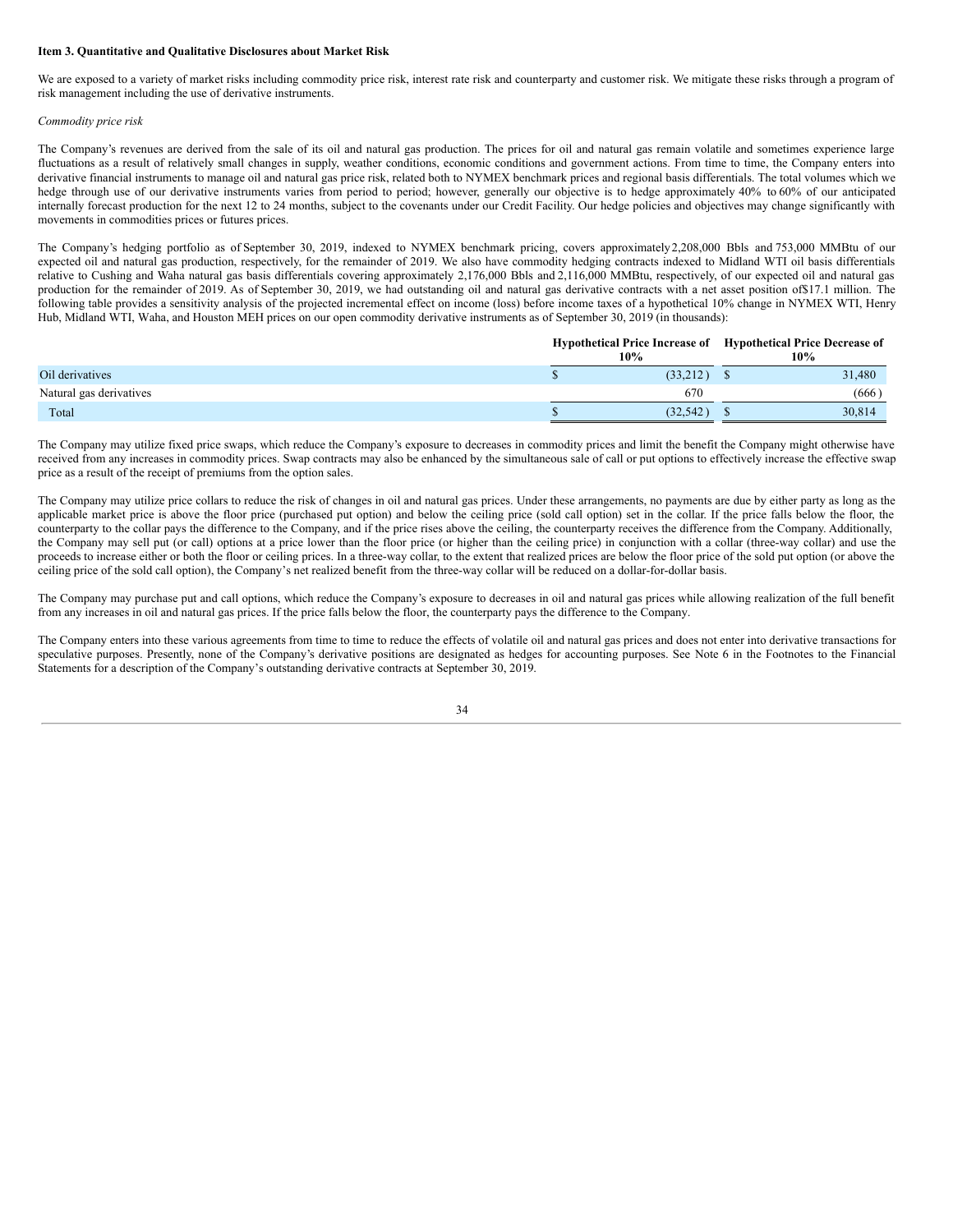#### *Interest rate risk*

The Company is subject to market risk exposure related to changes in interest rates on our indebtedness under our Credit Facility. As ofSeptember 30, 2019, the Company had \$200.0 million outstanding under the Credit Facility with a weighted average interest rate of 3.55%. An increase or decrease of 1.00% in the interest rate would have a corresponding increase or decrease in our annual net income of approximately \$2.0 million, based on the balance outstanding at September 30, 2019. See Note 5 in the Footnotes to the Financial Statements for more information on the Company's interest rates on its Credit Facility.

#### *Counterparty and customer credit risk*

The Company's principal exposures to credit risk are through receivables from the sale of our oil and natural gas production, joint interest receivables and receivables resulting from derivative financial contracts.

The Company markets its oil and natural gas production to energy marketing companies. We are subject to credit risk due to the concentration of our oil and natural gas receivables with several significant customers. The inability of our significant customers to meet their obligations to us or their insolvency or liquidation may adversely affect our financial results. In order to mitigate potential exposure to credit risk, we may require from time to time for our customers to provide financial security. At September 30, 2019 our total receivables from the sale of our oil and natural gas production were approximately\$83.4 million.

Joint interest receivables arise from billings to entities that own partial interests in the wells we operate. These entities participate in our wells primarily based on their ownership in leases on which we have or intend to drill. We have little ability to control whether these entities will participate in our wells. At September 30, 2019 our joint interest receivables were approximately \$25.1 million.

Our oil and natural gas derivative arrangements expose us to credit risk in the event of nonperformance by counterparties. Most of the counterparties on our derivative instruments currently in place are lenders under our Credit Facility. We are likely to enter into additional derivative instruments with these or other lenders under our Credit Facility, representing institutions with investment grade ratings. We have existing International Swap Dealers Association Master Agreements ("ISDA Agreements") with our derivative counterparties. The terms of the ISDA Agreements provide us and the counterparties with rights of offset upon the occurrence of defined acts of default by either us or a counterparty to a derivative, whereby the party not in default may offset all derivative liabilities owed to the defaulting party against all derivative asset receivables from the defaulting party.

The fair value of our contingent consideration arrangement was determined by a third-party valuation specialist using an option pricing model and includes significant inputs such as forward oil price curves, time to expiration, and implied volatility. See Note 7 in the Footnotes to the Financial Statements for more information on the fair value of the contingent consideration arrangement. The following table provides a sensitivity analysis of the projected incremental effect on income (loss) before income taxes based on a hypothetical 10% change in the underlying forward oil price curve as of September 30, 2019 (in thousands):

|                                      | 10% |       | <b>Hypothetical Price Increase of Hypothetical Price Decrease of</b><br>10% |          |  |
|--------------------------------------|-----|-------|-----------------------------------------------------------------------------|----------|--|
| Contingent consideration arrangement |     | 4.013 |                                                                             | (3, 161) |  |

### **Item 4. Controls and Procedures**

*Disclosure controls and procedures.* Disclosure controls and procedures include, without limitation, controls and procedures designed to ensure that information required to be disclosed by an issuer in the reports that it files or submits under the Exchange Act is accumulated and communicated to the issuer's management, including its principal executive and financial officers, or persons performing similar functions, as appropriate to allow timely decisions regarding required disclosure. Our Chief Executive Officer and Chief Financial Officer performed an evaluation of our disclosure controls and procedures (as defined in Rules 13a-15(e) and 15d-15(e) under the Exchange Act). Based on this evaluation, our principal executive and principal financial officers have concluded that the Company's disclosure controls and procedures were effective as of September 30, 2019.

Changes in internal control over financial reporting. There were no changes to our internal control over financial reporting during our last fiscal quarter that have materially affected, or are reasonably likely to materially affect, our internal control over financial reporting.

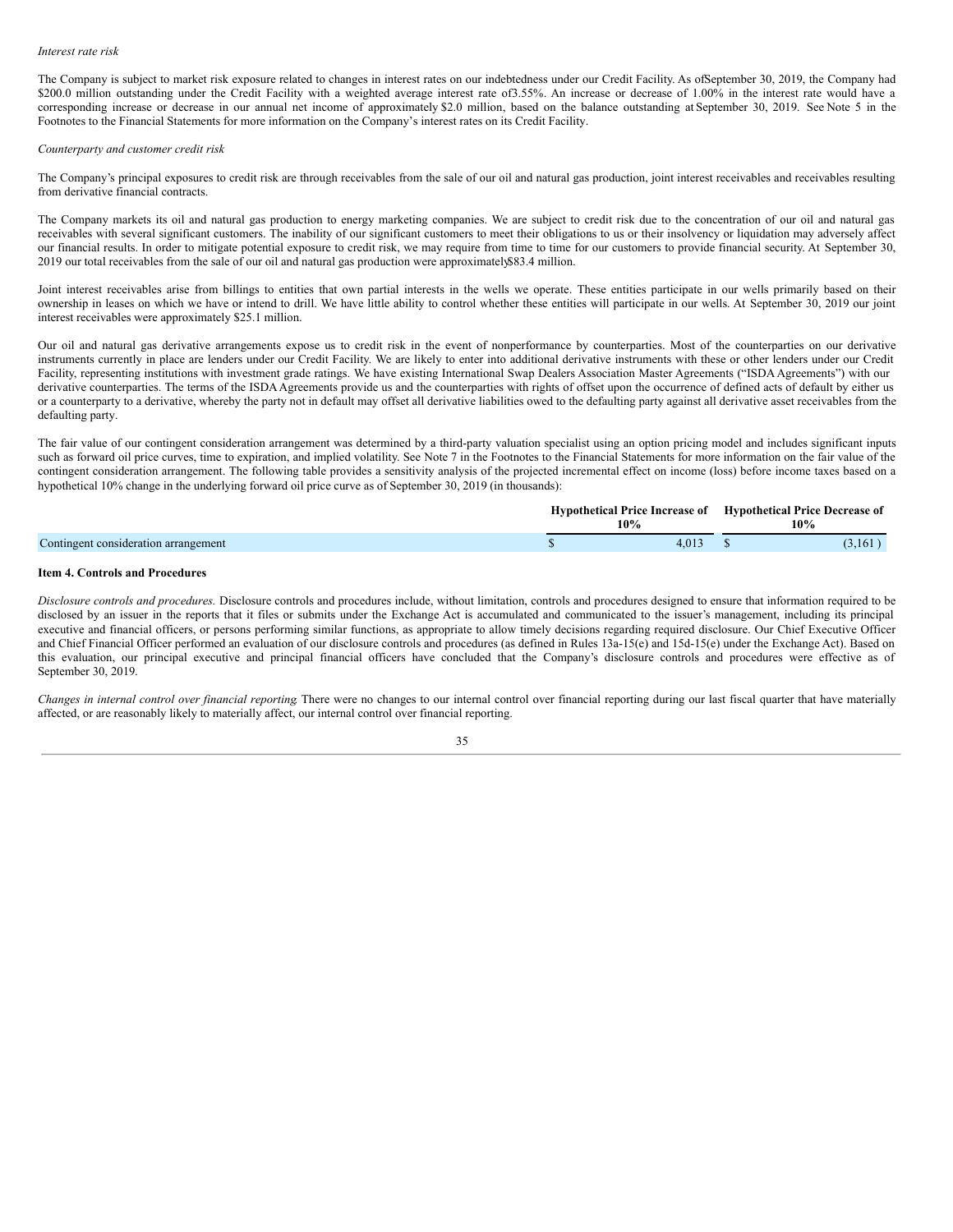### **Part II. Other Information**

### **Item 1. Legal Proceedings**

In addition to the below, we are a defendant in various legal proceedings and claims, which arise in the ordinary course of our business. We believe the ultimate resolution of any such actions will not have a material effect on our financial position or results of operations.

On August 28, 2019, a purported shareholder of Carrizo filed an individual complaint in the United States District Court for the District of Delaware, captioned*Shiva Stein v.* Carrizo Oil & Gas, Inc., Callon Petroleum Company et al., Case No. 1:19-cv-01599-LPS (the "Stein Action"). On September 3, 2019, a purported shareholder of Carrizo filed a complaint in a putative class action in the United States District Court for the District of Delaware, captioned Eric Sabatini v. Carrizo Oil & Gas, Inc., Callon Petroleum *Company et al., Case No. 1:19-cv-01644-CFC* (the "Sabatini Action"). On September 5, 2019, a purported shareholder of Carrizo filed a complaint in a putative class action in the United States District Court for the District of Delaware, captioned Manoj Fernandes v. Carrizo Oil & Gas, Inc., Callon Petroleum Company et al., Case No. 1:19-cv-*01658-LPS* (the "Fernandes Action"). On October 9, 2019, a purported shareholder of Callon filed a putative class action in the United States District Court for the District of Delaware, captioned *Desmond Davis et al. v. L. Richard Flury et al., Case No. 2019-0811*(the "Davis Action")

The Stein Action, the Sabatini Action and the Fernandes Action allege that the preliminary joint proxy statement/prospectus, filed with the SEC on August 20, 2019, omits material information with respect to the Merger, rendering it false and misleading and thus that Carrizo, Callon and the directors of Carrizo violated Section 14(a) of the Exchange Act as well as Rule 14a-9 under the Exchange Act. The Stein Action, the Sabatini Action and the Fernandes Action further allege that the directors of Carrizo and Callon violated Section 20(a) of the Exchange Act. The Davis Action alleges that the directors of Callon failed to fulfill their fiduciary duties in connection with the Merger by failing to disclose all material information. The complaints seek injunctive relief enjoining the Merger, damages and costs, among other remedies. It is possible that additional, similar complaints may be filed. The defendants believe that the lawsuits are without merit and intend to vigorously defend them.

#### **Item 1A. Risk Factors**

In addition to the other information set forth in this Quarterly Report, you should carefully consider the risk factors and other cautionary statements described under the heading "Item 1A. Risk Factors" included in our 2018 Annual Report on Form 10-K and the risk factors and other cautionary statements contained in our other SEC filings, including our Quarterly Report on Form 10-Q for the period ended June 30, 2019 and our Registration Statement on Form S-4 that was initially filed on August 20, 2019 and declared effective on October 9, 2019, which could materially affect our business, financial condition or future results. Additional risks and uncertainties not currently known to us or that we currently deem to be immaterial also may materially adversely affect our business, financial condition or future results. There have been no material changes in our risk factors from those described in our 2018 Annual Report on Form 10-K or our other SEC filings, including our Quarterly Report on Form 10-Q for the period ended June 30, 2019 and our Registration Statement on Form S-4 that was initially filed on August 20, 2019 and declared effective on October 9, 2019.

### **Item 2. Unregistered Sales of Equity Securities and Use of Proceeds**

None.

### **Item 3. Defaults Upon Senior Securities**

None.

### **Item 4. Mine Safety Disclosures**

Not applicable.

#### **Item 5. Other Information**

None.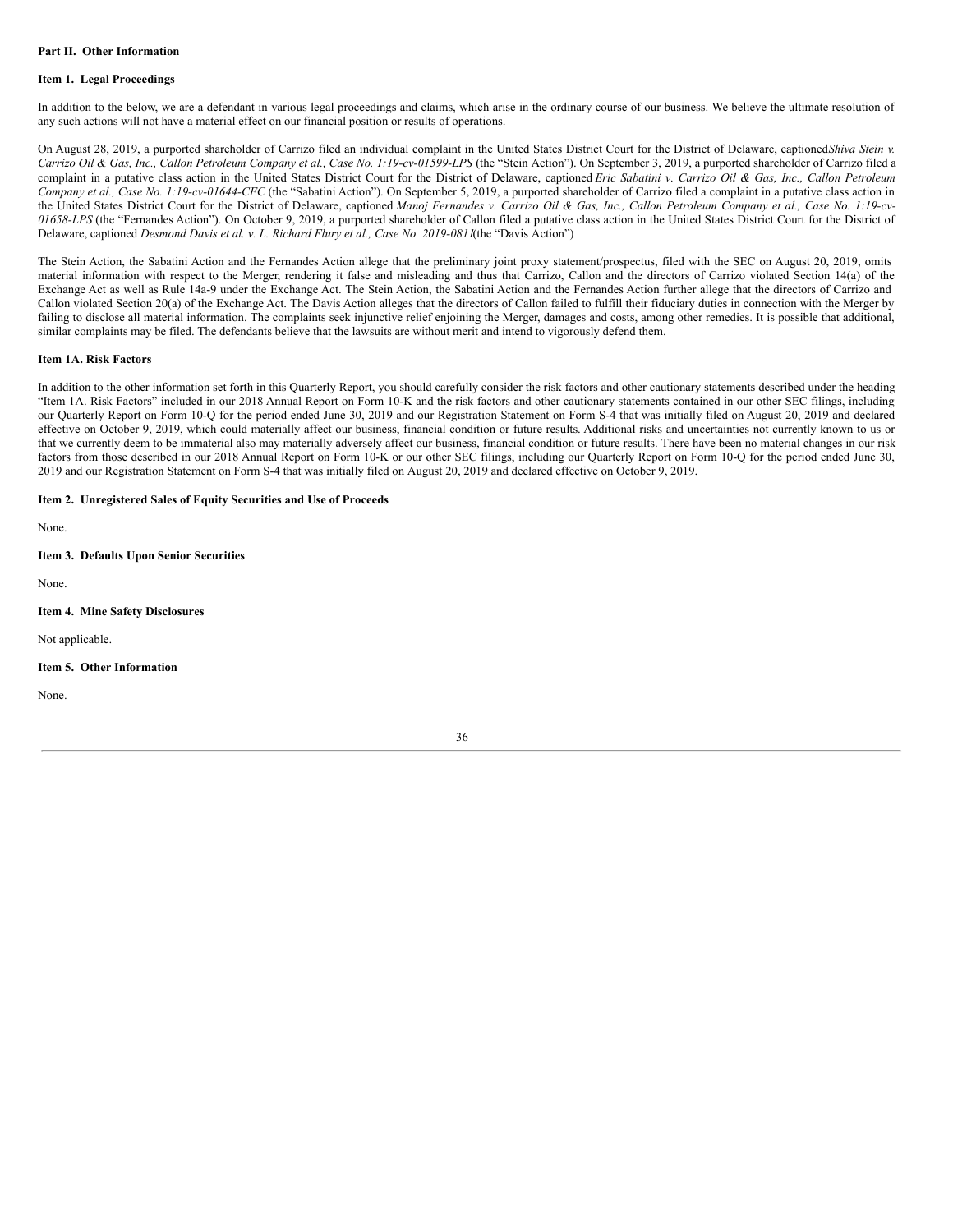### **Item 6. Exhibits**

The following exhibits are filed as part of this Form 10-Q.

### **Incorporated by reference (File No. 001-14039, unless otherwise indicated)**

| <b>Exhibit</b> |     |                                                                                                                                                                                             |        |         |                    |
|----------------|-----|---------------------------------------------------------------------------------------------------------------------------------------------------------------------------------------------|--------|---------|--------------------|
| Number         |     | <b>Description</b>                                                                                                                                                                          | Form   | Exhibit | <b>Filing Date</b> |
| 2.1            | $+$ | Agreement and Plan of Merger, dated as of July 14, 2019, by and between Callon and Carrizo                                                                                                  | $8-K$  | 2.1     | 07/14/2019         |
| 2.2            | (a) | Amendment No. 1 to Agreement and Plan of Merger, dated August 19, 2019, by and between Callon and Carrizo                                                                                   |        |         |                    |
| 3.1            |     | Certificate of Incorporation of the Company, as amended through May 12, 2016                                                                                                                | $10-o$ | 3.1     | 11/03/2016         |
| 3.2            |     | Amended and Restated Bylaws of the Company                                                                                                                                                  | $10-K$ | 3.2     | 02/27/2019         |
| 10.1           |     | Form of Voting and Support Agreement, dated as of July 14, 2019, by and between Callon and certain Carrizo shareholders                                                                     | $8-K$  | 10.1    | 07/14/2019         |
| 31.1           | (a) | Certification of Chief Executive Officer pursuant to Rule 13(a)-14(a)                                                                                                                       |        |         |                    |
| 31.2           | (a) | Certification of Chief Financial Officer pursuant to Rule 13(a)-14(a)                                                                                                                       |        |         |                    |
| 32.1           | (b) | Section 1350 Certifications of Chief Executive and Financial Officers pursuant to Rule 13(a)-14(b)                                                                                          |        |         |                    |
| 101.INS        | (a) | XBRL Instance Document - the instance document does not appear in the Interactive Data File because its XBRL tags are<br>embedded within the Inline XBRL document.                          |        |         |                    |
| $101.SCH$ (a)  |     | Inline XBRL Taxonomy Extension Schema Document                                                                                                                                              |        |         |                    |
| $101.CAL$ (a)  |     | Inline XBRL Taxonomy Extension Calculation Linkbase Document.                                                                                                                               |        |         |                    |
| 101.DEF        | (a) | Inline XBRL Taxonomy Extension Definition Linkbase Document.                                                                                                                                |        |         |                    |
| $101.LAB$ (a)  |     | Inline XBRL Taxonomy Extension Label Linkbase Document.                                                                                                                                     |        |         |                    |
| 101.PRE        | (a) | Inline XBRL Taxonomy Extension Presentation Linkbase Document.                                                                                                                              |        |         |                    |
| 104            | (a) | Cover Page Interactive Data File - the cover page interactive data file does not appear in the Interactive Data File because its XBRL<br>tags are embedded within the Inline XBRL document. |        |         |                    |
|                |     |                                                                                                                                                                                             |        |         |                    |

(a) Filed herewith.

(b) Furnished herewith. Pursuant to SEC Release No. 33-8212, this certification will be treated as "accompanying" this report and not "filed" as part of such report for purposes of Section 18 of the Exchange Act or otherwi

 $\pm$  Certain schedules and similar attachments have been omitted pursuant to Item 601(a)(5) of Regulation S-K. Callon agrees to furnish a supplemental copy of any omitted schedule or attachment to the SEC upon request.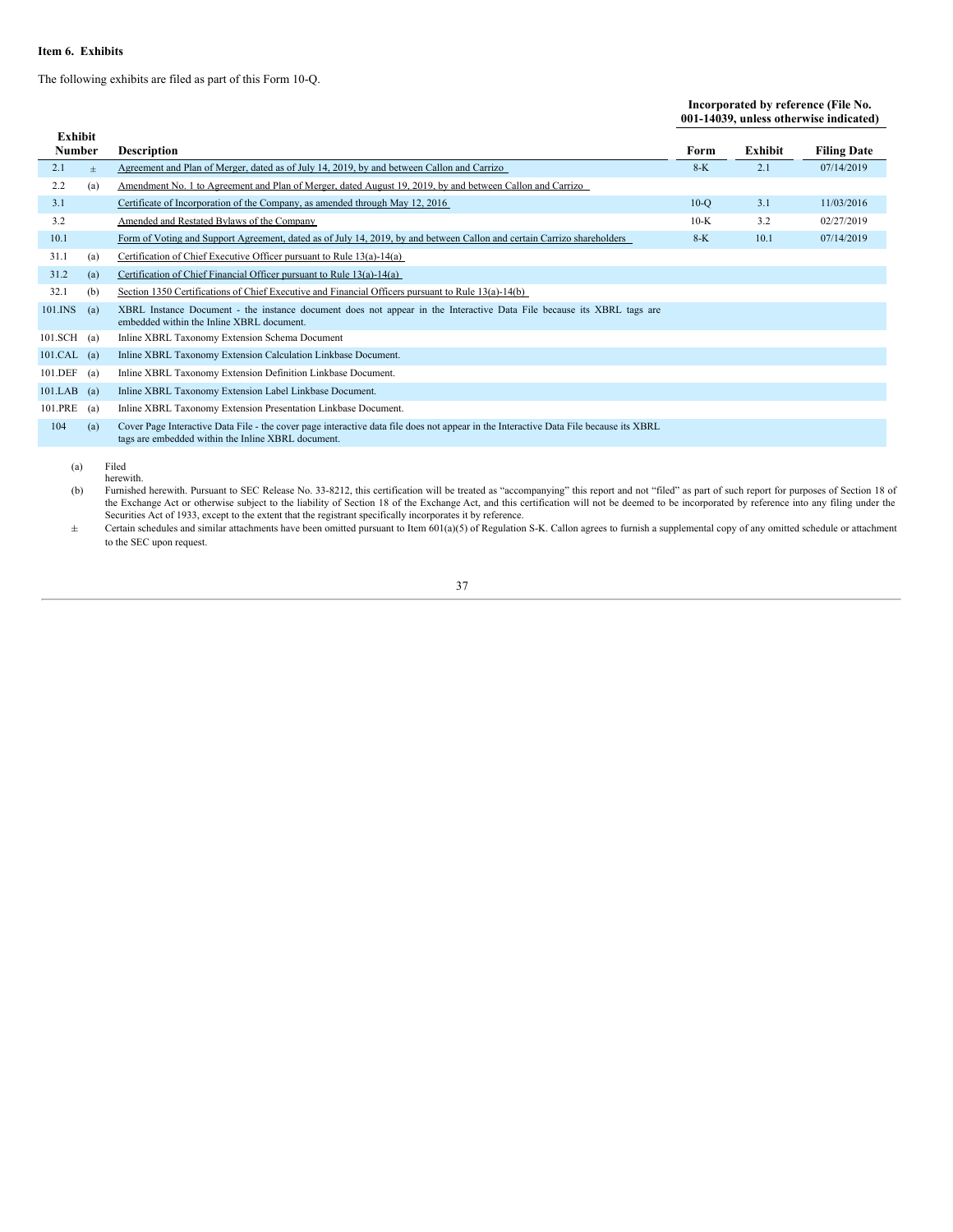### **SIGNATURES**

Pursuant to the requirements of the Securities Exchange Act of 1934, the registrant has duly caused this report to be signed on its behalf by the undersigned thereunto duly authorized.

### **Callon Petroleum Company**

Signature Date Date of Title Contract and Title Date Date Date Date Date

/s/ Joseph C. Gatto, Jr. President and November 4, 2019 Joseph C. Gatto, Jr. Chief Executive Officer

James P. Ulm, II Chief Financial Officer

/s/ James P. Ulm, II Senior Vice President and November 4, 2019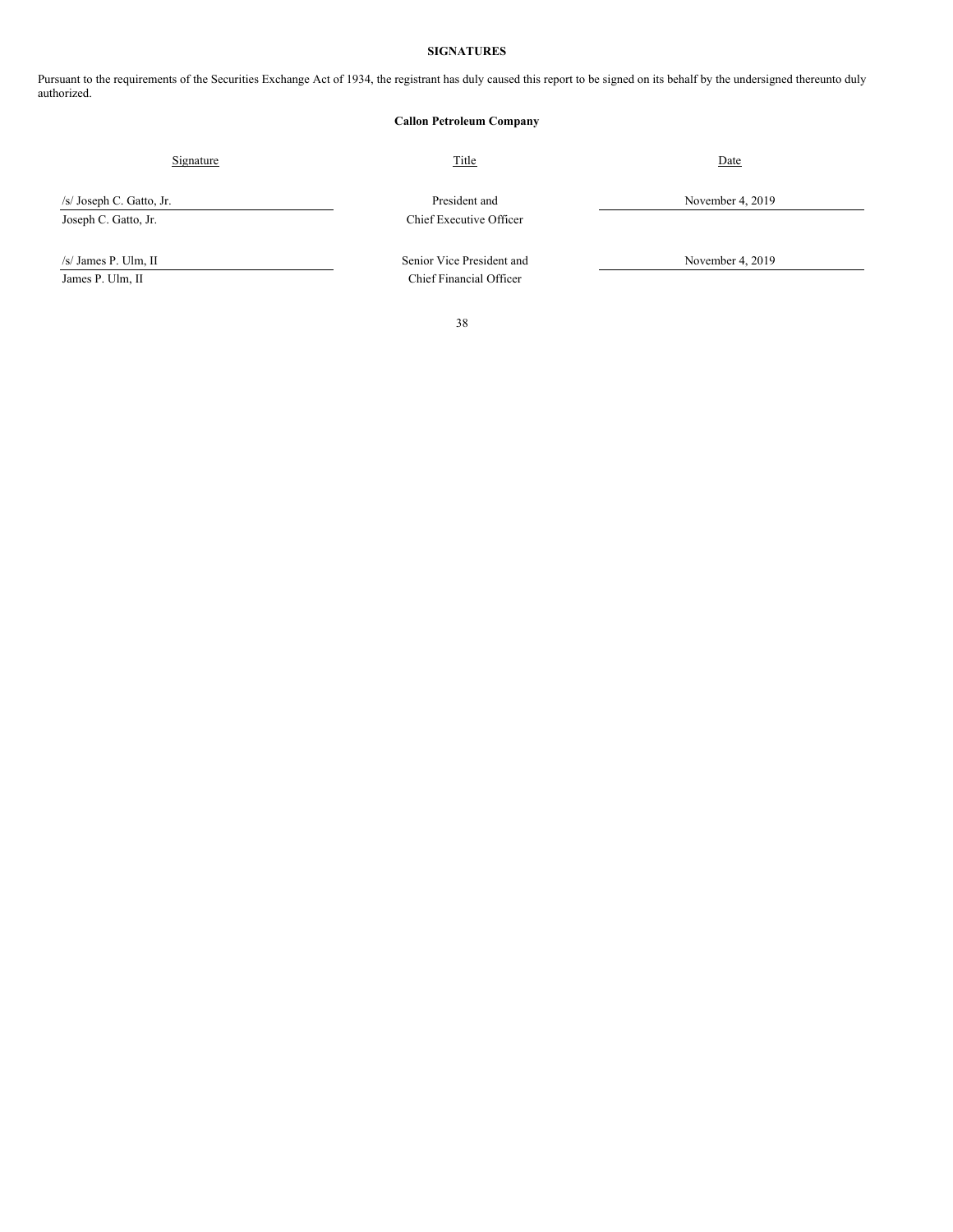### **AMENDMENT NO. 1 TO AGREEMENT AND PLAN OF MERGER**

This Amendment No. 1 to the Agreement and Plan of Merger (this "Amendment") is effective as of August 19, 2019, by and between Callon Petroleum Company, a Delaware corporation ("Parent"), and Carrizo Oil & Gas, Inc., a Texas corporation (the "Company").

### **RECITALS**

WHEREAS, Parent and the Company are parties to that certain Agreement and Plan of Merger, dated as of July 14, 2019 (the "Merger Agreement");

WHEREAS, in accordance with Section 8.11 of the Merger Agreement, Parent and the Company desire to amend the Merger Agreement as set forth herein.

### **AGREEMENT**

NOW, THEREFORE, in consideration of the foregoing and for other good and valuable consideration, the receipt and sufficiency of which are hereby acknowledged, and intending to be legally bound, Parent and the Company agree as follows:

Section 1. Definitions. Each capitalized term used but not otherwise defined herein shall have the meaning ascribed to such term in the Merger Agreement, as amended hereby.

Section 2. Amendments to the Merger Agreement. The Exhibits to the Merger Agreement are hereby amended by deleting Exhibit A (*Form of Parent Charter Amendment*) of the Merger Agreement in its entirety and replacing it with a revised Exhibit A attached hereto as Exhibit A.

Section 3. References to and Effect on Merger Agreement. On and after the date hereof, each reference in the Merger Agreement to "this Agreement," "herein," "hereby," "hereunder," "hereof," or words of similar import referring to the Merger Agreement, and any reference to the Merger Agreement in any other agreements, instruments and documents executed and delivered in connection therewith, shall mean the Merger Agreement as amended by this Amendment. The provisions set forth in this Amendment shall be deemed to be and shall be construed as part of the Merger Agreement to the same extent as if fully set forth verbatim therein. Except as set forth in this Amendment, the terms of the Merger Agreement are unchanged and remain in full force and effect. The execution, delivery and effectiveness of this Amendment shall not operate as a waiver of any right, power or remedy of Parent or the Company under the Merger Agreement, nor constitute a waiver of any provision of the Merger Agreement.

Section 4. Governing Law. This Amendment and all claims or causes of action (whether at Law, in contract or in tort or otherwise) that may be based upon, arise out of or relate to this Amendment or the negotiation, execution or performance hereof, shall be governed by and construed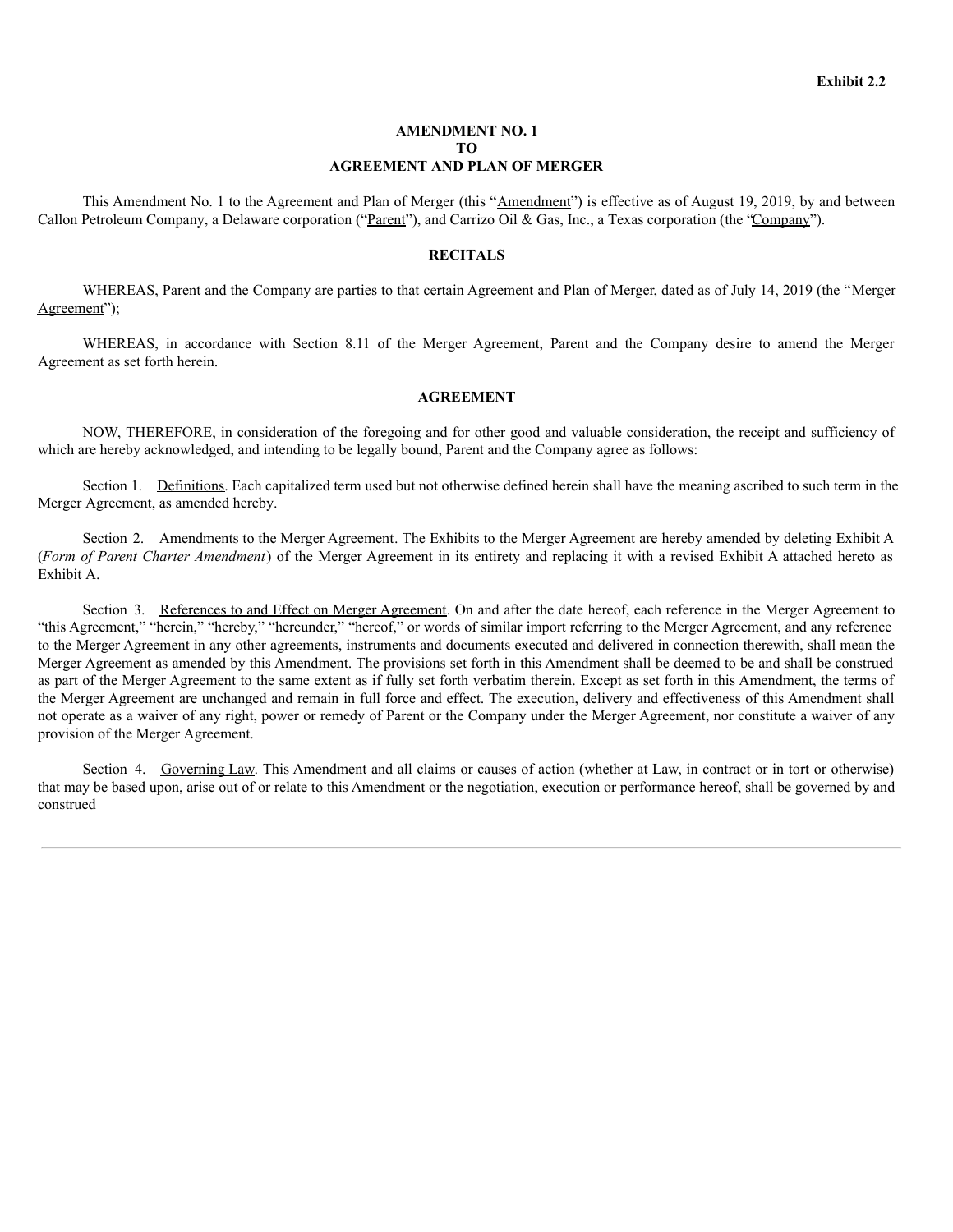in accordance with the laws of the State of Delaware, without giving effect to any choice or conflict of law provision or rule (whether of the State of Delaware or any other jurisdiction) that would cause the application of the laws of any jurisdiction other than the State of Delaware, except that notwithstanding the foregoing, issues related to the Merger, general corporation law and other provisions set forth herein that are required to be governed by the TBOC shall be covered by and construed in accordance with the laws of the State of Texas, without giving effect to any choice or conflict of law provision or rule (whether of the State of Texas or any other jurisdiction) that would cause the application of the laws of any jurisdiction other than the State of Texas.

Section 5. Counterparts; Effectiveness. This Amendment may be executed in two or more counterparts, each of which shall be an original, with the same effect as if the signatures thereto and hereto were upon the same instrument, and shall become effective when one or more counterparts have been signed by each of the parties and delivered (by telecopy, electronic delivery or otherwise) to the other party. Signatures to this Amendment transmitted by electronic mail in .pdf form, or by any other electronic means intended to preserve the original graphic and pictorial appearance of a document, will have the same effect as physical delivery of the paper document bearing the original signature.

Section 6. Headings. Headings of the Sections of this Amendment are for convenience of the parties only and shall be given no substantive or interpretive effect whatsoever.

## *[Signature pages follow]*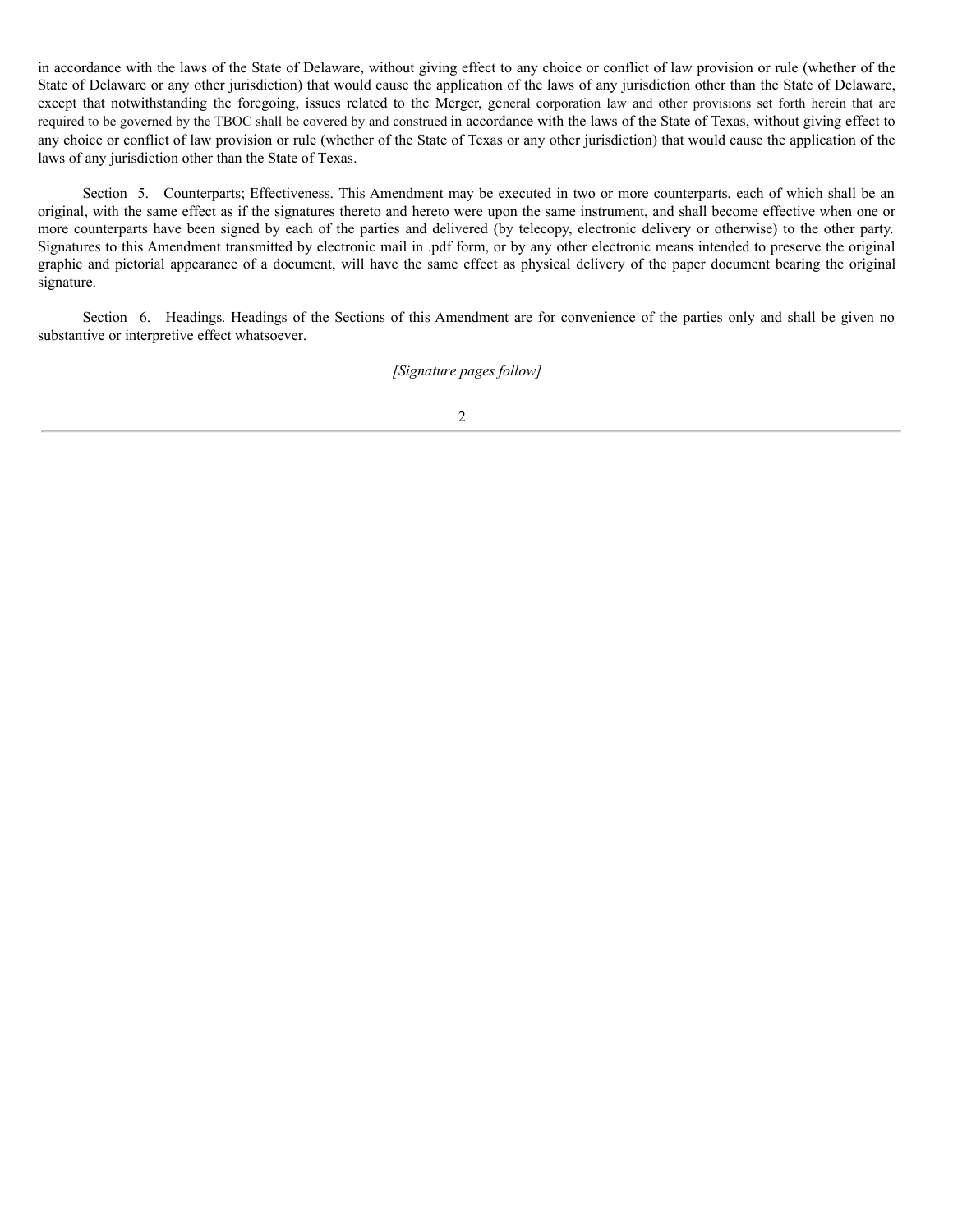<span id="page-41-0"></span>IN WITNESS WHEREOF, the parties hereto have caused this Amendment to be duly executed and delivered as of the date first written above.

CARRIZO OIL & GAS, INC.

By: /s/ S.P. Johnson IV

Name: S.P. Johnson IV Title: President and Chief Executive Officer

CALLON PETROLEUM COMPANY

By: /s/ Joseph C. Gatto, Jr.

Name: Joseph C. Gatto, Jr. Title: President and Chief Executive Officer

*[Signature Page to Amendment No. 1 to Merger Agreement]*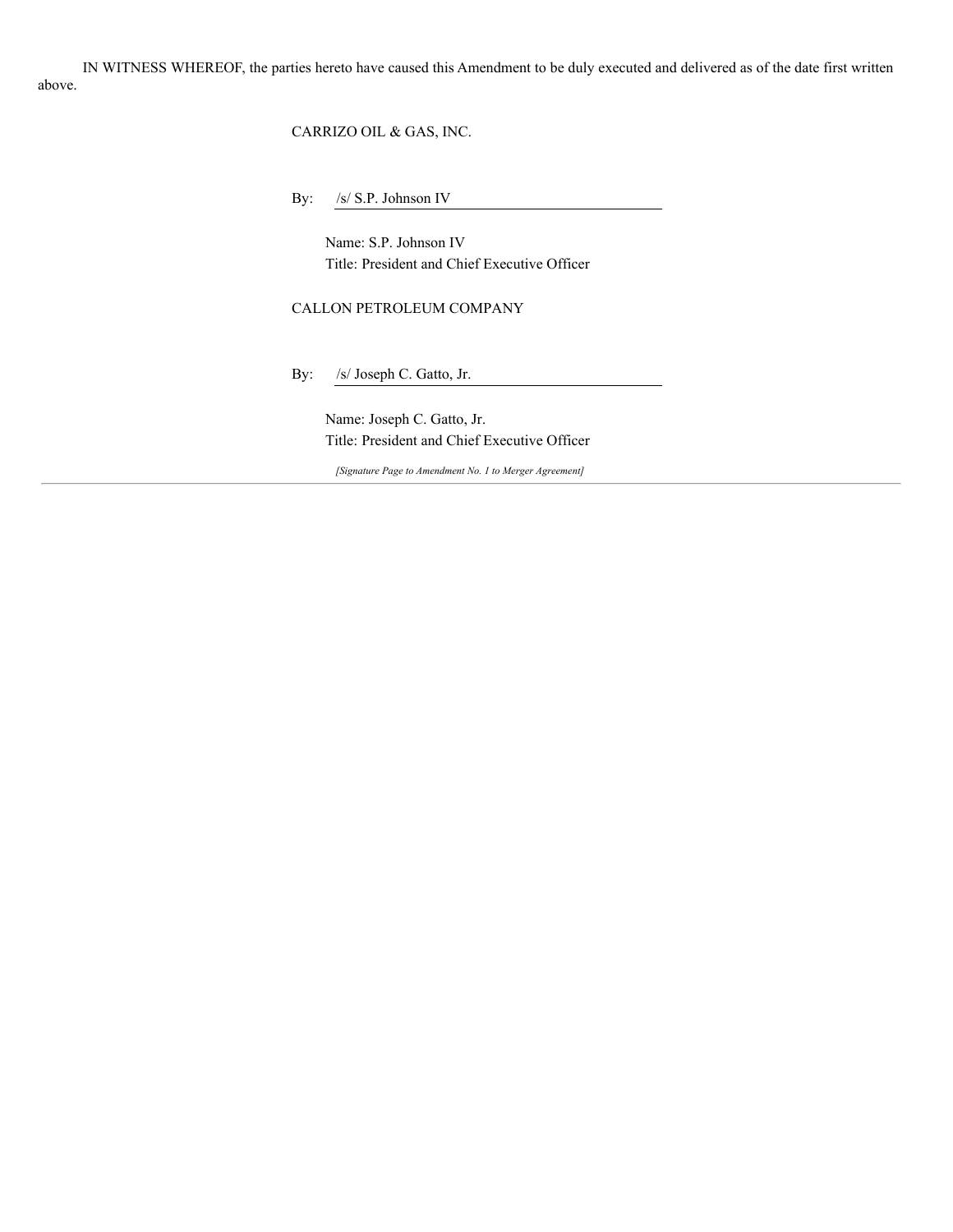# **EXHIBIT A**

(See attached.)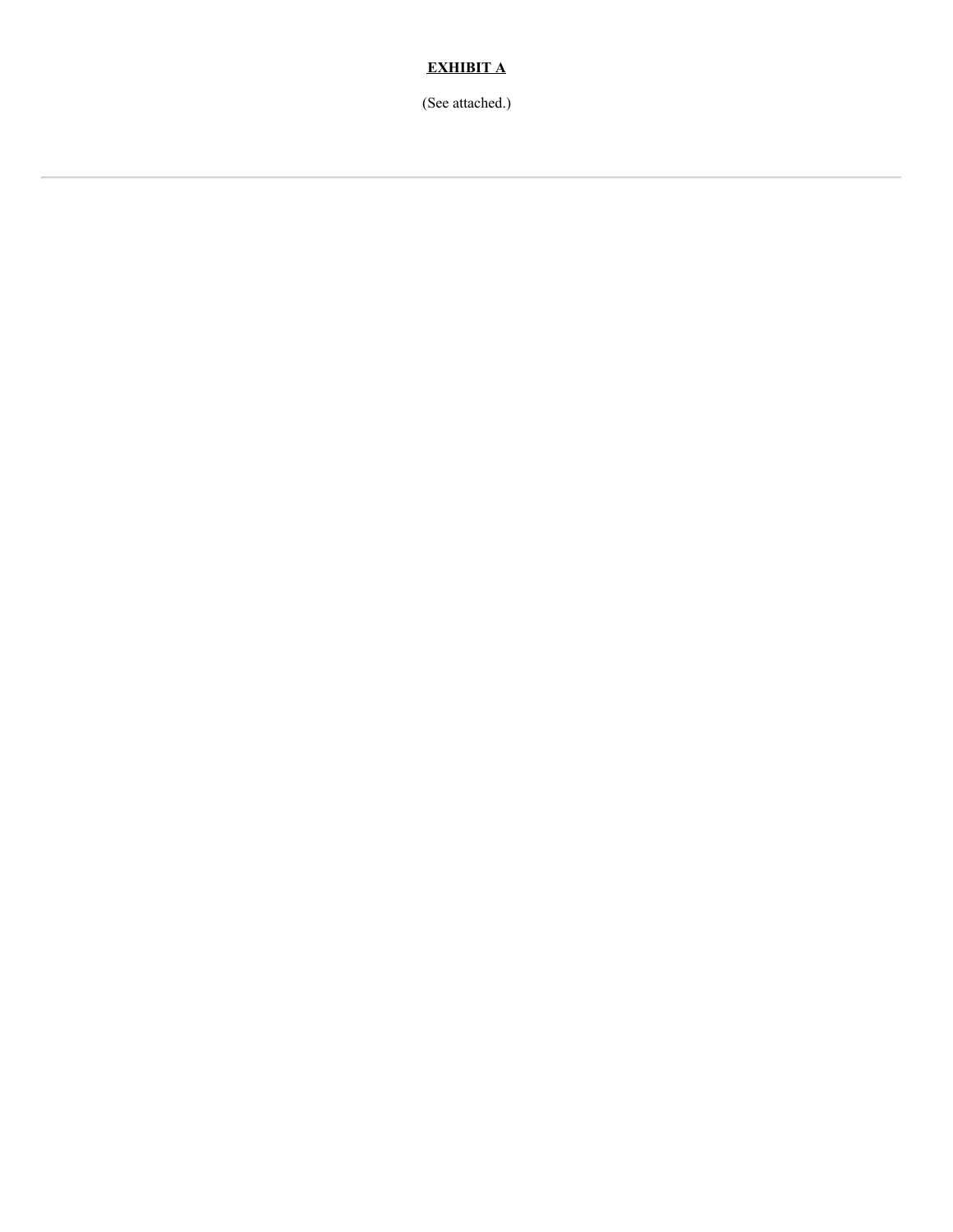### **Exhibit A**

# **FORM OF CERTIFICATE OF AMENDMENT OF CERTIFICATE OF INCORPORATION OF CALLON PETROLEUM COMPANY**

The undersigned, Michol L. Ecklund, Corporate Secretary of Callon Petroleum Company, a corporation organized and existing under and by virtue of the General Corporation Law of the State of Delaware (the *"Corporation"),* does hereby certify as follows:

**FIRST:** The name of the Corporation is Callon Petroleum Company.

**SECOND:** This Amendment (the *"Amendment")* to the Certificate of lncorporation of the Corporation (the "Certificate") was duly adopted in accordance with the provisions of Section 242 of the Delaware General Corporation Law. The Board of Directors has duly adopted resolutions setting forth and declaring advisable this Amendment and the holders of a majority of the outstanding stock of the Corporation entitled to vote at the annual meeting of the stockholders called and held upon notice in accordance with Section 222 of the General Corporation Law of the State of Delaware for the purpose of voting on the Amendment have voted in favor of this Amendment.

**THIRD:** The Certificate is hereby amended by amending and restating the first sentence of Article Four to be and read as follows:

"The Corporation shall have authority to issue two classes of stock, and the total number authorized shall be 750,000,000 shares of Common Stock, par value \$.01 per share, and 2,500,000 shares of Preferred Stock, par value \$.01 per share."

**IN WITNESS WHEREOF,** the undersigned has executed this Amendment on behalf of the Corporation and has attested such execution and does, verify and affirm, under penalty of perjury, that this Amendment is the act and deed of the Corporation and that the facts stated herein are true as of this  $\lceil \bullet \rceil$  day of  $\lceil \bullet \rceil$ ,  $\lceil \bullet \rceil$ .

Callon Petroleum Company

By:

Michol L. Ecklund, Corporate Secretary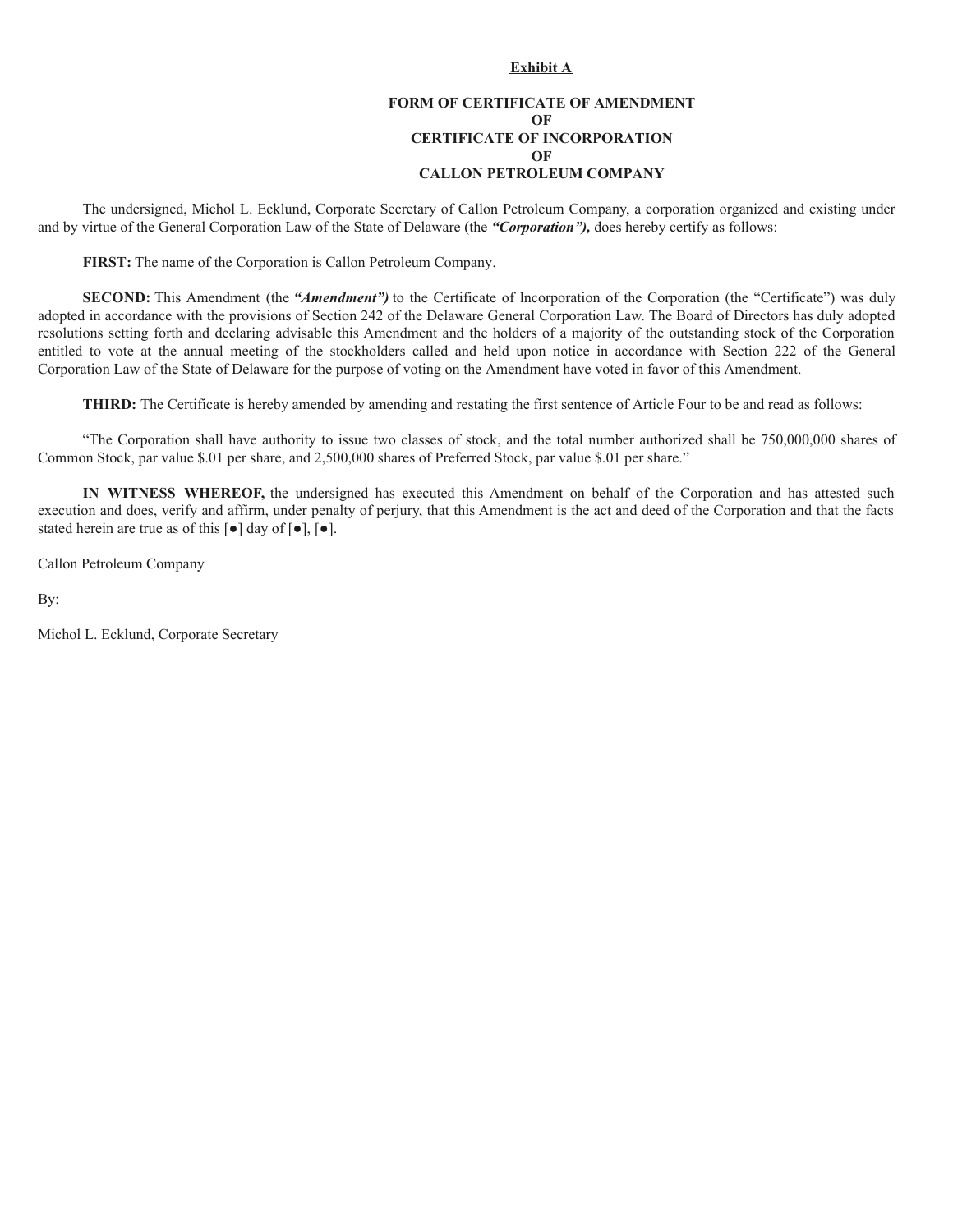### **CERTIFICATIONS**

<span id="page-44-0"></span>I, Joseph C. Gatto, Jr., certify that:

- 1. I have reviewed this Quarterly Report on Form 10-Q of Callon Petroleum Company;
- 2. Based on my knowledge, this report does not contain any untrue statement of a material fact or omit to state a material fact necessary to make the statements made, in light of the circumstances under which such statements were made, not misleading with respect to the period covered by this report;
- 3. Based on my knowledge, the financial statements, and other financial information included in this report, fairly present in all material respects the financial condition, results of operations and cash flows of the registrant as of, and for, the periods presented in this report;
- 4. The registrant's other certifying officer and I are responsible for establishing and maintaining disclosure controls and procedures (as defined in Exchange Act Rules 13a-15(e) and 15d-15(e)) and internal control over financial reporting (as defined in Exchange Act Rules 13a-15(f) and 15d-15(f)) for the registrant and have:
	- a. Designed such disclosure controls and procedures, or caused such disclosure controls and procedures to be designed under our supervision, to ensure that material information relating to the registrant, including its consolidated subsidiaries, is made known to us by others within those entities, particularly during the period in which this report is being prepared;
	- b. Designed such internal control over financial reporting, or caused such internal control over financial reporting to be designed under our supervision, to provide reasonable assurance regarding the reliability of financial reporting and the preparation of financial statements for external purposes in accordance with generally accepted accounting principles;
	- c. Evaluated the effectiveness of the registrant's disclosure controls and procedures and presented in this report our conclusions about the effectiveness of the disclosure controls and procedures as of the end of the period covered by this report based on such evaluation; and
	- d. Disclosed in this report any change in the registrant's internal control over financial reporting that occurred during the registrant's most recent fiscal quarter (the registrant's fourth fiscal quarter in the case of an annual report) that has materially affected, or is reasonably likely to materially affect, the registrant's internal control over financial reporting; and
- 5. The registrant's other certifying officer and I have disclosed, based on our most recent evaluation of internal control over financial reporting, to the registrant's auditors and the audit committee of registrant's board of directors (or persons performing the equivalent functions):
	- a. All significant deficiencies and material weaknesses in the design or operation of internal control over financial reporting which are reasonably likely to adversely affect the registrant's ability to record, process, summarize and report financial information; and
	- b. Any fraud, whether or not material, that involves management or other employees who have a significant role in the registrant's internal control over financial reporting.

Date: November 4, 2019 /s/ Joseph C. Gatto, Jr.

Joseph C. Gatto, Jr. President and Chief Executive Officer (Principal executive officer)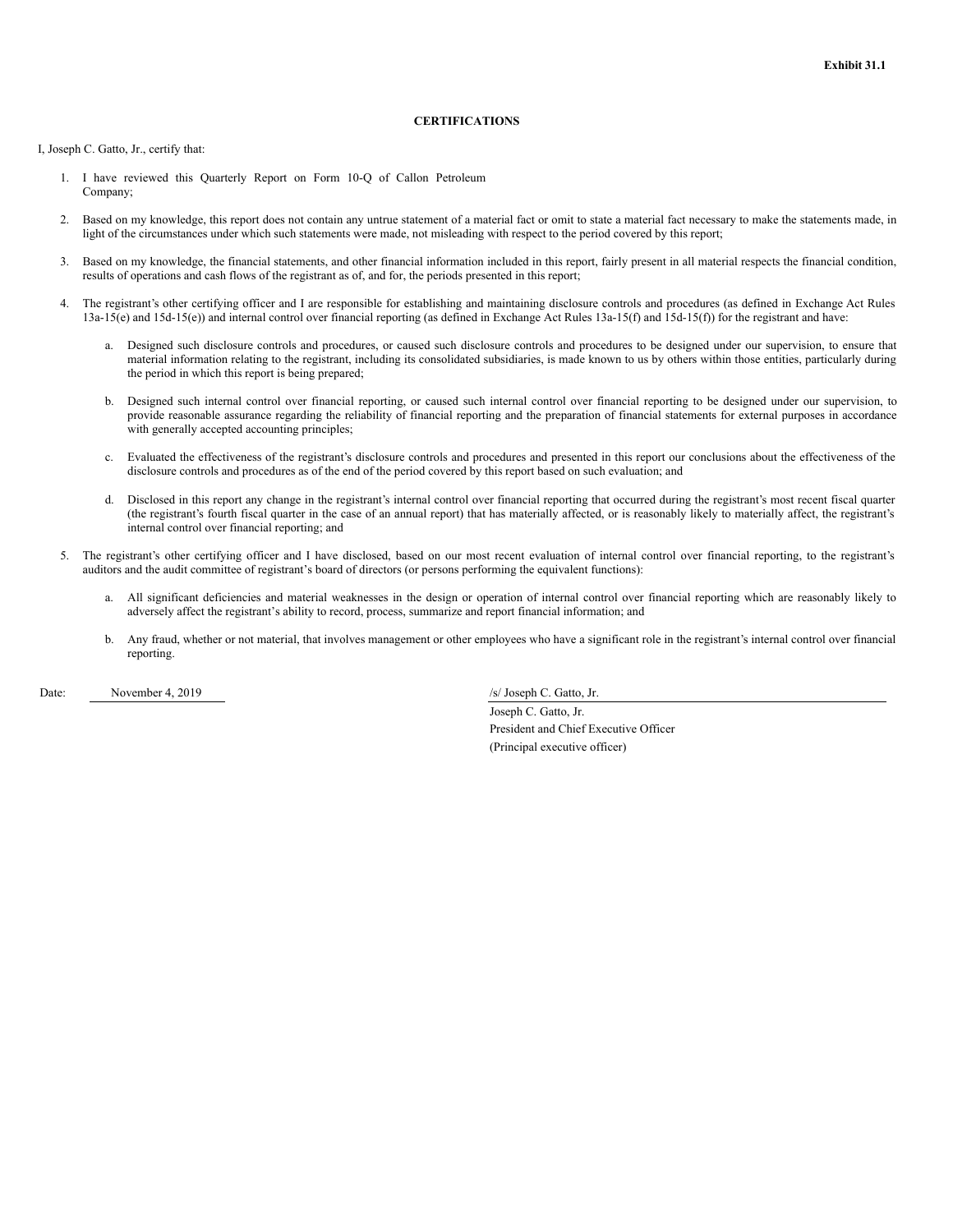### **CERTIFICATIONS**

<span id="page-45-0"></span>I, James P. Ulm, II, certify that:

- 1. I have reviewed this Quarterly Report on Form 10-Q of Callon Petroleum Company;
- 2. Based on my knowledge, this report does not contain any untrue statement of a material fact or omit to state a material fact necessary to make the statements made, in light of the circumstances under which such statements were made, not misleading with respect to the period covered by this report;
- 3. Based on my knowledge, the financial statements, and other financial information included in this report, fairly present in all material respects the financial condition, results of operations and cash flows of the registrant as of, and for, the periods presented in this report;
- 4. The registrant's other certifying officer and I are responsible for establishing and maintaining disclosure controls and procedures (as defined in Exchange Act Rules 13a-15(e) and 15d-15(e)) and internal control over financial reporting (as defined in Exchange Act Rules 13a-15(f) and 15d-15(f)) for the registrant and have:
	- a. Designed such disclosure controls and procedures, or caused such disclosure controls and procedures to be designed under our supervision, to ensure that material information relating to the registrant, including its consolidated subsidiaries, is made known to us by others within those entities, particularly during the period in which this report is being prepared;
	- b. Designed such internal control over financial reporting, or caused such internal control over financial reporting to be designed under our supervision, to provide reasonable assurance regarding the reliability of financial reporting and the preparation of financial statements for external purposes in accordance with generally accepted accounting principles;
	- c. Evaluated the effectiveness of the registrant's disclosure controls and procedures and presented in this report our conclusions about the effectiveness of the disclosure controls and procedures as of the end of the period covered by this report based on such evaluation; and
	- d. Disclosed in this report any change in the registrant's internal control over financial reporting that occurred during the registrant's most recent fiscal quarter (the registrant's fourth fiscal quarter in the case of an annual report) that has materially affected, or is reasonably likely to materially affect, the registrant's internal control over financial reporting; and
- 5. The registrant's other certifying officer and I have disclosed, based on our most recent evaluation of internal control over financial reporting, to the registrant's auditors and the audit committee of registrant's board of directors (or persons performing the equivalent functions):
	- a. All significant deficiencies and material weaknesses in the design or operation of internal control over financial reporting which are reasonably likely to adversely affect the registrant's ability to record, process, summarize and report financial information; and
	- b. Any fraud, whether or not material, that involves management or other employees who have a significant role in the registrant's internal control over financial reporting.

Date: November 4, 2019 /s/ James P. Ulm, II

James P. Ulm, II Senior Vice President and Chief Financial Officer (Principal financial officer)